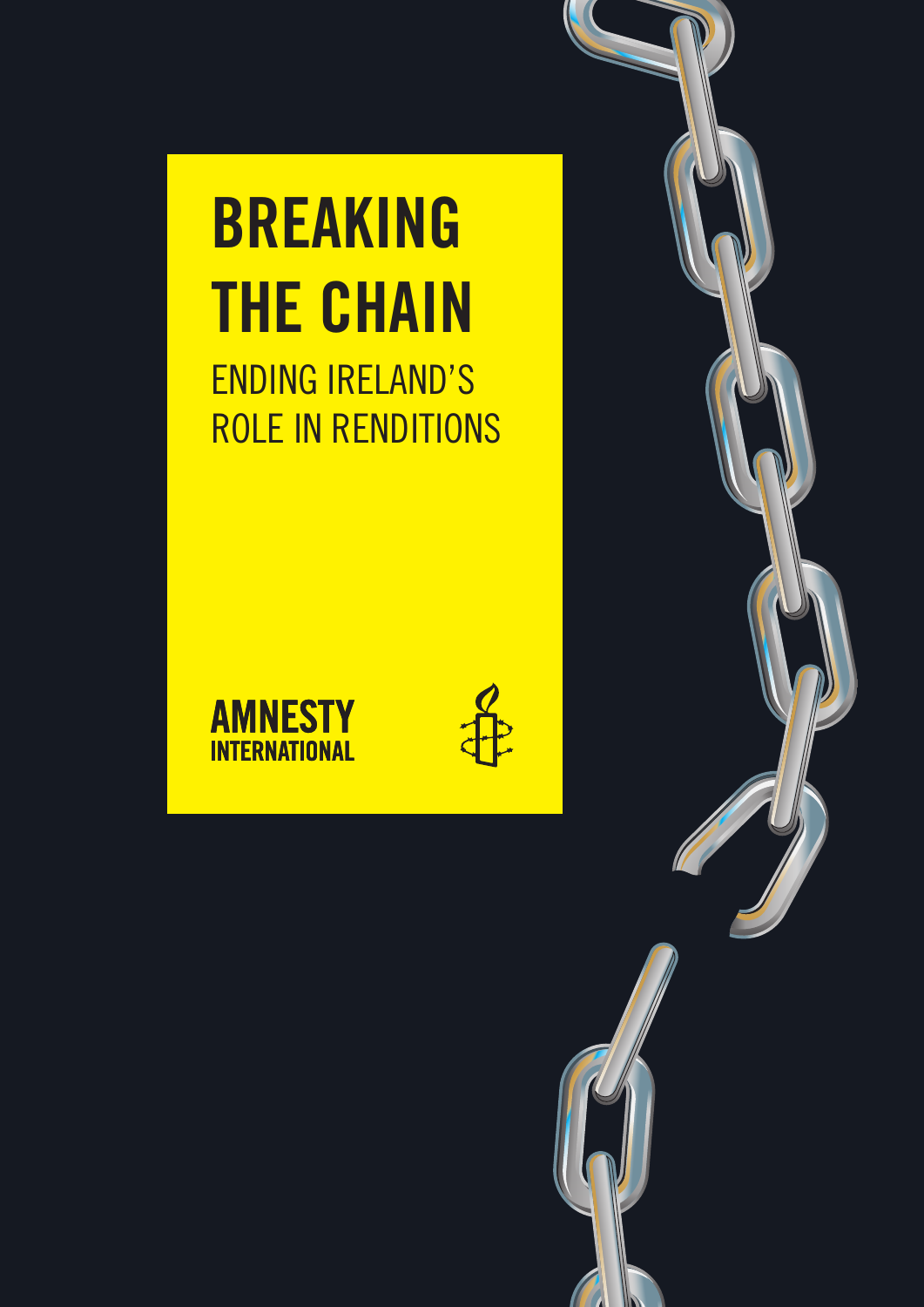Amnesty International is a worldwide movement of people which campaigns for internationally recognised human rights for all. Our purpose is to protect people wherever justice, fairness, freedom and truth are denied.

Our supporters are outraged by human rights abuses but hope for a better world - so we work to improve human rights through campaigning and international solidarity.

We have more than 2.2 million members and subscribers in more than 150 countries and regions and we coordinate this support to act for justice on a wide range of issues.

Nationally, Amnesty International Ireland has 22,000 supporters. We research, campaign and lobby to oppose attacks on human rights and to hold the Irish Government to account for its obligations under international law.

We are independent of any political ideology, economic interest or religion and we do not accept money from governments.



Published in 2009

Amnesty International Ireland Ballast House First Floor 18-21 Westmoreland Street Dublin 2

www.amnesty.ie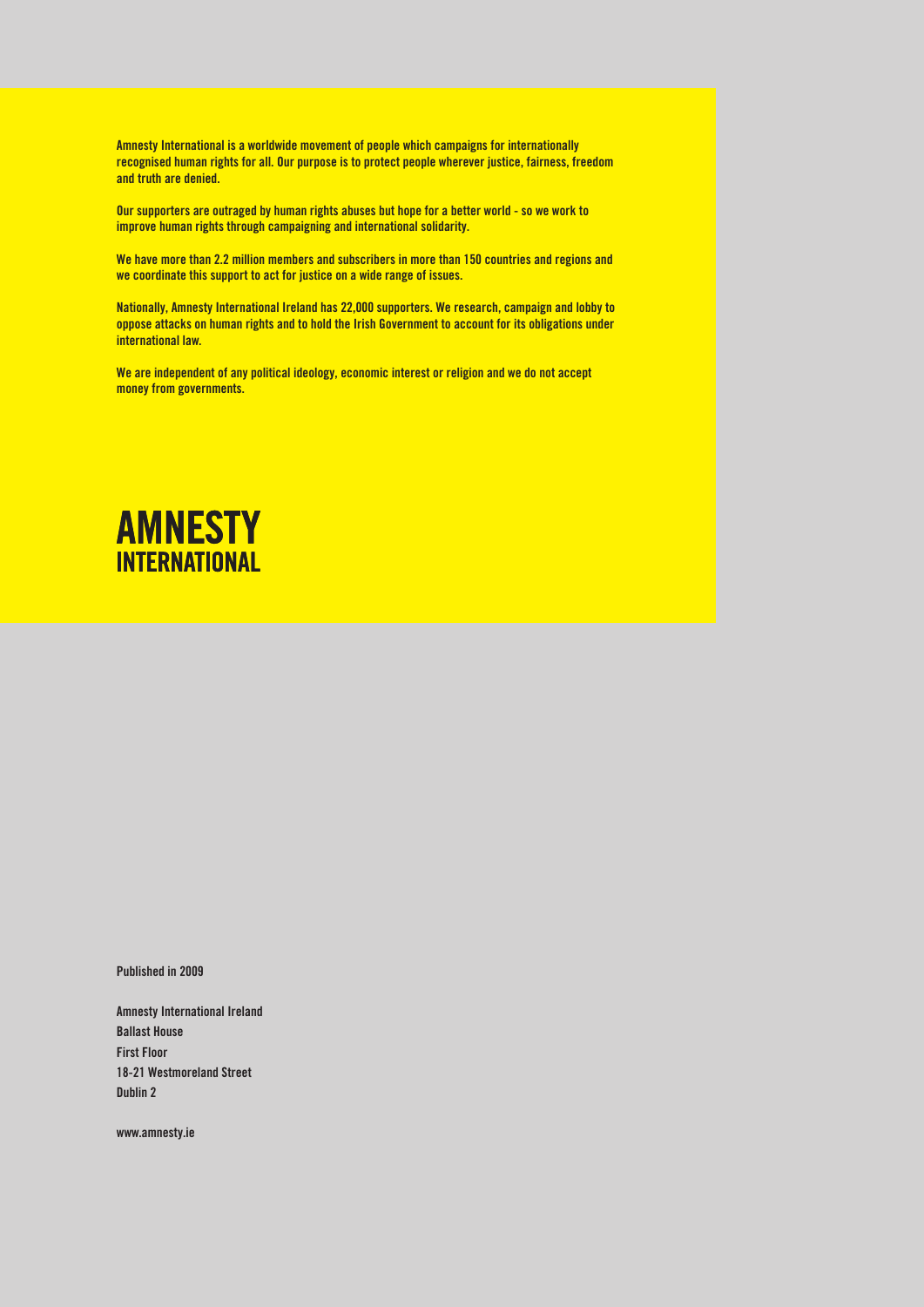## BREAKING THE CHAIN

ENDING IRELAND'S ROLE IN RENDITIONS

## **CONTENTS**

| <b>INTRODUCTION</b> |                                            | 5  |
|---------------------|--------------------------------------------|----|
|                     |                                            |    |
| A                   | A REPORT ON RENDITION - WHY NOW?           | 8  |
|                     | What is rendition?                         | 8  |
|                     | <b>Accountability in Europe</b>            | 10 |
|                     | Domestic action on renditions required now | 12 |
| B                   | <b>IRELAND'S INVOLVEMENT</b>               | 15 |
|                     | The "evidence"                             | 15 |
|                     | The Government reaction                    | 18 |
|                     | National inquiries                         | 20 |
|                     | Assurance from US authorities              | 22 |
|                     | An Garda Síochána                          | 23 |
|                     | Shannonwatch                               | 27 |
|                     | Aviation regulation                        | 28 |
|                     | <b>CONCLUSION &amp; RECOMMENDATIONS</b>    | 35 |

Amnesty International Ireland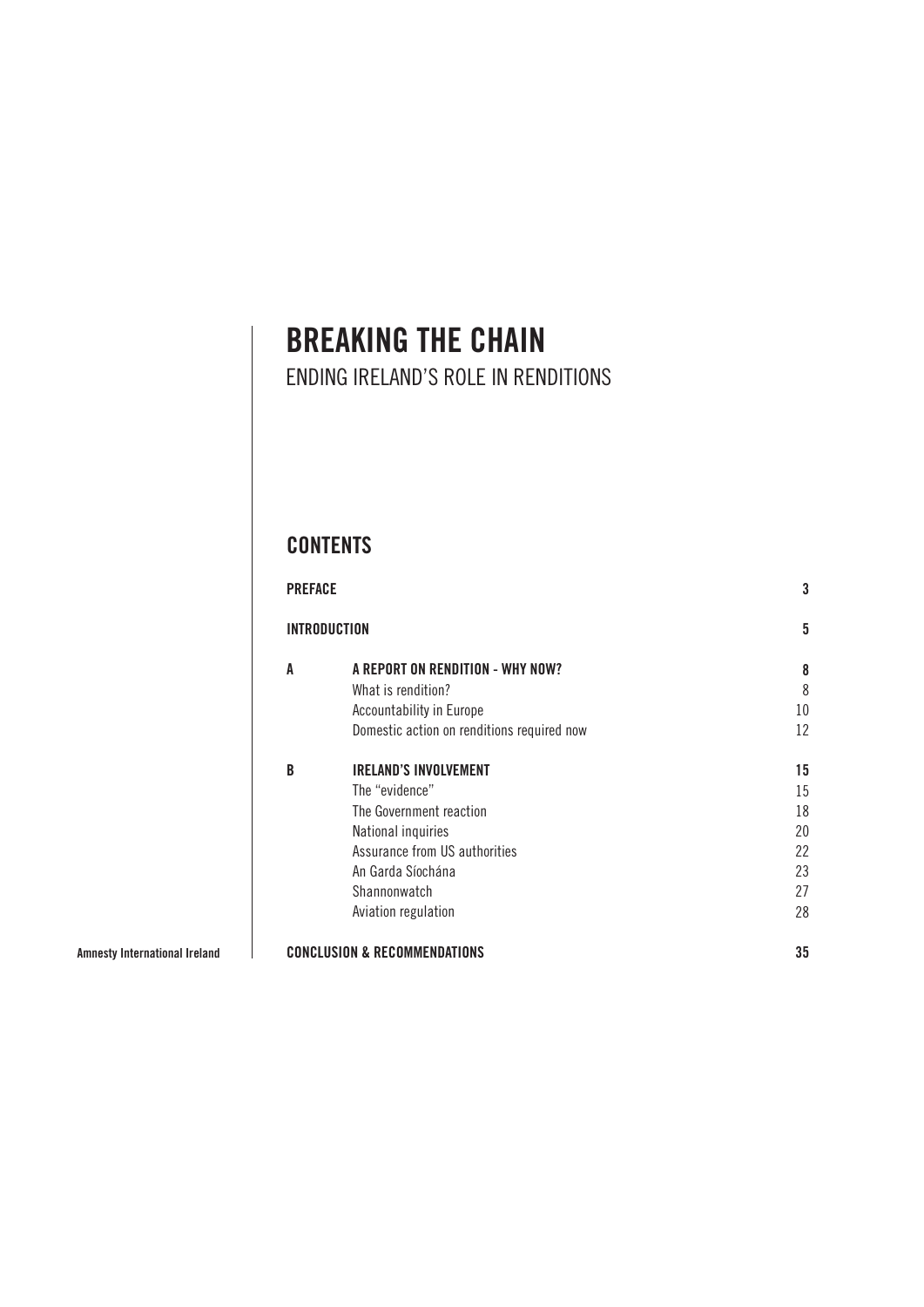BREAKING THE CHAIN ENDING IRELAND'S ROLE IN RENDITIONS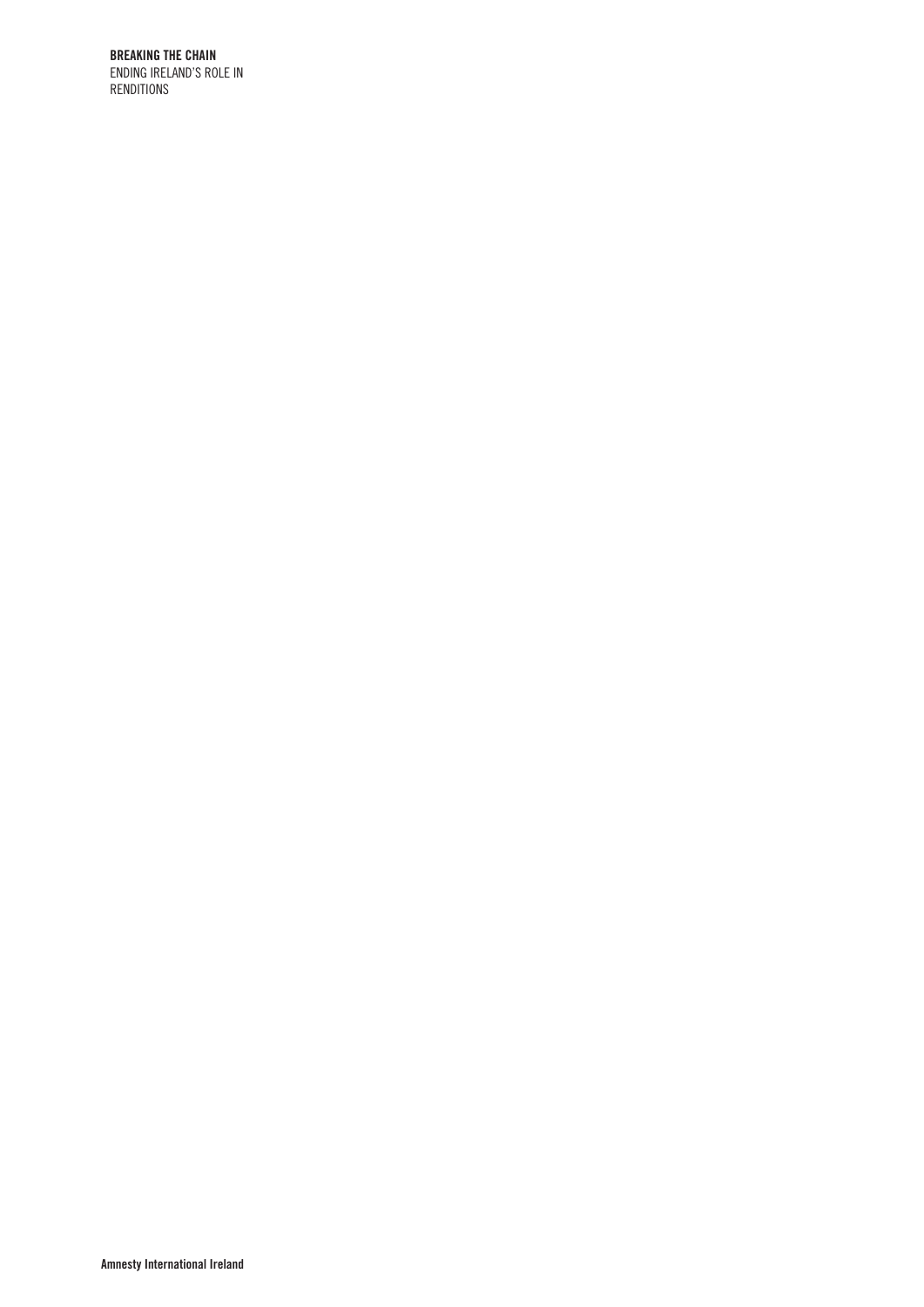5

## PREFACE

This report is published on 26th June 2009, International Day Against Torture, as the recent practice of rendition has been so inextricably linked with torture or other ill-treatment. The gross human rights violations associated with the US programme of rendition and secret detention – including enforced disappearance and arbitrary detention, as well as torture and other cruel, inhuman and degrading treatment - are only possible in a world where states stay silent when they ought to challenge such violations. Ireland has been a vocal critic of the US renditions programme, and other aspects of what the previous administration called its 'war on terror'. But the Irish Government has resolutely failed to match this rhetoric with action. It has assisted US renditions through its virtual open door to CIA planes at Shannon airport. It has steadfastly refused to heed calls from national and international bodies for an investigation into abuse of Ireland's airports and airspace. It has failed to take any preventative measures to guard against further abuse. It has instead insisted on relying on so-called "assurances" from the US Government. It would be hard to imagine a similar response in a situation where foreign aircraft transiting Irish airports had a known link to other forms of illegal activity, such as illegal drug trafficking.

Now, a change in direction may at last be on the horizon. US President Barack Obama issued orders ending the CIA's long-term secret detention programme, prohibiting torture, setting a date for the closure of the detention centre at Guantánamo Bay, and establishing a Task Force to advise on how best to ensure that individuals are not transferred to other states to face torture (and how best to ensure that transfers respect international obligations). <sup>1</sup> The Irish Government has established a Cabinet Committee on Aspects of International Human Rights, whose activities include reviewing and strengthening legislation governing the search and inspection of suspected rendition flights, and to ensure that civil and police authorities have the necessary powers in this regard. Amnesty International Ireland has publicly given its welcome to this new Cabinet Committee. However, its stated remit is overly narrow, and the purpose of this report is to outline gaps that need to be addressed. We also call on the Government to announce a timeframe for the completion of this review, and that its outcome be made public.

Thousands of people all over Ireland have marched, protested and lobbied politicians to ensure that Ireland no longer assists, tolerates, or in any way allows its territory to be used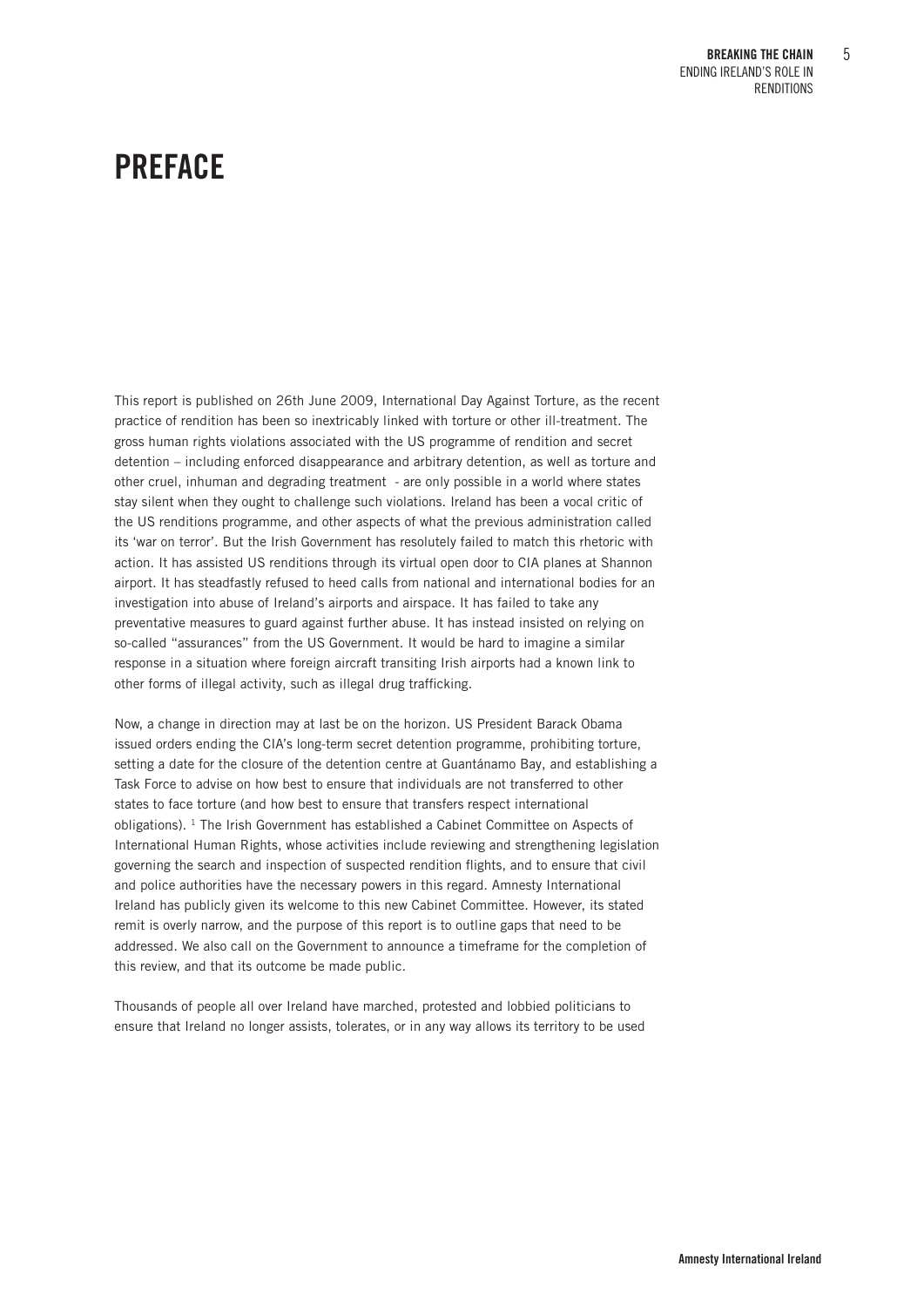to facilitate renditions. Amnesty International members and other activists have maintained a constant presence at Shannon Airport monitoring the activity of suspected rendition flights. Most recently we saw the momentum continue to build with local authorities around Ireland, including Shannon and Limerick, declaring their areas to be rendition free zones.

Government has taken an important step by bringing these matters to the cabinet table. But we need to ensure that this review is comprehensive and meaningful. If Government and its committee follow through, this will be a massive victory for human rights across the globe. Ireland will be to the fore in stemming this human rights abuse. The Irish public, who we know have shared our agony over Ireland's association with such a barbaric practice, will finally be in a position to commend Government for showing political and moral leadership towards ending the human rights violations that lie behind the sanitized term, 'rendition'.

We are very grateful to the writer, Michael McCaughan, for his valuable contribution to this report.

Colm O'Gorman Executive Director, Amnesty International Ireland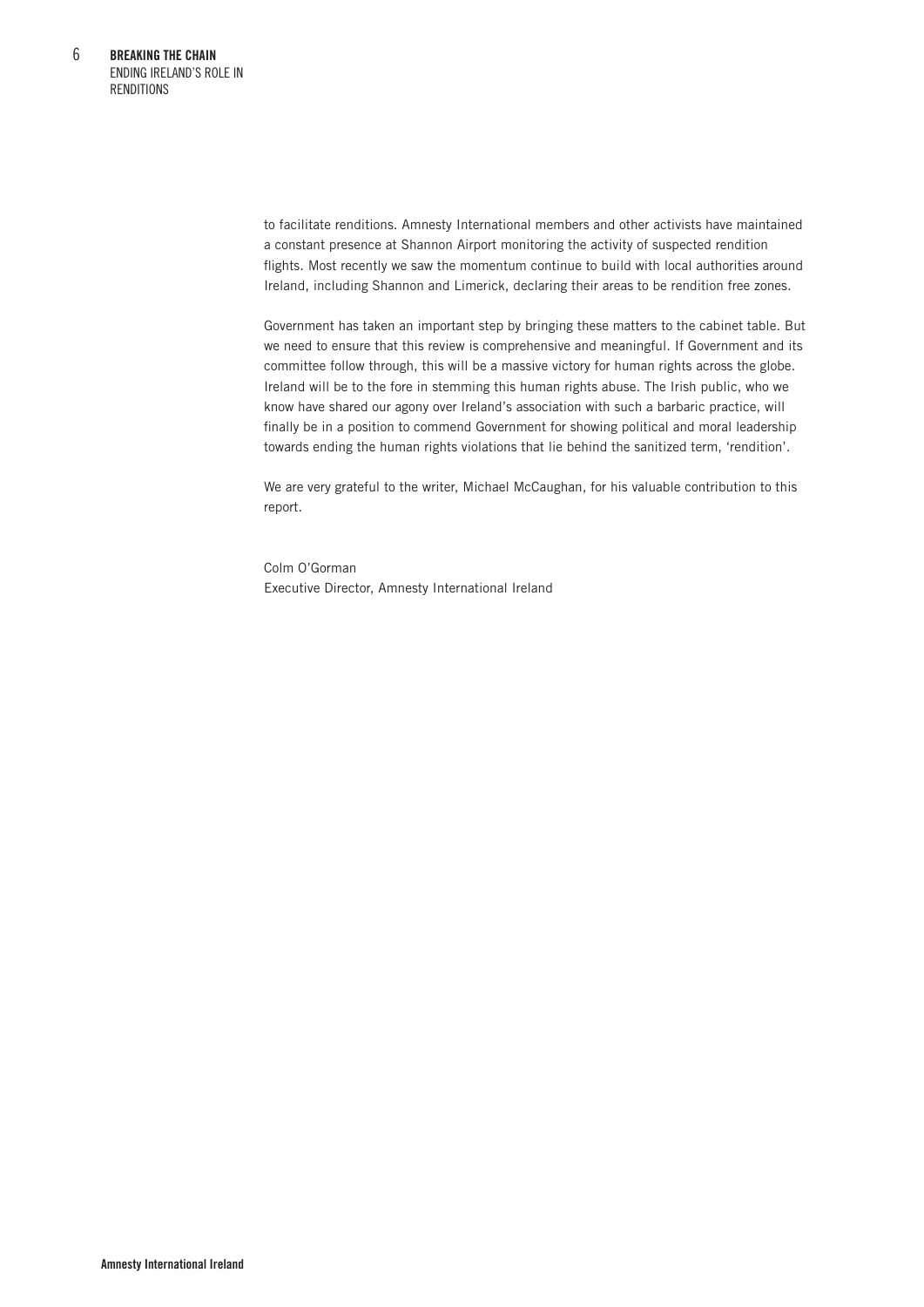## INTRODUCTION

"Our analysis of the CIA "rendition" programme has revealed a network that resembles a 'spider's web' spun across the globe. [….] It is now clear – although we are still far from having established the whole truth - that authorities in several European countries actively participated with the CIA in these unlawful activities. Other countries ignored them knowingly, or did not want to know."

Report by Mr Dick Marty for the Parliamentary Assembly of the Council of Europe, Alleged secret detentions and unlawful inter-state transfers of detainees involving Council of Europe member states, 12 June 2006, in which Ireland was identified as a 'stop-over point.

Since December 2005, Amnesty International (AI) has been calling on the Irish Government to establish an independent inquiry to investigate thoroughly all allegations that aircraft engaged in renditions have transited its airspace or airports. <sup>2</sup> AI has consistently recommended that Ireland's laws and procedures in granting overflight or landing clearances to foreign aircraft, both state and civilian, should be reviewed in order to identify how Ireland may have been facilitated, directly or indirectly, violations of international law by other states. This review must make solid recommendations for reform, we have said, which Government must then implement.

AI has also repeatedly urged that more immediate steps should be taken. The Irish authorities should establish procedures aimed at discovering whether aircraft presenting as "civilian" are in fact "state aircraft" bypassing restrictions ordinarily placed on official or military flights. All requests for overflight or landing authorisations by foreign aircraft, other than regularly scheduled commercial flights, should require the provision of sufficient information as to allow effective monitoring regarding the identities and status of all persons on board, the purpose of the flight and its final destination. Clauses should be inserted in all bilateral or multilateral agreements for granting overflight or landing permission to foreign aircraft, that the human rights of passengers shall be respected; and monitoring and control systems should be put in place for periodically checking that they are being complied with. Whenever necessary, the right to search civil planes should be exercised.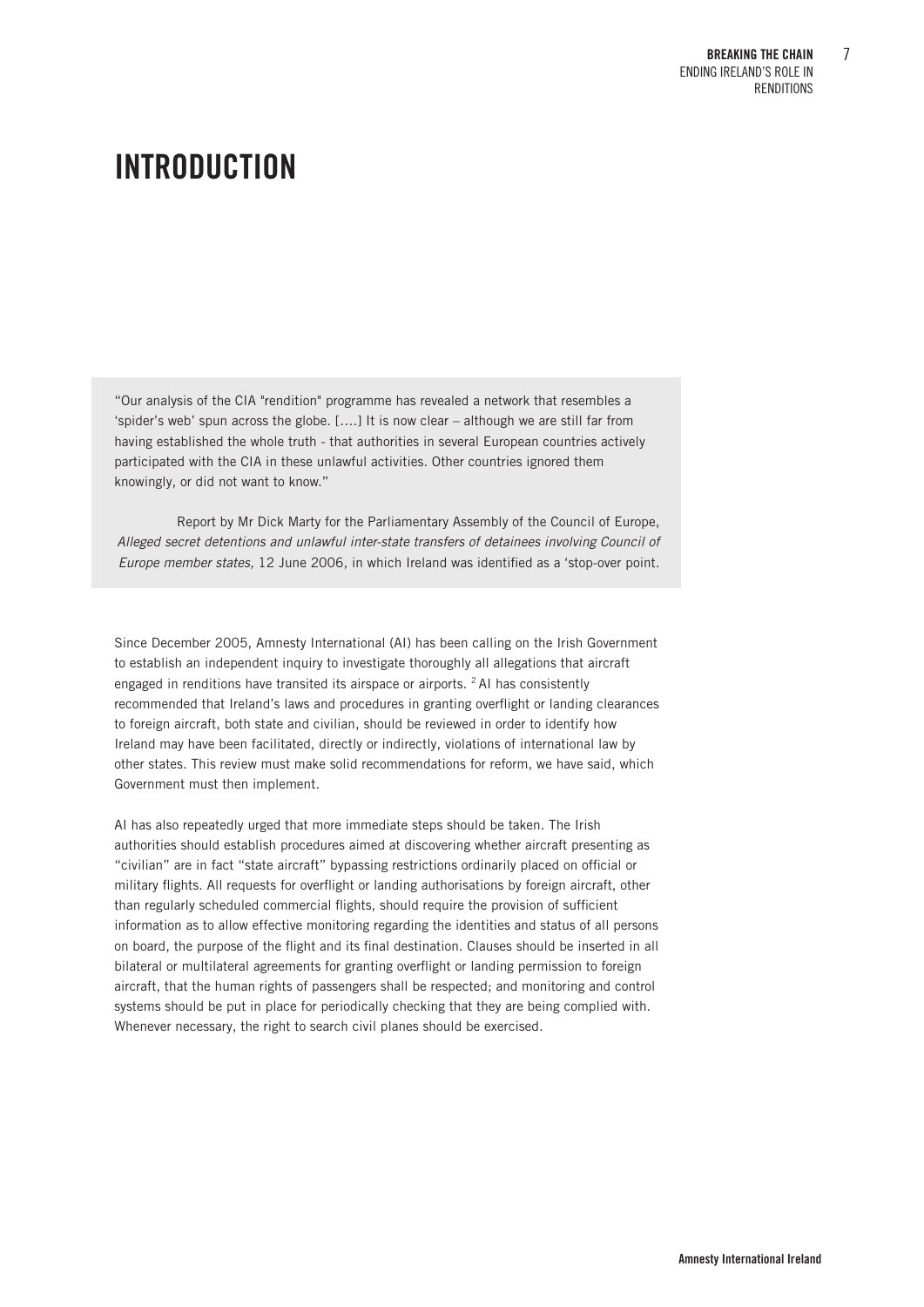Under international law, states that facilitate transfers of individuals to countries where they know or should know that there is a risk of their being tortured or ill-treated, violate their own human rights obligations by doing so. Even where rendition aircraft are not carrying detainees while in a state's territory, but are known to be en route to or returning from the transfer of a person to risk of torture or furthering an act of enforced disappearance, the state may violate its human rights obligations if it fails to take measures to prevent or investigate the circumstances.

Yet, in the three years since AI first wrote to the Government, nothing has happened. Government has taken no specific preventative or investigative action to date. Rather than take measures to identify past violations of Irish territory or prevent future violations, the Government has instead simply denied any possibility that Irish airports or airspace could have been used by US rendition flights. There remains some confusion about what Government means when it claims that Ireland is not used for rendition. While Government denials may have been be based on an understanding that being used for rendition means that an actual rendition victim has transited through Ireland, it has not conceded the cooperation issue, i.e. that Ireland has facilitated renditions through making rendition circuits possible. Any kind of participation in rendition circuits should be admitted and investigated.

The Government has continued to insist that it may legitimately rely on US "assurances" that Ireland has not and will not be used for rendition purposes. The US Government has chosen its expressions so carefully that, even if Ireland were to take their assurances at face value, as with assurances to other European states, they have been explicitly limited to the transfer of actual prisoners through a state's physical territory. They do not address overflights or landings of planes on rendition circuits. AI, the Council of Europe and the European Parliament have repeatedly stressed that reliance on "assurances" does not fulfil Ireland's human rights obligations. The Irish Human Rights Commission too has repeatedly made this point, and advised Government to establish an effective regime of monitoring and inspection.

In a welcome move, the Government has established a Cabinet Committee on Aspects of International Human Rights, whose activities include reviewing and strengthening legislation governing the search and inspection of suspected rendition flights, and to ensure that civil and police authorities have the necessary powers in this regard. This report builds on AI's previous recommendations for domestic action outlined above, by setting out some of the main factors contributing to a continuing significant risk that Ireland may continue to facilitate the practice of renditions by allowing foreign aircraft involved in renditions to transit Irish airspace and airports. This report will be submitted to the Cabinet Committee, and AI will campaign for that Committee to investigate thoroughly the laws, procedures, rules and practices for granting overflight and landing clearances, determine how those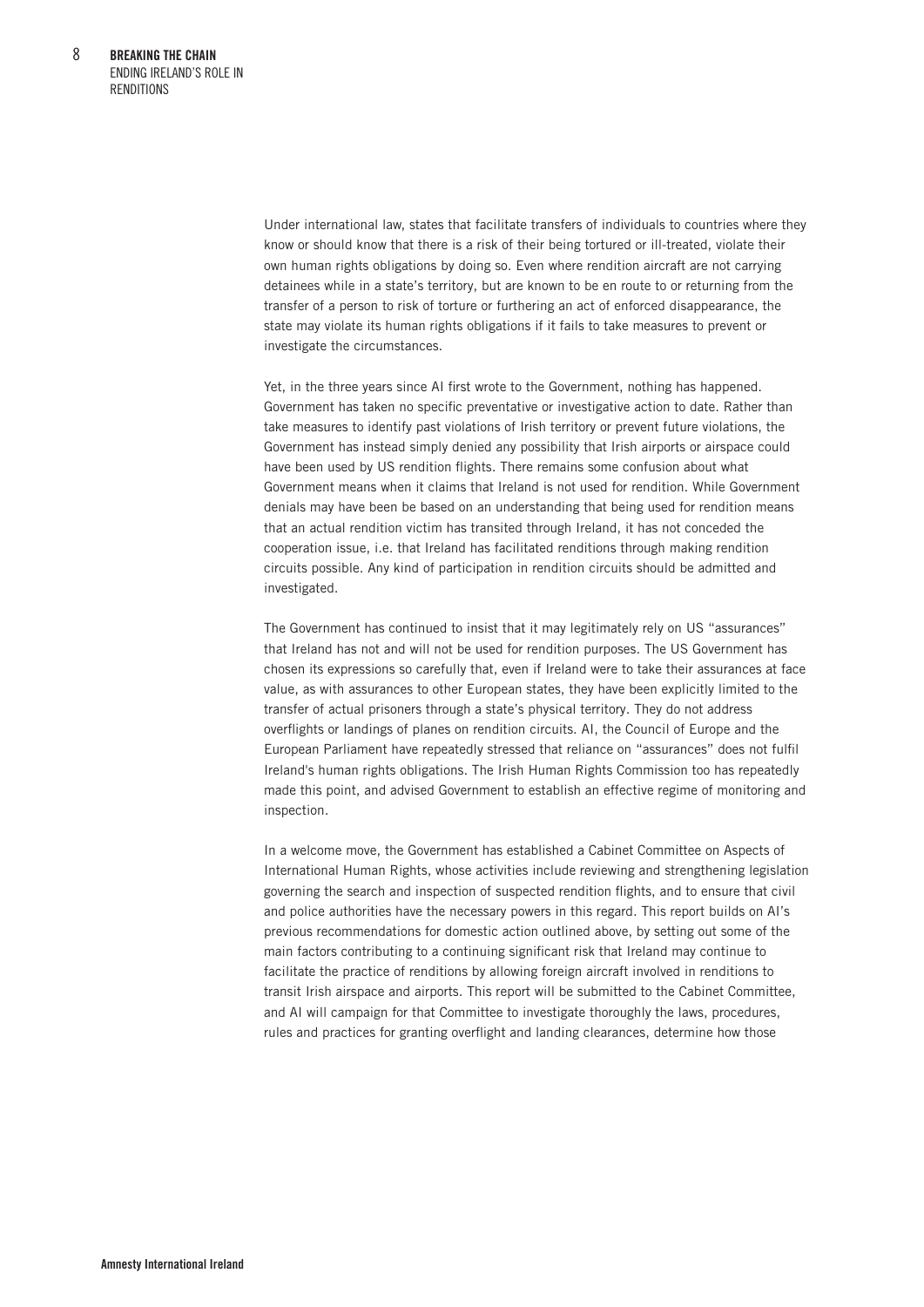laws, procedures, rules and practices should be strengthened, and how compliance could be checked.

Recommendations are made to the Cabinet Committee on Aspects of International Human Rights to ensure that a clear, robust and transparent system for monitoring and inspecting foreign aircraft is finally put in place. Our 9 overarching recommendations are:

- The Committee must finally acknowledge that Ireland has been used as a stopover on known renditions circuits, and confirm that Government now takes seriously its responsibility to prevent future abuses.
- The Committee's review and any future system of monitoring must proactively seek to identify aircraft and operators that have used Irish territory or airports to effect renditions, instead of depending on research by citizens, journalists or NGOs.
- The review must go beyond legislation governing the search and inspection of suspected rendition flights. It must assess Ireland's systems for the collection of information from unscheduled civilian aircraft making 'technical stopovers'. Currently, the Irish authorities cannot proactively identify foreign aircraft engaged in illegal activity.
- The review must recommend a concrete process whereby aircraft operators will be required to provide detailed and sufficient information before landing or overflight permission is granted – such information should include the full flight plan of the aircraft; the full names, nationalities, status and passport numbers of all passengers on board.
- The review must set out how reporting, verification and control systems will be enhanced so that aircraft engaged in state activities attempting to present as 'civilian' aircraft for the purposes of overflight or landing clearance can be detected and identified as such. This is how rendition flights operate - 'below the radar' - and is a violation of Ireland's sovereignty and international law.
- The review must address aircraft suspected of involvement in renditions transiting Irish airspace, not just airports.
- Given Government's steadfast refusal to establish an independent and impartial investigation of the use of Irish territory in renditions, the outcome of this review must be made public, at the earliest opportunity.
- Government spokespersons must no longer purport to rely solely on mere assurances provided by the US Government when it comes to ensuring that Irish territory is not used to facilitate renditions.

Sets of recommendations are addressed to the Minister for Justice, Equality & Law Reform, Minister for Transport, and An Taoiseach.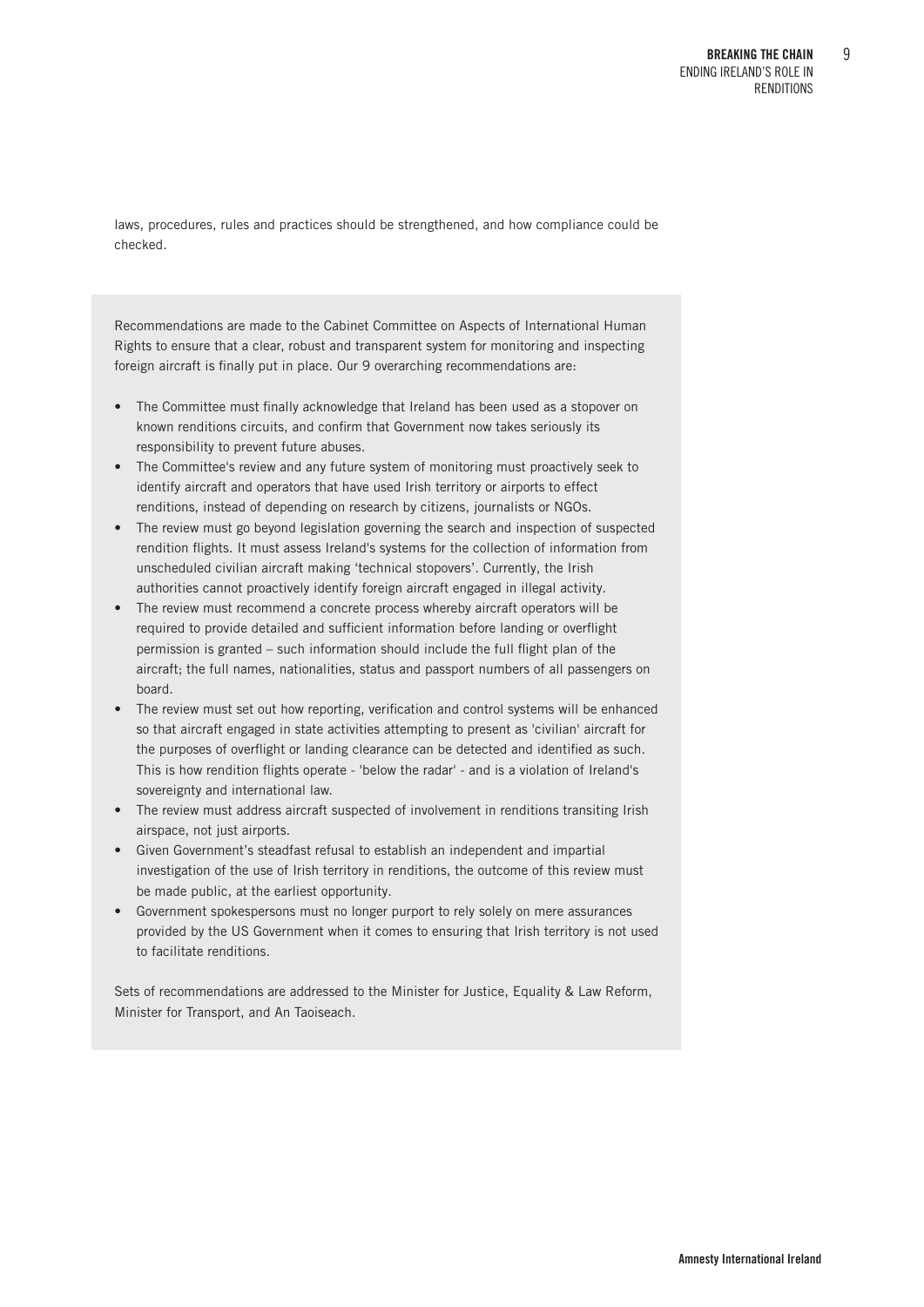## A. A REPORT ON RENDITIONS - WHY NOW?

## WHAT IS "RENDITION"?

Amnesty International uses the term "rendition" to describe the international transfer of individuals from the custody of one state to another by means that bypass judicial and administrative due process. Renditions violate international law by failing to respect requirements of due process, and frequently involve multiple human rights violations, including unlawful and arbitrary detention; torture or other ill-treatment; and enforced disappearance.

"Rendition" is a term used by US governments - not a term of international law - to describe a practice, typically covert, by which individuals have been detained by or on behalf of US agencies in other states, and secretly removed from those state.

Terms such as "rendition", "extraordinary rendition", and "rendition to justice" have no agreed international meaning and the terminology is frequently manipulated by states to attempt to justify their actions or policies. Amnesty uses the term "rendition" to describe any international transfer of individuals from the custody of one state to another by means that bypass judicial and administrative due process. Amnesty opposes all renditions as they violate international law by failing to respect requirements of due process, and frequently involve multiple human rights violations, including unlawful and arbitrary detention; torture or other ill-treatment; and enforced disappearance.

Before September 2001, the USA carried out renditions which they generally referred to as "renditions to justice" - presumably in an attempt to suggest that the ends justified the means. As such, renditions had little to do with justice, and generally involved abducting or otherwise taking custody of a person outside of US territory and bringing them, secretly and without due process, to the USA for the purposes of prosecution and trial. The usage of this term varies, however, and sometimes "rendition to justice" is used to refer to transfer of a suspect by US agents to a foreign country, at least nominally for criminal investigation, prosecution and trial, often involving torture or other ill-treatment, unfair trials, or extrajudicial execution. While rendition for these purposes would not necessarily involve torture or other ill-treatment, it is generally inconsistent with international law and violates the human rights of the detainee.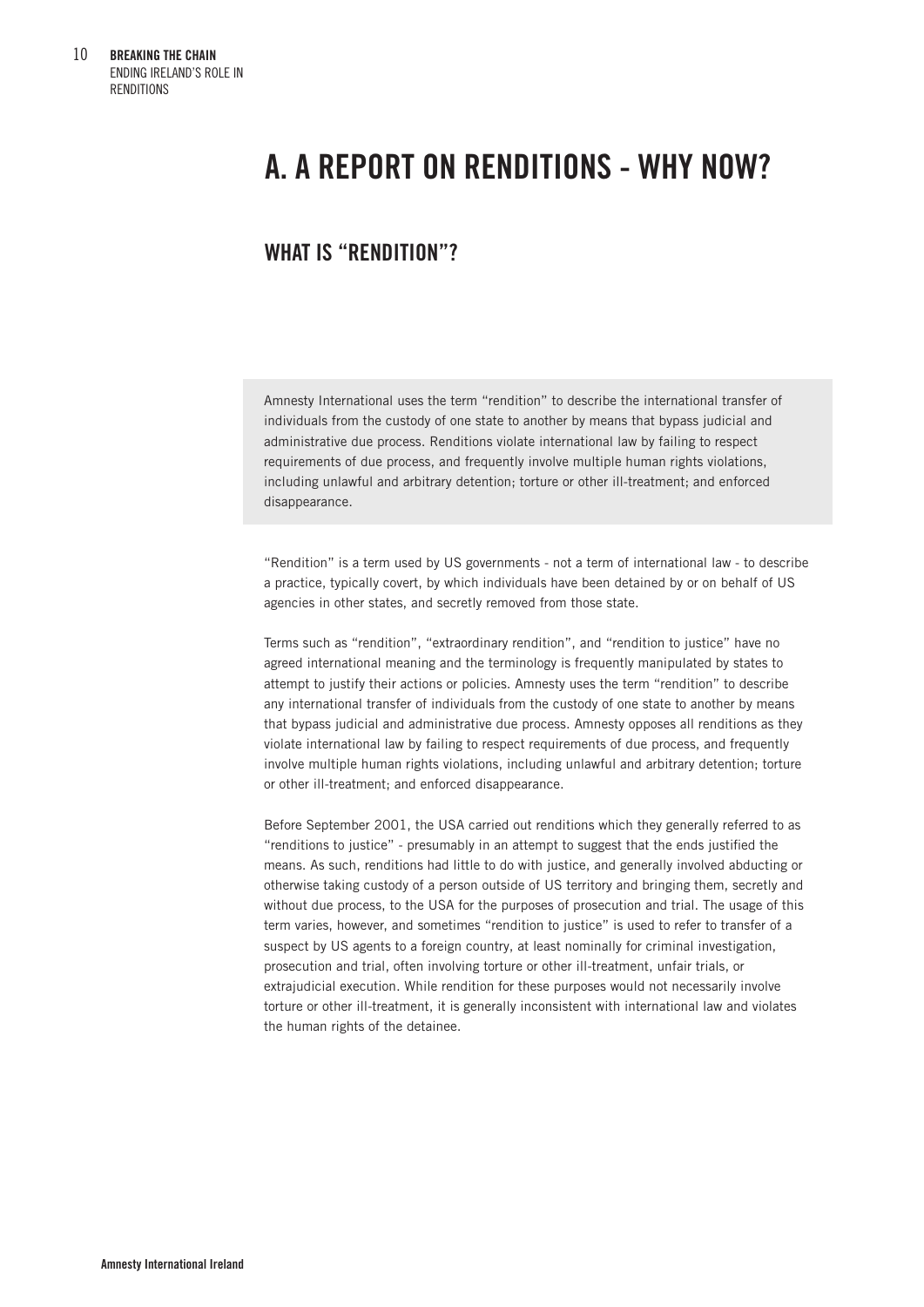If there was at least a pretence that those subjected to rendition were being - however unlawfully - delivered to some type of legal process, any such pretence was dropped after 11 September 2001. In what came to be known in the US as "extraordinary renditions", terror suspects in one country were abducted or otherwise taken into custody, on behalf of or with the direct participation of US agents, and then secretly and without due process transferred to third countries where they were either held secretly by the US, or turned over to the local government for further detention and interrogation, often in secret. In September 2006, then US President George W. Bush finally acknowledged the practice of "extraordinary rendition" when he referred somewhat opaquely to the existence of a covert programme implemented by the CIA to arrest, detain and interrogate overseas terrorist suspects.<sup>3</sup>

Although several rendition victims were ultimately brought to unfair trials in countries including Egypt, Syria and Yemen, there can remain little doubt that this was not the aim of the transfer. The fact that these suspects were destined for torture or other cruel, inhuman or degrading treatment in the receiving country, or subject to indefinite detention, often in secret, without judicial review, was not merely a risk that was ignored, but the very point of the transfer.

Rendition in any form is inconsistent with international law, as it bypasses the ordinary framework of lawful procedures such as extradition, deportation, or transfer of sentenced persons, depriving the individual of the rights of due process and judicial remedy (especially in respect of judicial supervision of deprivation of liberty, and protection from transfer to risk of torture or other ill-treatment, enforced disappearance, and similar human rights violations). Rendition victims are commonly held indefinitely in arbitrary detention; many have been held in secret or incommunicado detention for years, and given no opportunity to challenge the legality of their detention. Detainees have been subjected to torture or other cruel, inhuman or degrading treatment during and following rendition. Rendition may also be part of or a prelude to enforced disappearance. A specific case of rendition will often include a combination of some or all of these types of violations. Some victims have ended up in the jails notorious for their use of torture, in countries including Egypt and Syria. Others have found themselves in US-run detention centres where they have suffered torture or other ill-treatment and been denied the legal rights due to detainees.

The use of planes masquerading as civilian aircraft has been a key component of the US rendition programme since the mid-1990s, as claiming civilian status allows the flights to bypass overflight and landing restrictions placed on state aircraft. While usually planes registered to private companies, and which may often be used for legitimate private business, on some occasions have been leased by or on behalf of the CIA, and are carrying state agents conducting state business and are therefore state aircraft.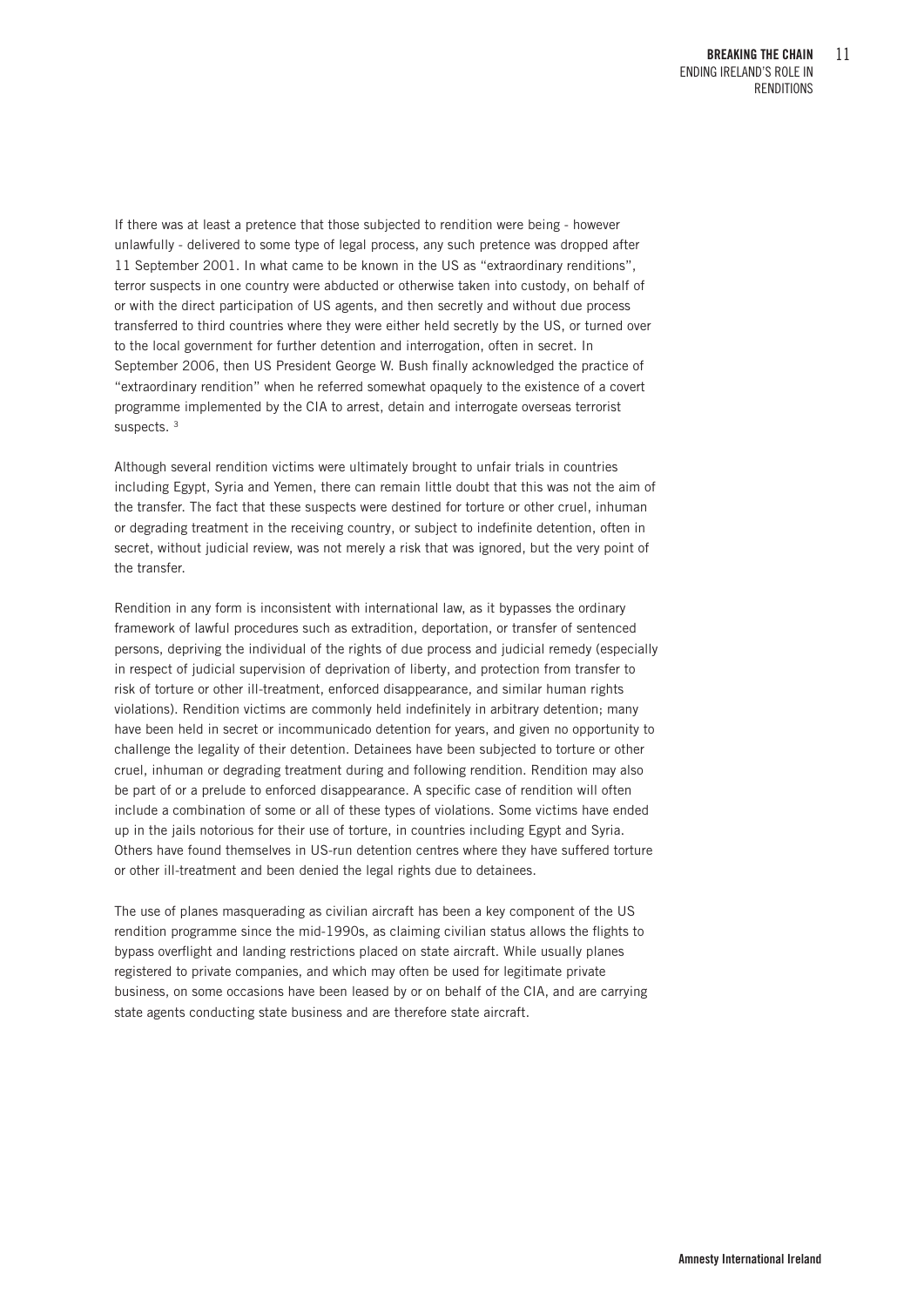There is substantial evidence to suggest that Ireland has played a role in the rendition circuit, through turning a blind eye to breaches of Irish and international law perpetrated on or using foreign state aircraft claiming to be "civilian" in violation of this country's human rights obligations.

## ACCOUNTABILITY IN EUROPE

"It is paradoxical to expect bodies without any real investigatory powers – the Council of Europe and the European Parliament – to adduce evidence in the legal sense. Indeed, these European bodies have been prompted to undertake such investigations owing to a lack of willingness and commitment on the part of national institutions that could, and should, have completely clarified these allegations which from the outset did not appear to be totally unfounded."

Report by Mr Dick Marty for the Parliamentary Assembly of the Council of Europe, Alleged secret detentions and unlawful inter-state transfers of detainees involving Council of Europe member states, 12 June 2006

In 2005, reports repeatedly hit the headlines alleging that European states were involved in the US renditions programme. Questions were increasingly raised in European parliaments, and criminal investigations into individual cases gathered steam in Italy. By the end of the year, the Council of Europe had launched a two-pronged inquiry into alleged CIA activities in Europe, one led by the Secretary General of the Council of Europe, Terry Davis, the second by Senator Dick Marty on behalf of the Parliamentary Assembly of the Council of Europe. In January 2006, the European Parliament of the European Union also set up a Temporary Committee to investigate the alleged use of European countries by the CIA for the transport and illegal detention of prisoners, which issued its final report in 2007. Each of these inquiries has confirmed AI's long-standing concern that European airports and airspace were used by CIA planes repeatedly linked to renditions. <sup>4</sup> European states must be held responsible for their involvement in US renditions. <sup>5</sup>

Much of the evidence to those inquiries came not from those with reason to be in the know – intelligence agents, government agencies and airport officials – but from those who had been deliberately kept in the dark: victims' relatives, lawyers, human rights activists and journalists.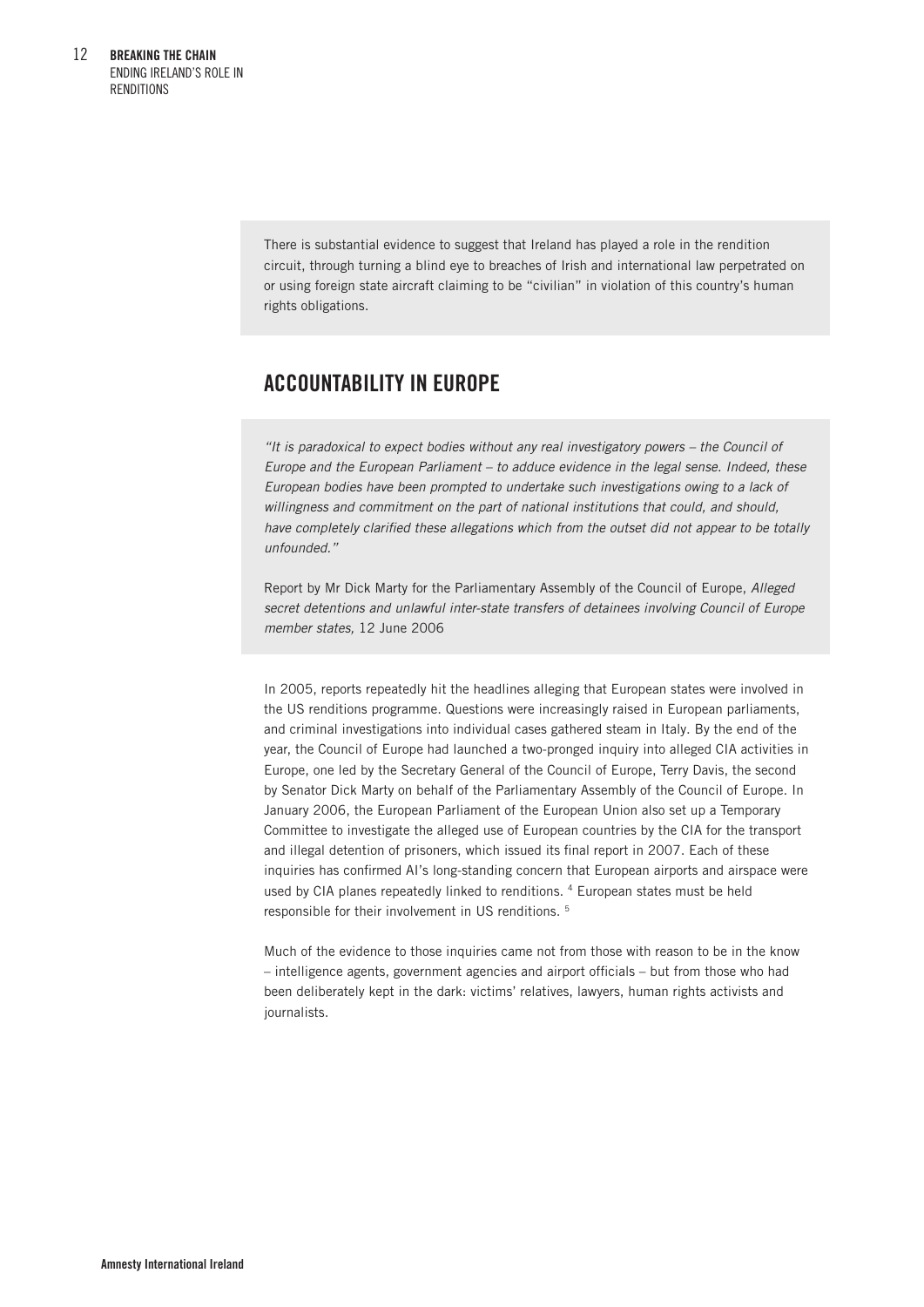The Council of Europe's Secretary General described most of Europe as "a happy hunting ground for foreign secret services", <sup>6</sup> with a lack of oversight and judicial control over the activities of these security services. He found that states' existing overflight and landing procedures do not provide adequate safeguards against abuse, and mean that it is virtually impossible for States to assess with certainty whether aircraft transiting through their airspace or even using their airport facilities are used for purposes incompatible with human rights standards. Where many states had adopted a 'see no evil, hear no evil approach', he said: "Not knowing is not good enough, regardless of whether ignorance is intentional or accidental." <sup>7</sup>

Senator Marty described a 'spider's web' of US rendition circuits and secret detention across Europe. He identified seven European states as potentially responsible for violations of the rights of specific individuals; and several others that colluded, actively or passively, in the USA's detention or transfer of unknown persons. "Insofar as they did not know, they did not want to know", he said. <sup>8</sup>

The Council of Europe Secretary General's final report made a number of important recommendations for action at the Council of Europe level aimed at:

- $\triangleright$  Ensuring accountability of security services
- $\triangleright$  Adopting a framework for human rights clauses for bilateral agreements related to transiting state and civil aircraft; and
- $\triangleright$  Adopting a framework of a model procedure for waiving immunity for officials suspected of serious human rights violations, including international crimes.

That little action has been taken by the Council of Europe member states to implement the recommendations for international action by the Council of Europe's Secretary General is disturbing. It appears that Ireland is one of the most supportive of the Secretary General's proposals, in particular his proposals to set up an Ad Hoc Committee and subcommittees to progress Council of Europe measures. However, AI understands that there is little wider support among the member states. Today, there remains little or no indication that Council of Europe nations will support the Secretary General's 2006 proposals of their own accord, particularly those relating to control of security services and state immunity, as they are most reluctant to cede control in these matters to any international regime.

The European Parliament report from its temporary committee published in February 2007 also made recommendations to the EU Council and EU member states, but no action has been undertaken by either to date to implement the recommendations of the Parliament. <sup>10</sup> On 19 February 2007, the European Parliament adopted a resolution stating that "new elements which have come to light have confirmed that several member states of the EU were involved with or had actively or passively cooperated with the American authorities in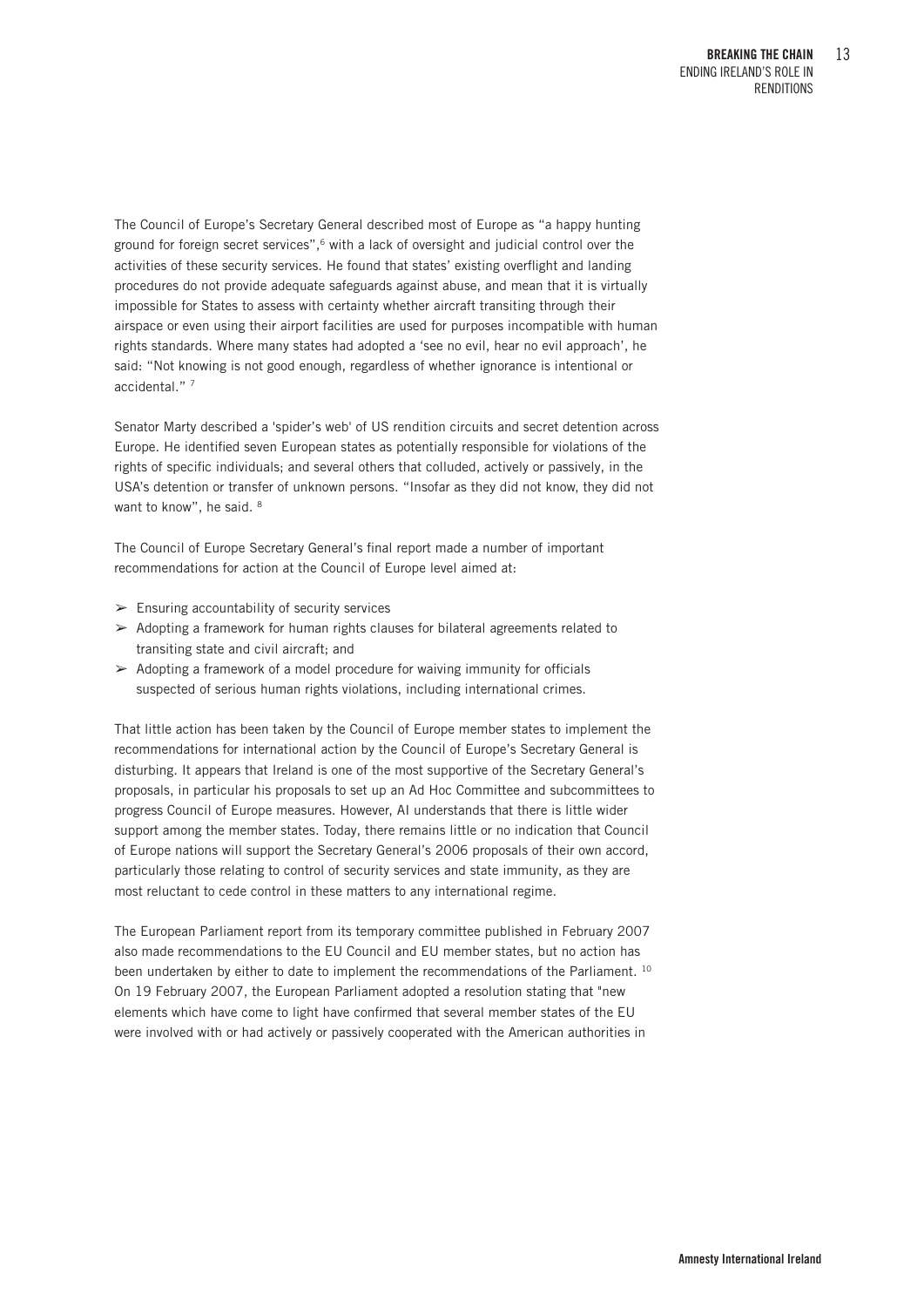the transport and/or illegal detention of prisoners by the CIA and the American army, in Guantánamo and in secret prisons". <sup>11</sup> It criticised the lack of satisfactory responses during the plenary session of 3 February. It called upon the member states, the Commission and the Council to "fully implement the recommendations made by the Parliament in its report" of 2007 and to help to establish the truth, by opening investigations and cooperating with the competent bodies. It stressed the importance of determining responsibilities regarding both secret detention centres, and the rendition programme that made them possible.

## DOMESTIC ACTION ON RENDITION REQUIRED NOW

As described above, the US rendition programme existed long before 11 September 2001. As will be set out in Section B, Ireland's involvement as a stopover point for aircraft involved in renditions has been publicly known since 2005. AI and other organisations have been campaigning for years to reverse the assault on human rights standards that has been such a damaging element of the so-called 'war on terror'. That European Governments have failed to act collectively to implement recommendations from the Council of Europe and European Parliaments makes Ireland's taking domestic action all the more critical.

US President Barack Obama's decision to close the detention facility at Guantánamo Bay represented an important first step towards upholding and promoting human rights, as do the executive actions he has taken against torture and other ill-treatment. However, he and his administration seem to have decided that renditions will continue in some form. On 22 January 2009, President Obama signed three Executive Orders and one Presidential Memorandum in relation to the detention policy of the US and related matters, including the closure of the Guantánamo Bay detention centre. The Executive Order entitled 'Ensuring Lawful Interrogations' establishes a Special Task Force with a remit in part to "study and evaluate the practices of transferring individuals to other nations in order to ensure that such practices comply with the domestic law, international obligations and policies of the United States and do not result in the transfer of individuals to other nations to face torture or otherwise for the purpose, or with the effect, of undermining or circumventing the commitments or obligations of the United States to ensure the humane treatment of individuals in its custody or control". <sup>12</sup> In effect, therefore, this Order does not prohibit the practice of renditions per se. In response, the Irish Government said: While we would prefer to see a clear renunciation of the practice of rendition in any circumstances, the Special Task Force's terms of reference include some clearly very positive elements. 13

A glimmer of light has recently emerged in the establishment by the Irish Government in November 2008 of a Cabinet Committee on Aspects of International Human Rights. The establishment of the Cabinet Committee, combined with increased public awareness in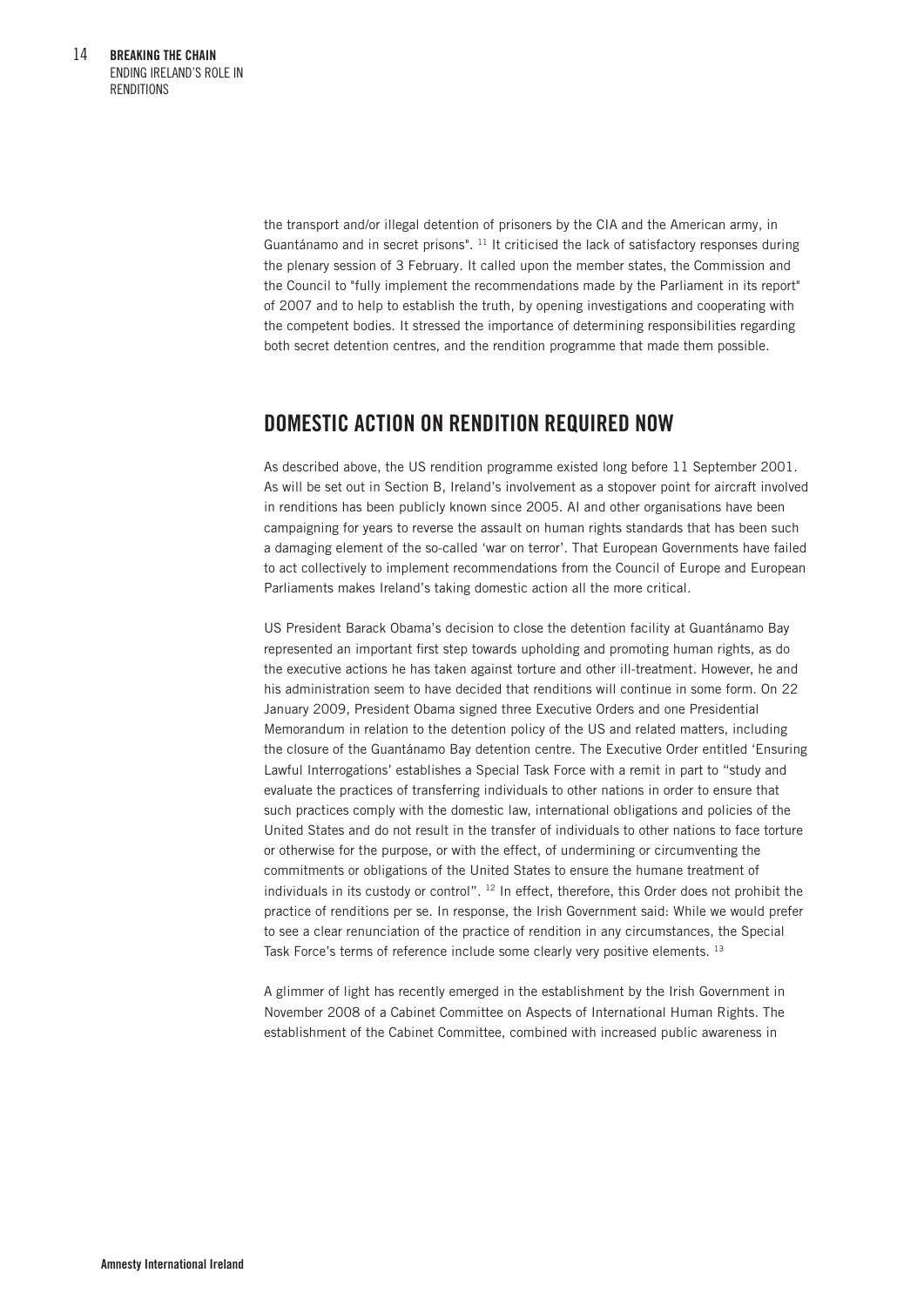Ireland and the changing international context, now suggests that we may see progress on ending Ireland's role in the undermining of rights, and re-establishing Ireland's voice as a positive moral force in international fora. Especially so long as it seems that the US rendition programme may continue in some form, it is critical that action on renditions receive due attention from the Irish Government.

The Committee's establishment arose as a result of commitments made in June 2007 in the 'Programme for Government  $2007 - 2012'$ , <sup>14</sup> where the new Irish Government declared that it is "completely opposed to the practice of extraordinary rendition", and made some welcome - although limited - commitments in this regard, mainly through prioritising effective enforcement of the Criminal Justice (United Nations Convention Against Torture) Act, 2000 and other statutes by An Garda Síochána. It also committed to ensuring "that all relevant legal instruments are used so that the practice of extraordinary rendition does not occur in this State in any form". The Government would "address deficiencies" in aspects of regulation of civil aviation under the Chicago Convention and make resources available for specialized Garda training to guarantee "effective protection for the dignity of all persons within or passing through the State". This commitment, while laudable, contained no timeframe for achievement of these objectives, and established no mechanism to bring the issue forward and convert aspiration into reality.

The new Cabinet Committee is intended to remedy this situation. Its membership includes the Minister for Communications, Energy and Natural Resources, Minister for the Environment, Heritage and Local Government, Minister for Foreign Affairs, Minister for Justice, Equality and Law Reform, Minister for Transport, and An Taoiseach. The Committee also stated its intention to approach the transition team of then-President-Elect Barack Obama seeking a clear commitment that the use of both extraordinary rendition and interrogation techniques that are considered torture (such as waterboarding) would be ended, and the detention facility at Guantánamo closed without delay. At this time, the Minister for Justice also pledged to provide an update on the implementation of a programme for government commitment in relation to Garda human rights training.

While its terms of reference are not public, it is reported that its programme of work includes the review and strengthening of legislation and resources in respect of civil and Garda authorities' powers regarding the search and inspection of suspected rendition flights. <sup>15</sup> We are heartened that the role of civil authorities are included in the Committee's review remit, since the powers, functions and responsibilities of a number of authorities beyond An Garda Síochána - and civil aviation authorities in particular - must be addressed in any such review. However, while AI hailed the Committee's announcement as "a welcome victory for human rights in Ireland", <sup>16</sup> it immediately submitted comments to the Committee expressing concern at the apparent narrowness of its brief vis-à-vis Ireland's role in renditions, which are referred to later in this report.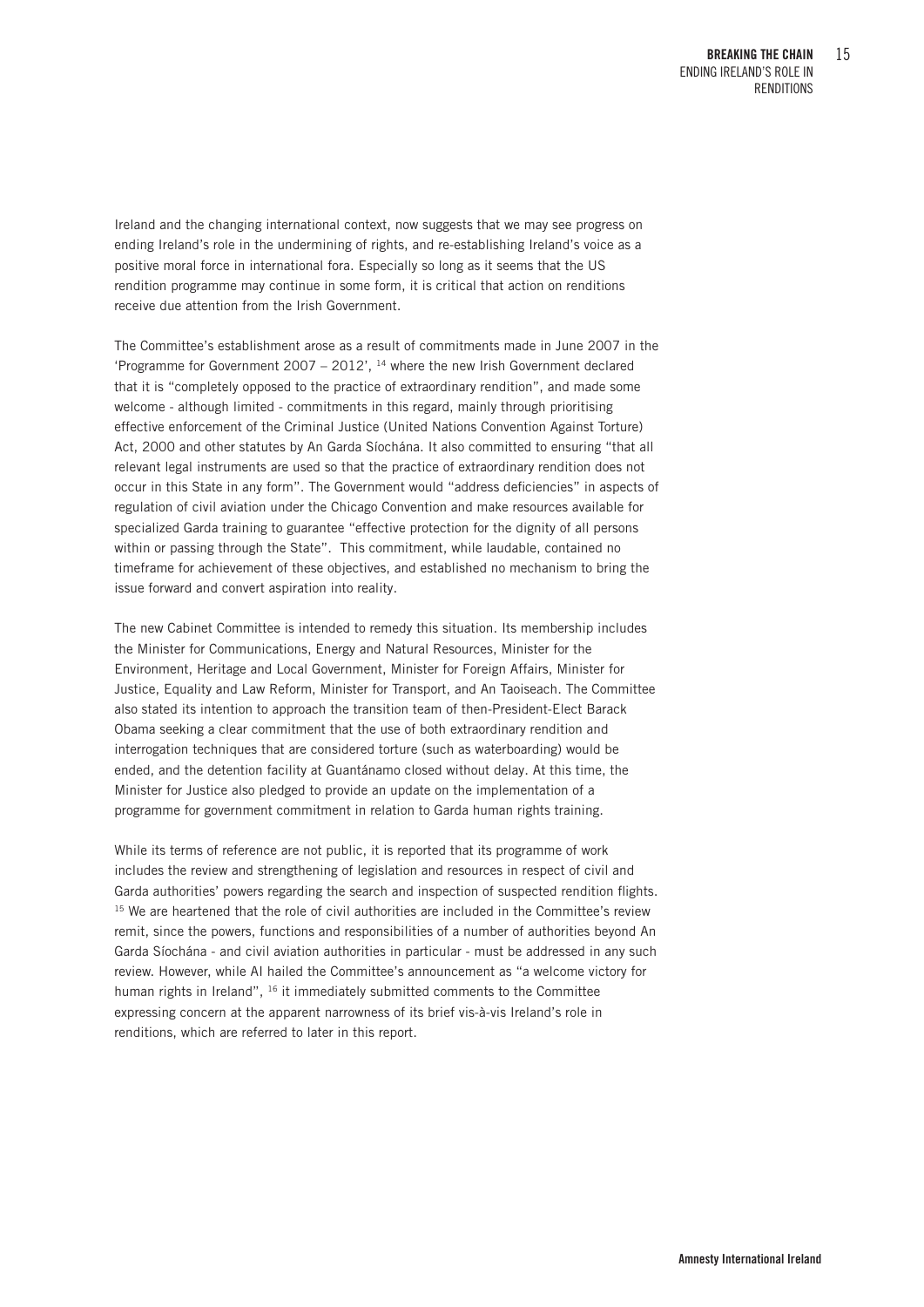Labour Party TD Michael D Higgins has presented a Private Member's Bill on the same issue, The Air Navigation and Transport (Prevention Of Extraordinary Rendition) Bill 2008, as an important addition to the ongoing legislative debate on the issue of rendition.

As the Committee has met just once, and the lack of closer regulation of Irish airspace remains an open invitation to abuse, now is critical juncture for the Irish Government to move beyond simple condemnation of renditions, and take measures against the practice. In a Landsdowne Market Research poll for AI in 2006, a convincing majority (76%) said they were in favour of an inspection regime at Shannon. We in Irish society need to keep the pressure on.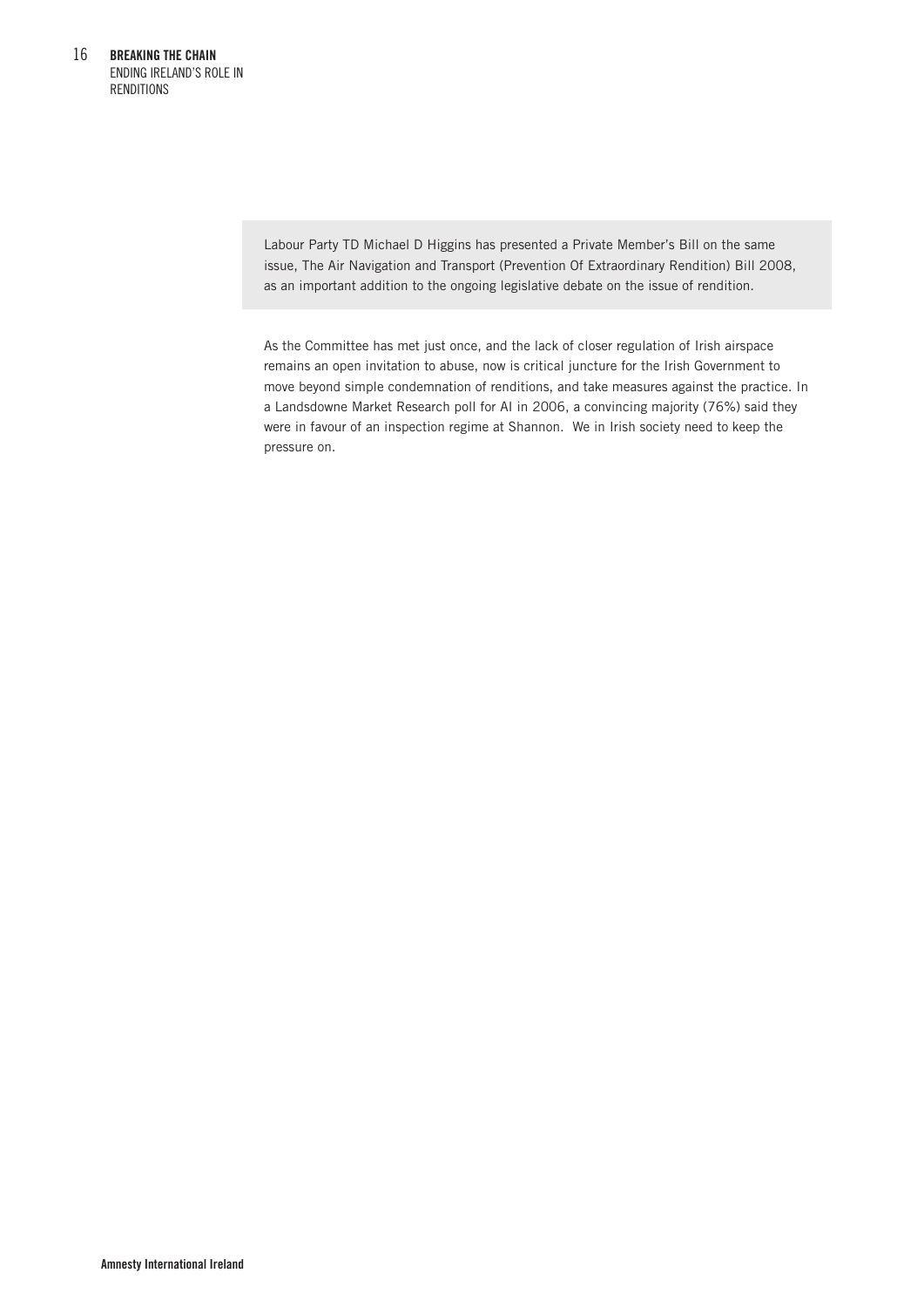## B. IRELAND'S INVOLVEMENT

## THE "FVIDENCE"

On 1 December 2005, when asked about CIA rendition planes using Shannon airport, the then Minister for Foreign Affairs said in the Oireachtas: "If anyone has any evidence of any of these flights please give me a call and I will have it immediately investigated." In response, Al brought to the Irish Government's attention flight logs showing that six planes known to have been used by the CIA for renditions had made some 800 flights in or out of European airspace including 50 landings at Shannon airport.

Since then, the Council of Europe and the European Parliament inquiries have also identified Shannon airport as a stopover point in the US renditions programme, and the Irish Government as one of those states avoiding its international human rights responsibilities in refusing to investigate allegations that aircraft linked to renditions have landed in Ireland, or to take measures to prevent such acts. Ireland was one of those deemed by Senator Dick Marty in 2006 as having passively colluded in US renditions, by allowing Shannon airport to be used by aircraft linked with renditions without restriction or oversight. His report for the Council of Europe Parliamentary Assembly described Shannon as a refuelling stop-over point for renditions. As outlined below, that airport has appeared in a number of confirmed CIA rendition flight circuits. European Parliament investigators estimated that the number of CIA-related flights landing in Ireland was 147, a figure they described as "a conservative projection". The Irish Government dismissed this figure as "grossly inflated". <sup>17</sup>

The Minister for Foreign Affairs has repeatedly stated that there is no evidence, nor even any concrete and specific allegation, that prisoners have been brought through Ireland as part of a rendition operation. Indeed, there is no instance where it has been proven that a known individual was transferred through Ireland. In this regard, monitoring of flight records by "plane spotters" (see below) is of limited use without specific details of those flights – for example, who was on the plane and why.

However, this insistence on "evidence" of detainees in transiting aircraft overlooks the fact that specific aircraft identified as stopping over in Shannon have been known to have been routinely used by the CIA in renditions. However, some of these aircraft were also used in ordinary commercial aviation with no CIA connections, that is planes leased by reputable corporations were used on one or two occasions by the CIA – N85VM/N227SV is one such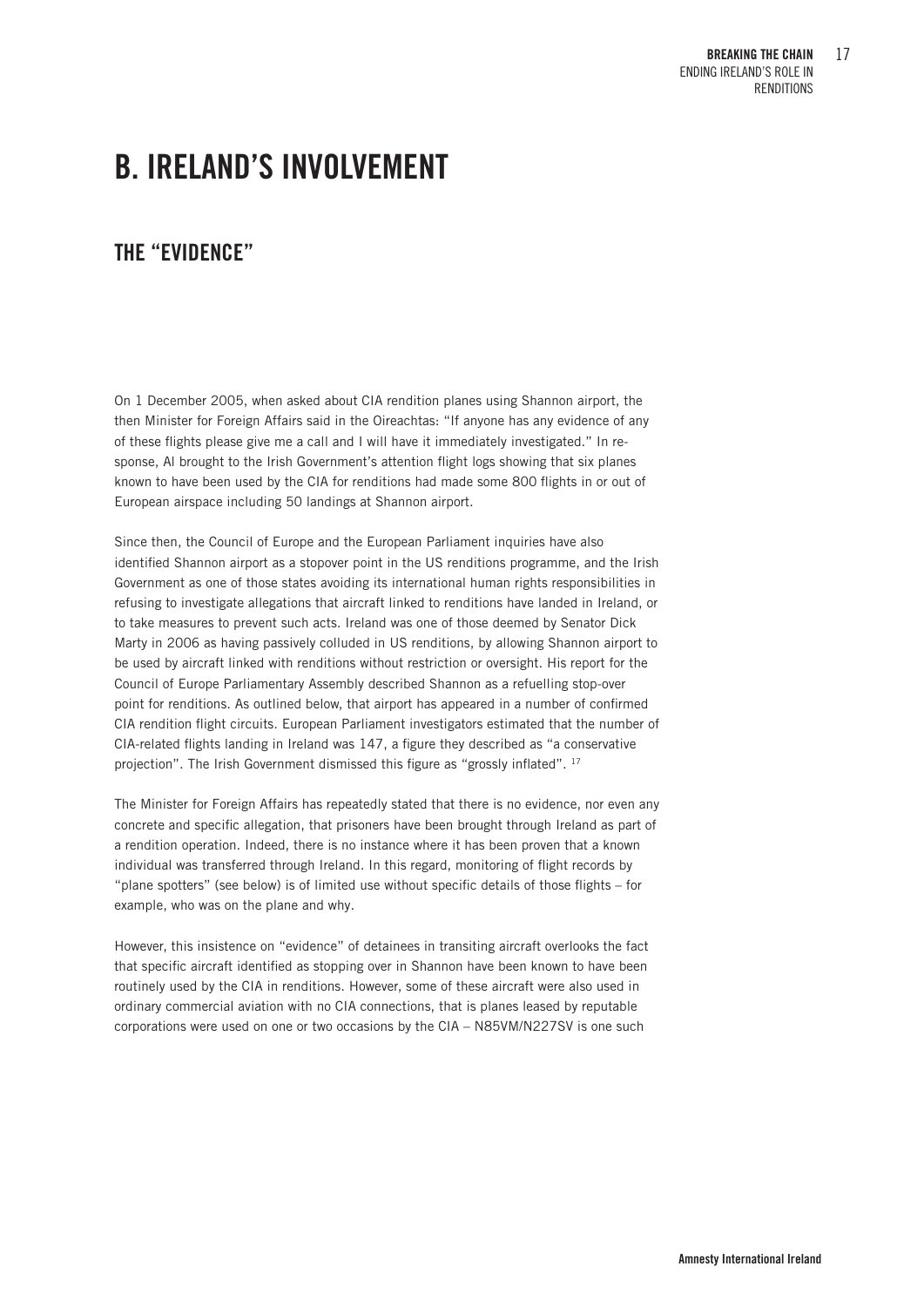plane. A report by AI in 2006  $18$  outlined how 'civilian aircraft' – leased or operated by the CIA – were used in the rendition programme to bypass restrictions on overflight or landings of state aircraft. It identified a number of US companies (some CIA front companies and some ordinary private charter companies) used to charter or operate aircraft involved in such activities and it examined in detail flights undertaken by four aircraft between 2001 and 2005. Each of these aircraft had been involved in at least one well-known rendition operation. AI calculated that between them, the four aircraft had landed in Ireland 79 times, mostly at Shannon, but also once or twice in Dublin. AI has not stated or implied that all of these flights were rendition-related, but several circuits were known to have involved Shannon airport, and the true extent is likely to be much higher.

#### • Staging post in rendition circuits

Several aircraft are known to have transited Ireland directly en route to or returning from rendition missions involving known victims. A rendition 'flight circuit' is a chain of connected rendition-related missions made by the same plane within a limited period of time, typically between five days and two weeks. A "circuit" is usually understood to be the plane's entire mission, starting and ending in the USA. The planes identified as linked to renditions were based in the USA, and during any one rendition circuit would often stop off in numerous locations, ultimately returning to the USA.<sup>19</sup>

The following table sets out details of Shannon's place in the rendition circuits of four known individuals, each of whom reportedly suffered torture at their final destination.

#### Abu Omar

Abu Omar, an Egyptian cleric who had been granted asylum in Italy, was abducted in Milan on 17 February 2003 by CIA agents, assisted by an Italian Carabinieri officer. He was taken to the joint US/Italian airbase at Aviano, Italy, and then flown to the US airbase at Ramstein, Germany. From there he was flown on a CIA-leased plane to Egypt. He described his experiences in Egypt to AI in an interview weeks after his final release in 2007: "I was hung like slaughtered cattle, head down, feet up, hands tied together behind my back, feet also tied together and I was exposed to electric shocks all over my body and especially the head area to weaken the brain and paralyse it and in the biplles and my genitals and my penis…" In April 2004 Abu Omar was released and warned not to tell anyone what had happened. Three weeks later he phoned his wife and friends, he was promptly re arrested and detained until February 2007.

On 18th February 2003 Airplane registration number NV85VM landed in Shannon airport at 5.52am directly from Egypt where it had deposited Abu Omar. It refuelled before leaving for the USA. (This particular plane stopped in Shannon on at least 30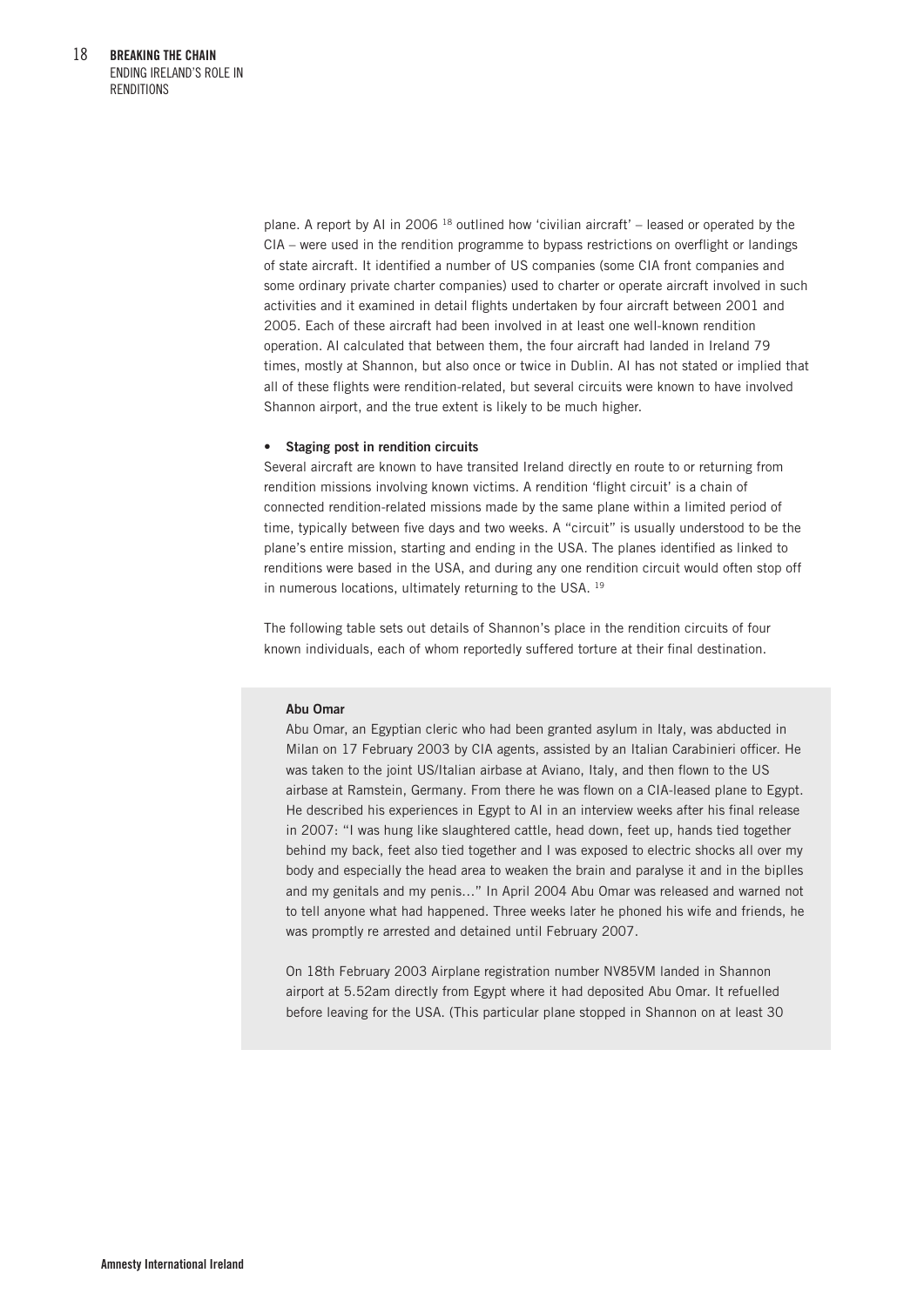occasions and in Dublin airport once. Its owners have admitted that they leased the plane to the CIA on occasion, but noted that it was more often used as an ordinary commercial charter for business flights.)

Circuit: Washington, Germany, Cairo, Shannon, Washington

#### Khaled al Maqtari

Khaled Abdu Ahmed Saleh al-Maqtari is one of those known to have been held in the CIA's secret detention program, before being returned to Yemen in 2006, and released in 2007. <sup>20</sup> In 2004, Khaled al-Maqtari was held at the notorious hard site at Abu Ghraib – where he has described a regime of beatings, sleep deprivation, suspension upside down in stressful positions, intimidation by dogs, induced hypothermia and other forms of torture or ill-treatment. He was then secretly transferred to a US-run prison in Afghanistan, and later to a CIA "black site" in an unidentified third country, where he spent two years in complete isolation, the victim of an enforced disappearance. On 20th Jan 2004 Airplane registration number N8068V, a Gulfstream V jet previously known as N379P, stopped in Shannon for refuelling en route to Baghdad where Khaled al Maqtari was picked up for transfer to Afghanistan.

Circuit: Washington, Shannon, Larnaca, Baghdad, Kabul, Prague, Washington

#### Khaled el Masri

Khaled el-Masri, a German national of Lebanese origin, was abducted on 31 December 2003 while seeking to enter Macedonia. He was detained for 23 days by armed men in plain clothes, believed to be Macedonian agents, and interrogated and allegedly ill-treated. He was then driven to an airport, probably at Skopje, and handed to US officials. He says he was then shackled to the floor of a plane and flown via Iraq to Afghanistan. There he was held in a US-run prison in Kabul, where he was allegedly beaten and half starved, and interrogated by US agents. After the US authorities apparently realized they had made a mistake, Khaled el-Masri was flown to an airport somewhere in the Balkans in May 2004 and then driven to the Albanian border. The Albanian authorities appear to have arranged his flight back to Germany. On 17 January 2004, en route to Skopje where it picked up Khaled el Masri, Airplane registration number N313P landed in Shannon at 7.29am

Circuit: Washington, Shannon, Larnaca, Rabat, Kabul, Algers, Palma de Mallorca, Skopje, Baghdad, Kabul, Timisoara or Baneasa, Palma de Mallorca, Washington (This aircraft has stopped in Shannon airport 23 times and Dublin twice)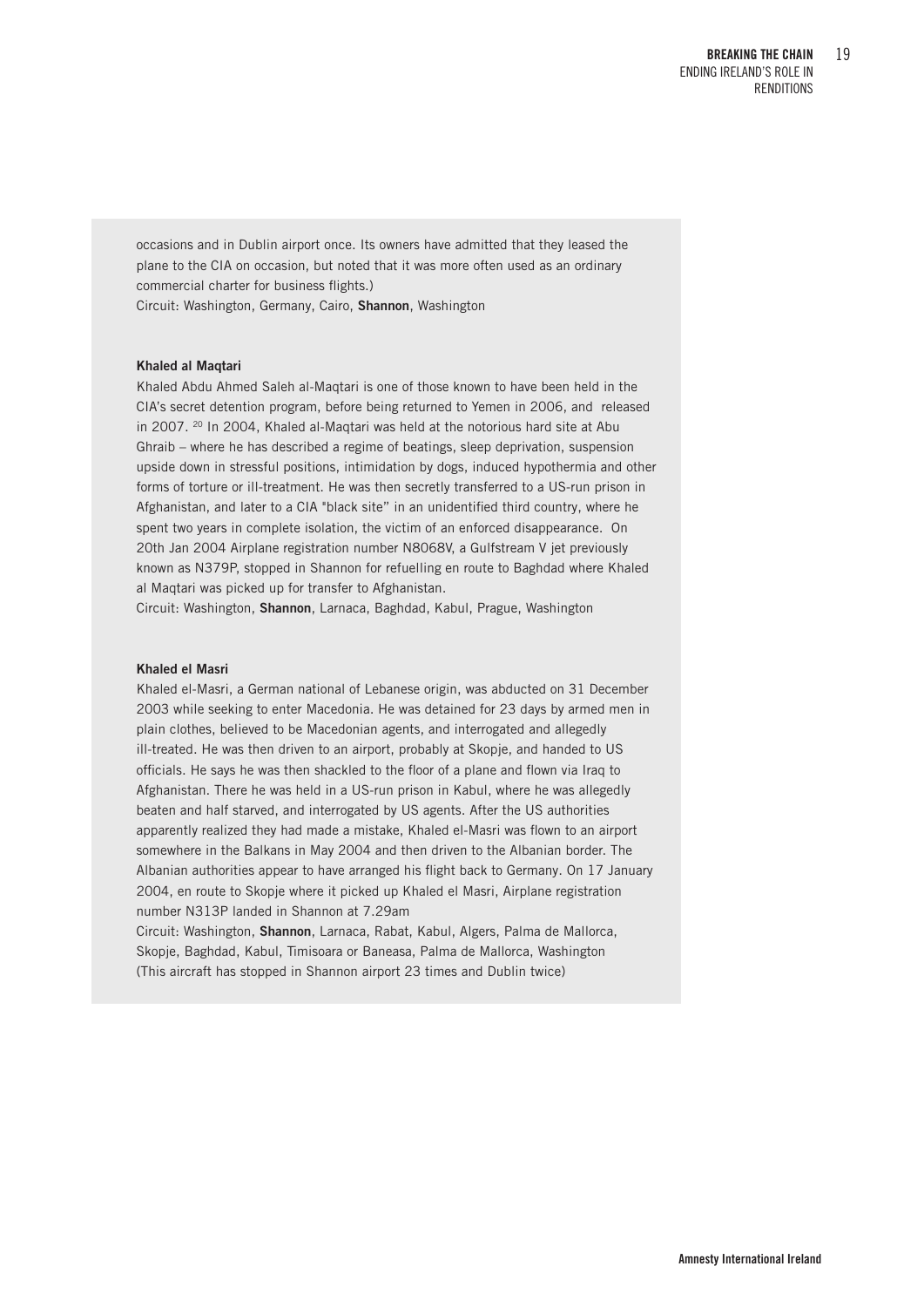#### Binyam Mohamed

Former UK resident Binyam Mohamed was released without charge from Guantánamo

Bay in February 2009. He had been unlawfully detained in harsh conditions for more than six years, and was allegedly tortured and otherwise ill-treated over prolonged

periods. His physical and mental health had reportedly declined alarmingly prior to his release. He was arrested at Karachi airport in April 2002 and handed over to US custody three months later. In July 2002, he was reportedly transferred on a CIA-operated plane to Morocco, where he was held for about 18 months and allegedly tortured, including by having his penis cut by a razor blade. He was allegedly subjected to further torture after his rendition to the "dark prison" in Kabul, Afghanistan, in January 2004. After five months, he was reportedly transferred to the US airbase in Bagram, and suffered further alleged ill-treatment there, before being transferred in mid-September 2004 to Guantánamo where he remained until February 2009. On its return to the USA after reportedly depositing Binyam Mohammed in Morrocco, aircraft N379P landed at Shannon on 22 July 2002, and departed the following day for Washington. Circuit: Washington, Frankfurt, Amman, Kabul, Islamabad, Rabat, Shannon, Washington

A second known rendition aircraft, N313P, transitted Shannon en route to carrying out the rendition of Binyam Mohammed from Morocco to Afghanistan, arriving from Washington on 16 January 2004, departing the next day.

Circuit: Washington, Shannon, Larnaca, Rabat, Kabul, Algers, Palma de Mallorca, Skopje, Baghdad, Kabul, Timisoara or Baneasa, Palma de Mallorca, Washington Several requests were made by his UK lawyers in 2008 to the Irish Government seeking information about the details of the stopovers, and the identities of the operatives on board the aircraft who stayed overnight in Shannon on those two occasions. The Irish Government has not furnished this information.<sup>21</sup>

## THE GOVERNMENT REACTION

It appears that these aircraft presented to the Irish aviation authorities as civilian aircraft, and availed of automatic clearance under rules governing such flights. However, these aircraft were in fact performing state functions and should therefore have presented as state aircraft. International law provides that a foreign state aircraft must have permission from the territorial state for any flight that transit the state's territory. The Ministers for Transport or Foreign Affairs have never properly addressed the evidence that aircraft involved in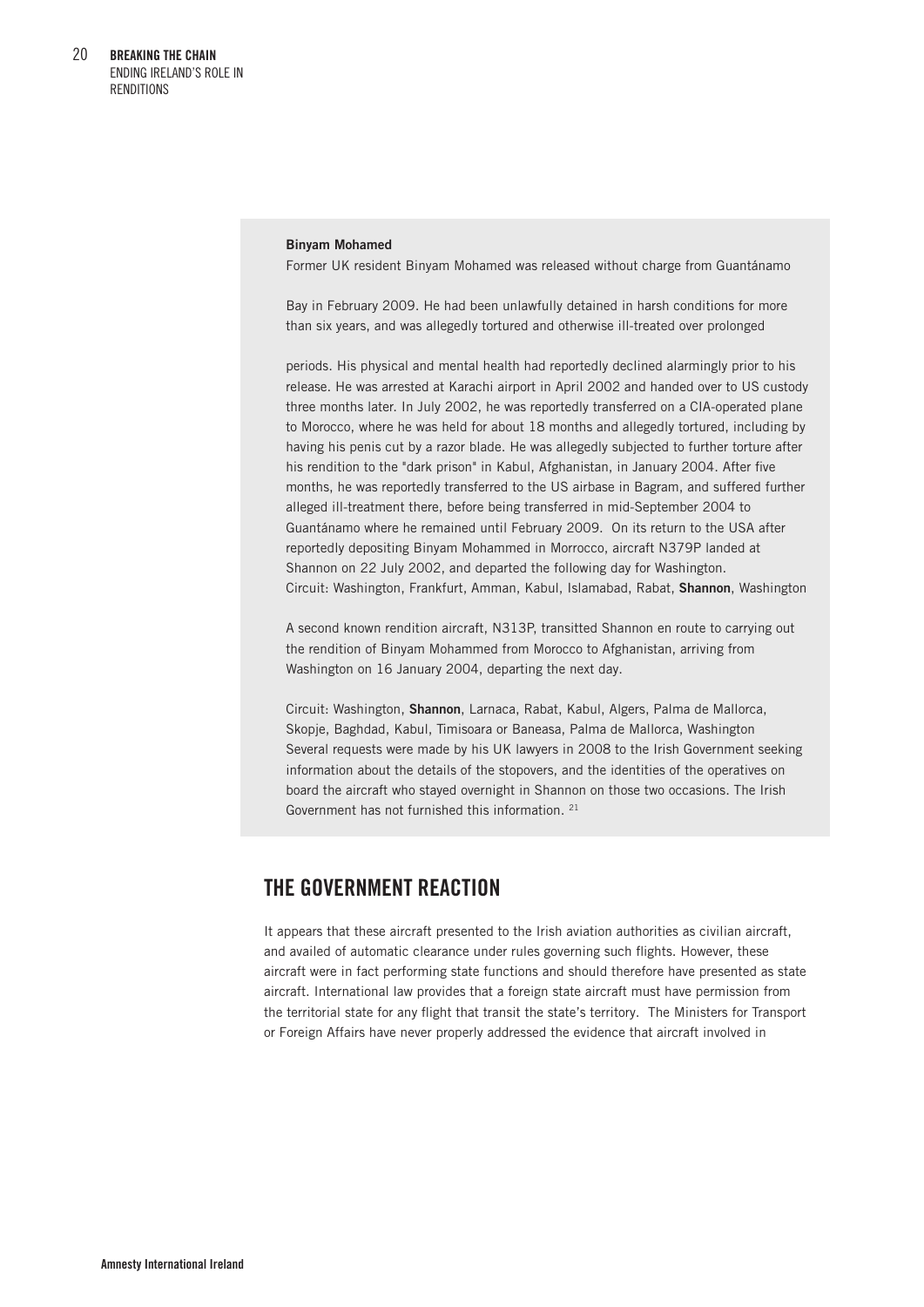'extraordinary rendition' activities appear to have stopped and refueled at Shannon, or that those on rendition circuits have in fact used Shannon. In initial responses to AI and the Oireachtas regarding the latter, the Minister for Foreign Affairs declared that such aircraft were not engaged in illegal activity at the time. The position later changed to the assertion that this evidence was retrospective, and could not have been known to the Irish authorities at the time. While it might have been excusable that these aircraft were not identified and denied overflight and landing clearance at the time, Ireland's subsequent refusal to investigate these activities, to review any permissions given to the USA vis-à-vis military or other state flights, or to introduce preventative measures, cannot be excused.

In particular, Government's steadfast refusal to carry out an investigation of the facts and circumstances of these rendition flights is shocking. Known cases of Irish airports involved in rendition circuits date from before the end of 2005, when widespread publicity and condemnation in Europe appears to have forced a rethink in US policy, and any subsequent renditions were likely to have been carried out by different aircraft, possible using different routes. However, if it emerges that Irish airports or airspace appear on more recent rendition circuits, and Ireland could have detected or prevented use of its territory for these purposes, Ireland will be implicated in further violations of its human rights obligations by any failure to act. This is particularly so given that it has now been on notice for at least several years and the above-mentioned international inquiries left Ireland in no doubt as to the need for action.

Following his presentation to the European Parliament, the Minister for Foreign Affairs reportedly said that he had banned the aircraft known as the Guantánamo Express from Irish airports. <sup>22</sup> Firstly, if the Minister felt that the US assurances were sufficiently robust, it is strange that he banned the transiting of this aircraft. (Note, the aircraft identified specifically as the 'Guantánamo Express' in the EU report was the Gulfstream V, N379P/N8068V/N44982, which was put up for sale by the CIA in late 2005 and now has no known connection with the CIA.) Secondly, if one aircraft linked with renditions is banned, it is surprising that other aircraft with direct links to CIA renditions were not also banned.

In 2008, the Council of Europe Commissioner for Human Rights called for effective prevention and investigation measures to prevent renditions taking place through Irish territory and airspace, and a review of the current inspection and monitoring arrangements.  $23$  The UN Human Rights Committee also recommended in 2008: "The State party should establish a regime for the control of suspicious flights and ensure that all allegations of so-called renditions are publicly investigated." <sup>24</sup>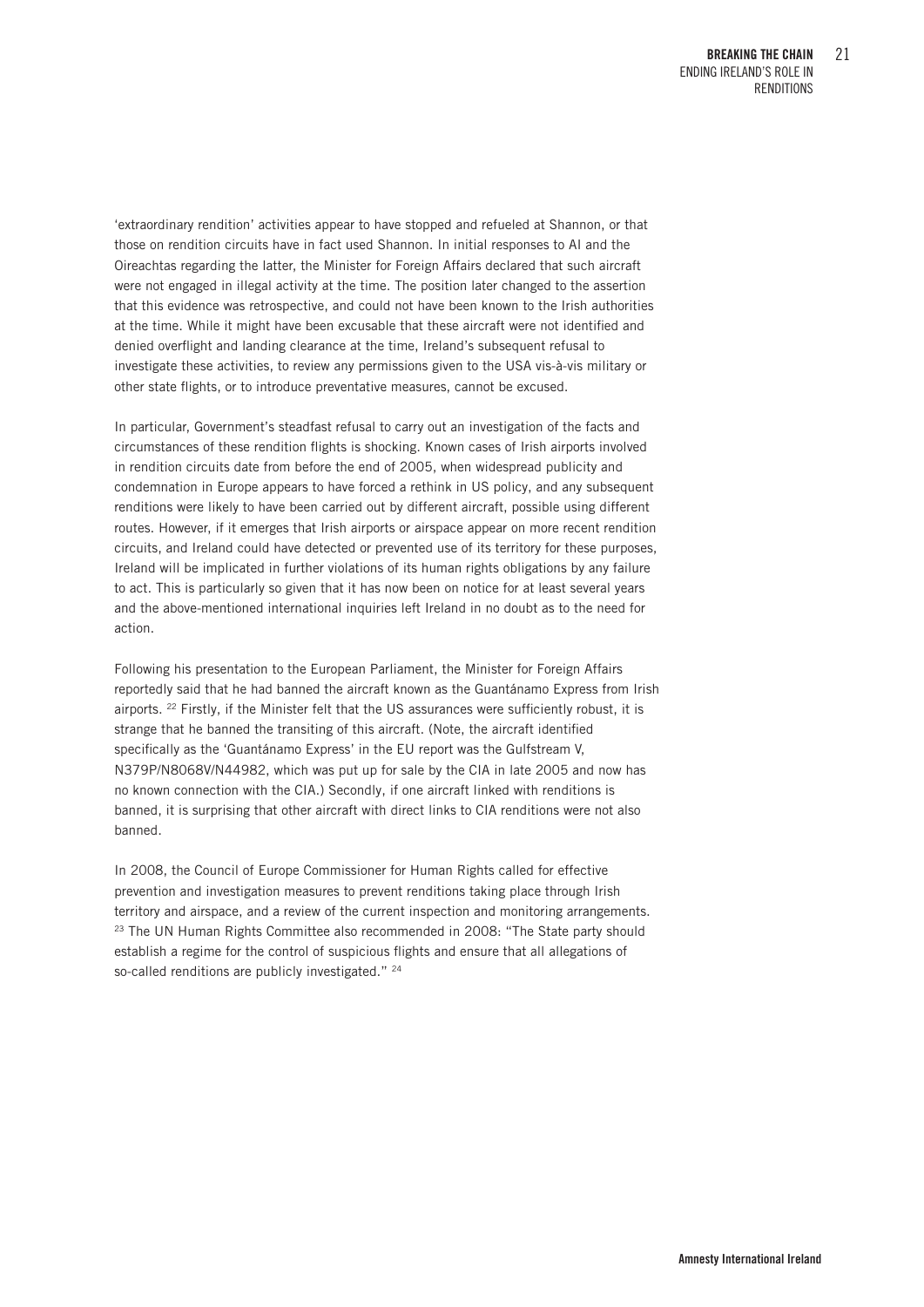## NATIONAL INQUIRIES

The Government has stated that its response to the Secretary General of Council of Europe Article 52 inquiry constitutes an investigation and that, particularly given that its response was one of the few deemed by the SG not to require further clarification, no further investigation is necessary. <sup>25</sup> This Article 52 response cannot be deemed a serious and meaningful investigation, lacking sufficient detail and analysis. In a letter to the Minister for Foreign Affairs of 20 December 2005, AI Ireland had requested that, in its response to this inquiry, the Government provide clear information on the procedures in force enabling Ireland to exercise its responsibility to monitor the legality of any use made of its territory by the USA. Rather than detail monitoring and investigation procedures relevant and appropriate to the allegations in question, the Government response cursorily described various legal routes whereby the state should act upon a complaint being made formally to it, without entering into any meaningful analysis as to their usefulness or appropriateness in circumstances where the allegations already brought to the Government's attention might be well-founded; and these routes largely centred on the general role of An Garda Síochána in detecting, preventing and prosecuting crime, and on court actions that individuals who have been illegally detained and transported could take in the highly unlikely event that they were able to takes cases to Irish courts. The response described how various domestic laws would be breached in the event that renditions were effected using Irish territory, but not how those laws have been or might be applied in this particular circumstance.

Speaking of the Government response in the Dáil on 22 February 2006, the Minister for Foreign Affairs said: "It clearly … shows that as far as the Government and its agencies are concerned, Shannon was not used in any way for extraordinary rendition." <sup>26</sup> AI wrote to the Minister stating that nothing in the response showed clearly that Shannon (or Irish territory or airspace) had not been so used - rather that the response revealed that the Irish Government had not taken meaningful steps to discover whether or not Irish territory and airspace has been, or is likely to have been, so used.

The Oireachtas too has failed in this regard. Where the European Parliament recommended to the Irish Government in February 2007 that a parliamentary inquiry be conducted into the use of Irish territory by US aircraft linked with renditions, the Minister for Foreign Affairs has quite rightly pointed out that it is not for the executive to tell the Oireachtas what to do. However, parties in the executive arm of Government have majorities in the Oireachtas, weakening the latter's ability to exercise scrutiny over the former. The establishment of a Seanad select committee to examine claims about the use of Shannon Airport by the USA for the illegal transport of prisoners had been proposed, but this was subsequently dropped due to objections from Fianna Fáil (one of the political parties in government) Senators, without whose support, the Leader of the Seanad felt the proposal would not be adopted. On two further occasions a motion to institute an inquiry into Ireland's role in renditions was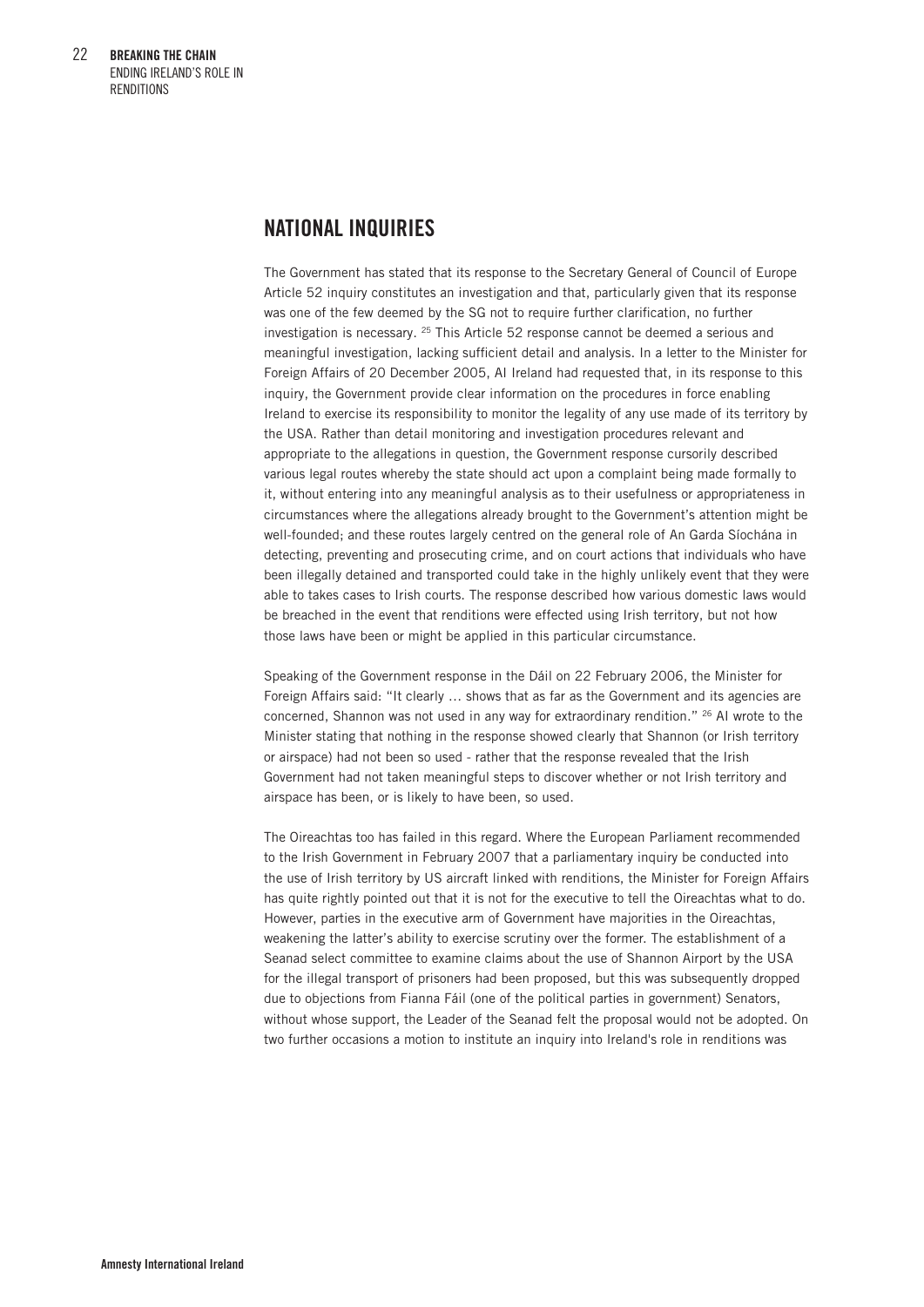voted down in Seanad Éireann, and both Houses of the Oireachtas have passed motions supporting the Government's policy in this area. However, on 19 December 2007, the Oireachtas Joint Committee on Foreign Affairs held a hearing on the Irish Human Rights Commission report, 'Extraordinary Rendition': A Review of Ireland's Human Rights Obligations. Also, the Joint Committee on Foreign Affairs, to assist in resolving its concerns, invited the US Ambassador to Ireland to appear before it to answer questions on this issue, but the invitation was declined.

This repeated failure by the executive and legislative arms of government to properly investigate Ireland's role in renditions makes it more vital that the Cabinet Committee conduct a thorough review, and its findings be made public.

### • Irish Human Rights Commission

Ireland's Human Rights Commission has engaged robustly with the Irish Government on renditions. It has repeatedly expressed the view, beginning with its Resolution in relation to claims of US aircraft carrying detainees published on 23 December 2005, that Government should inspect suspicious aircraft landing at Shannon or any other Irish airport. It announced an investigation in late 2007, which it published in December of that year. The report of its investigation makes a number of recommendations, including that "a reliable and independently verifiable system of inspection" be introduced, and "[a]ircraft from any State in relation to which suspicion exists should be subject to the inspection regime". Minister Noel Treacy has outlined Government policy on this matter:

"No plausible evidence has been produced that aircraft have passed through Shannon Airport carrying prisoners being transported as part of an extraordinary rendition operation. The number of supposedly implicated flights that have transited through Shannon is minuscule in comparison with the overall number of flights of similar aircraft stopping there. A policy of spot checks could have only a cosmetic affect…To carry out inspections would imply that we are not prepared to accept the categorical assurances given to us by the friendly government of a country with which we have an exceptionally close relationship." <sup>27</sup>

The Irish Human Rights Commission also recommended that "[t]o facilitate proper inspection of relevant aircraft, detailed information about the purpose of the flight, its destination and the names of passengers on board should be required by the aviation authorities and received in advance of any such aircraft landing. The provision of relevant details should be a condition for entry to the State". It also recommends: "Consideration should be given to establishing a Garda sub-station at Shannon Airport, which would obviate the need for citizens alleging the entry of suspected aircraft having to make a complaint in Shannon Town. In any event, any complaint to a member of An Garda Síochána concerning an aircraft possibly engaged in an 'extraordinary rendition' flight should be investigated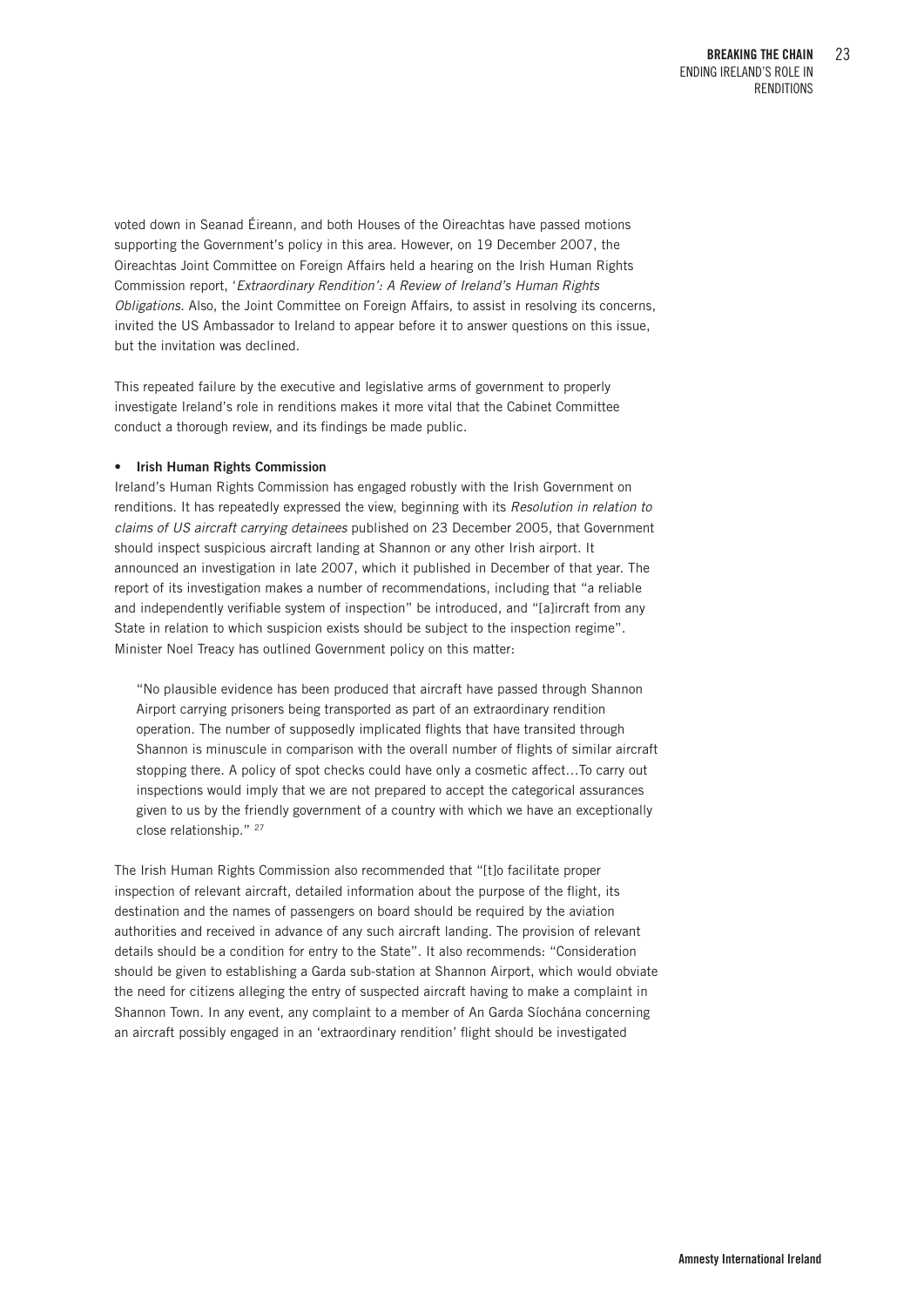immediately, including inspection of the aircraft by the member or members concerned."

## ASSURANCES FROM US AUTHORITIES

The Irish Government has received explicit assurances from the US authorities that "no persons have been transported illegally through Irish territory and that no person would be so transported". These assurances have no legally binding effect, and due to the secrecy surrounding renditions, States that rely solely on diplomatic promises that renditions will not be effected through their territory run an unacceptable risk of only discovering after the fact, if at all, that these assurances have been breached.

The Government has continued to assert that, in the absence of evidence of renditions through Ireland, it can rely on those assurances. It has consistently responded in the same fashion to AI's representations that such assurances are inadequate. Also, it is incontrovertible that planes on rendition circuits have landed there, indicating that the assurances do not cover this situation. (A copy of the assurances is available in the Irish Human Rights Commission's 2007 report.) The Council of Europe and the European Parliament reports have also stressed that reliance on such assurances does not fulfil a state's human rights obligations.

The Government has repeatedly stated that it is satisfied that it is entitled under the ECHR to rely on clear and explicit factual assurances given by the Government of a friendly State, on a matter that is within the direct control of that Government. <sup>28</sup> After the revelations that the US breached similar assurances given to the UK (regarding Diego Garcia), <sup>29</sup> the Minister for Foreign Affairs simply emphasised to the US the importance of the assurances: "Following the British Foreign Secretary's statement to the House of Commons on 21 February regarding information received by his Government from the US Government concerning the passage of two extraordinary rendition flights through Diego Garcia in 2002, on my instructions the Political Director of my Department contacted the US Embassy and emphasised to the Deputy Chief of Mission the great importance the Government attaches to the reliability of the assurances received from the United States Government on extraordinary rendition. I have since personally written to the Ambassador of the United States, H.E. Thomas C. Foley, to reiterate this point and to emphasise my own strong views on the issue." <sup>30</sup>

The Irish Government position on assurances appears unchanged today. On the day that Barack Obama was declared US president-elect (5/11/08), An Taoiseach, Brian Cowen TD, speaking in the Dáil, reiterated his position: "We fully accept the assurances given to us from the US government".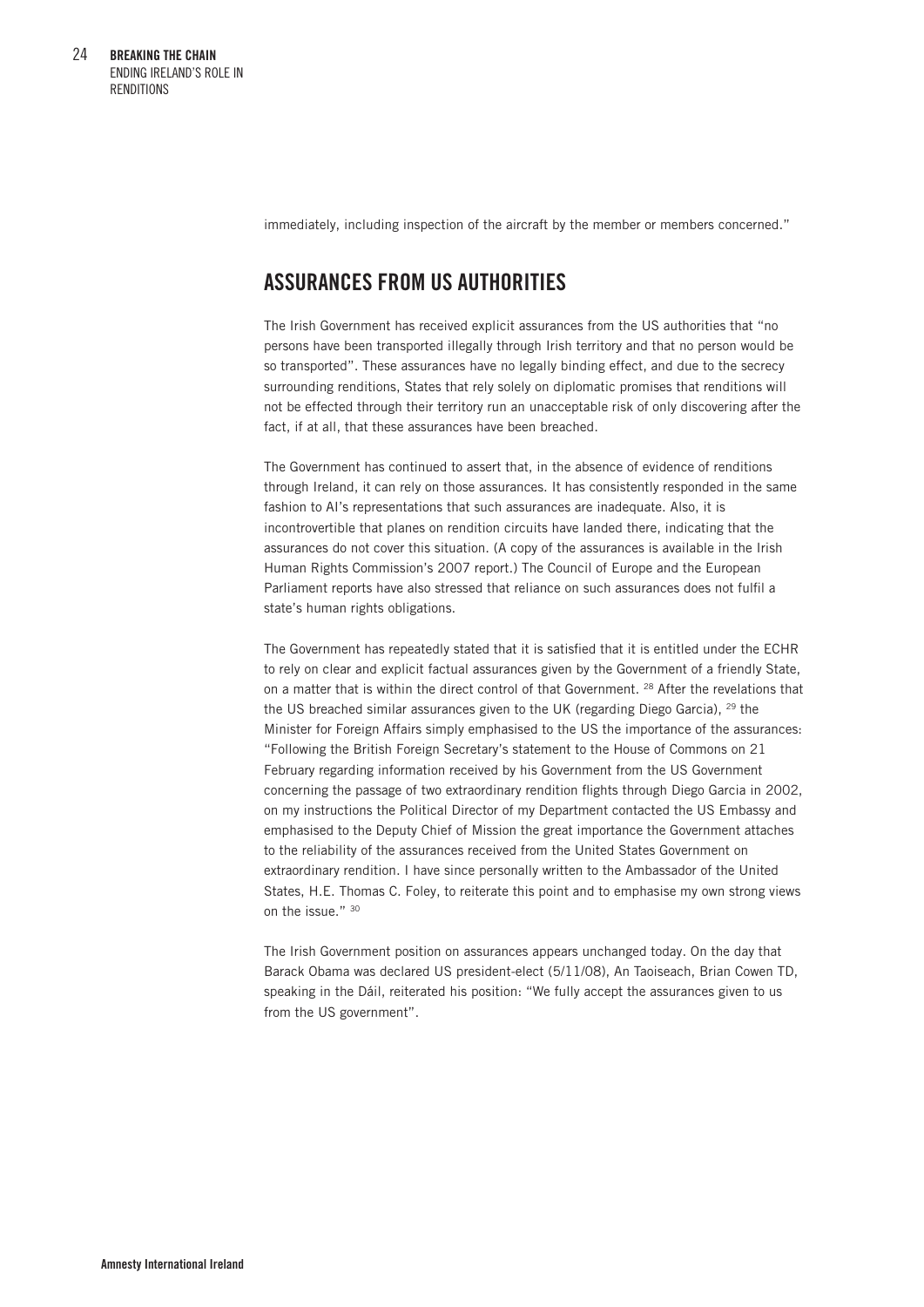Quite why the Irish Government has so far refused to concede the unreliability of such assurances, and identify and address the gaps in its regulation of overflight and landing clearances, is impossible to ascertain. It would be hard to imagine a similar response in a situation where foreign aircraft transitting Irish airports had a known link to other forms of illegal activity, such as illegal drug trafficking.

Government representatives have frequently asserted that Ireland views the USA as a friendly state. The Minister for Foreign Affairs, Dermot Ahern, told the European Parliament inquiry: "Ireland enjoys a very close bilateral relationship with the United States based on ties of kinship and history which span several centuries". Ireland's economic dependence on the USA has been a speculated factor - one in four jobs are generated by US companies in Ireland, and US influence on Irish political and economic identity is so great that a politician notably stated that Ireland was "spiritually a lot closer to Boston than Berlin". (Mary Harney, Tanaiste, July 2000)

## AN GARDA SÍOCHÁNA

"A person, whatever his or her nationality, whether within or outside the State, who – (b) does an act with the intent to obstruct or impede the arrest or prosecution of another person, including a person who is a public official, in relation to the offence of torture, shall be guilty of an offence and shall be liable on conviction on indictment to imprisonment for life."

Criminal Justice (United Nations Convention Against Torture) Act, 2000, Section 3. Related offences

An Garda Síochána is responsible for the detection and investigation of criminal acts conducted in Irish territory. Aside from the ordinary powers and duties of An Garda Siochana under criminal law, including the UN Convention Against Torture Act, they have further express powers to enter and inspect aircraft under the Air Navigation and Transport Act 1988 and Air Navigation and Transport (Amendment) Act 1998. While initially the then Minister for Justice asserted that Gardaí were not empowered to board and inspect foreign aircraft, it was quickly clarified that while "military aircraft" are exempt from Garda powers, this is not the case with civil aircraft. The police have the power to enter civilian aircraft and conduct a search on grounds of reasonable suspicion that certain offences have been committed on that aircraft. If they board without reasonable suspicion, they are exposing themselves to liability, but if they have the reasonable suspicion they may legitimately use this power.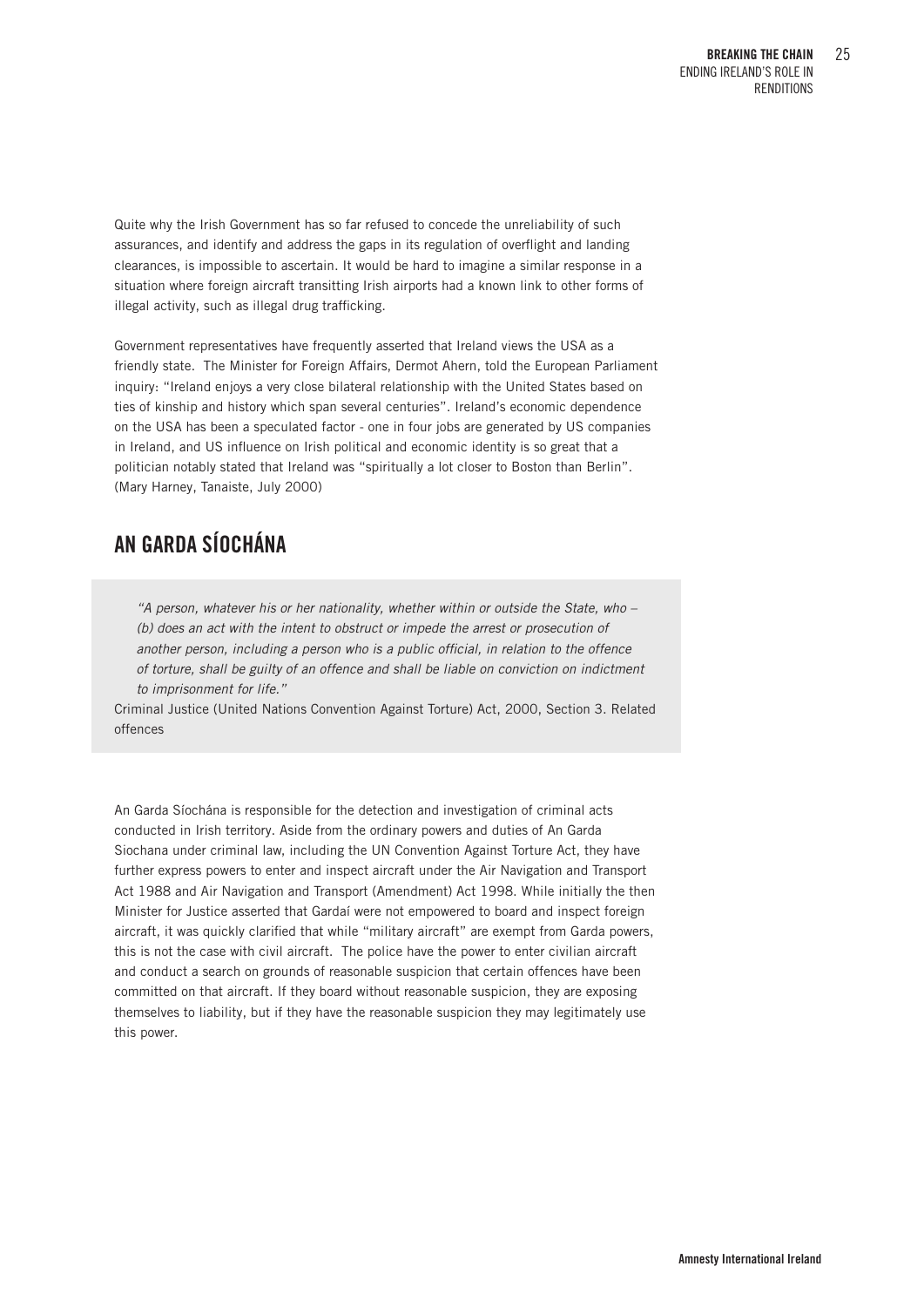### Air Navigation and Transport (Amendment) Act 1998

#### Section 49 - Power to Enter and Inspect Aircraft

49.—(1) An authorised officer may enter an aircraft which is within an airport where he or she considers it necessary for the purpose of exercising any power conferred on him or her by or under this Act or the Act of 1988.

- (3) An authorised officer may—
- (a) at any time require the operator or registered owner of the aircraft to produce for inspection by him or her such documents relating to the aircraft or passengers or goods on board the aircraft as he or she may require; or
- (b) inspect the aircraft for the purpose of ensuring compliance with this Act or bye-laws made under this Act.
- (4) If the operator or registered owner of the aircraft refuses or fails to comply with a requirement of an authorised officer under subsection (3) that person shall be guilty of an offence.
- (5) This section shall not apply to aircraft engaged exclusively in the service of the State

"Authorised officer" means—

- (a) member of the Garda Síochána,
- (b) in relation to a State airport—
- (i) a person, or a person belonging to a class of persons, authorised in writing by the company to perform the functions conferred on an authorised officer by or under this Act or the Act of 1988, or
- (ii) unless and until the Minister otherwise determines under subsection (4) of section 48, a person who immediately prior to the commencement of this section was an authorised officer within the meaning of paragraph (b) of the definition of authorised officer in section 15(1) of the Act of 1950 (as amended by section 25 of the Act of 1988), or
- (c) in relation to an airport in the State, other than a State airport, a person, or a person belonging to a class of persons, authorised in writing by the Minister to perform the functions conferred on an authorised officer by or under this Act or the Act of 1988;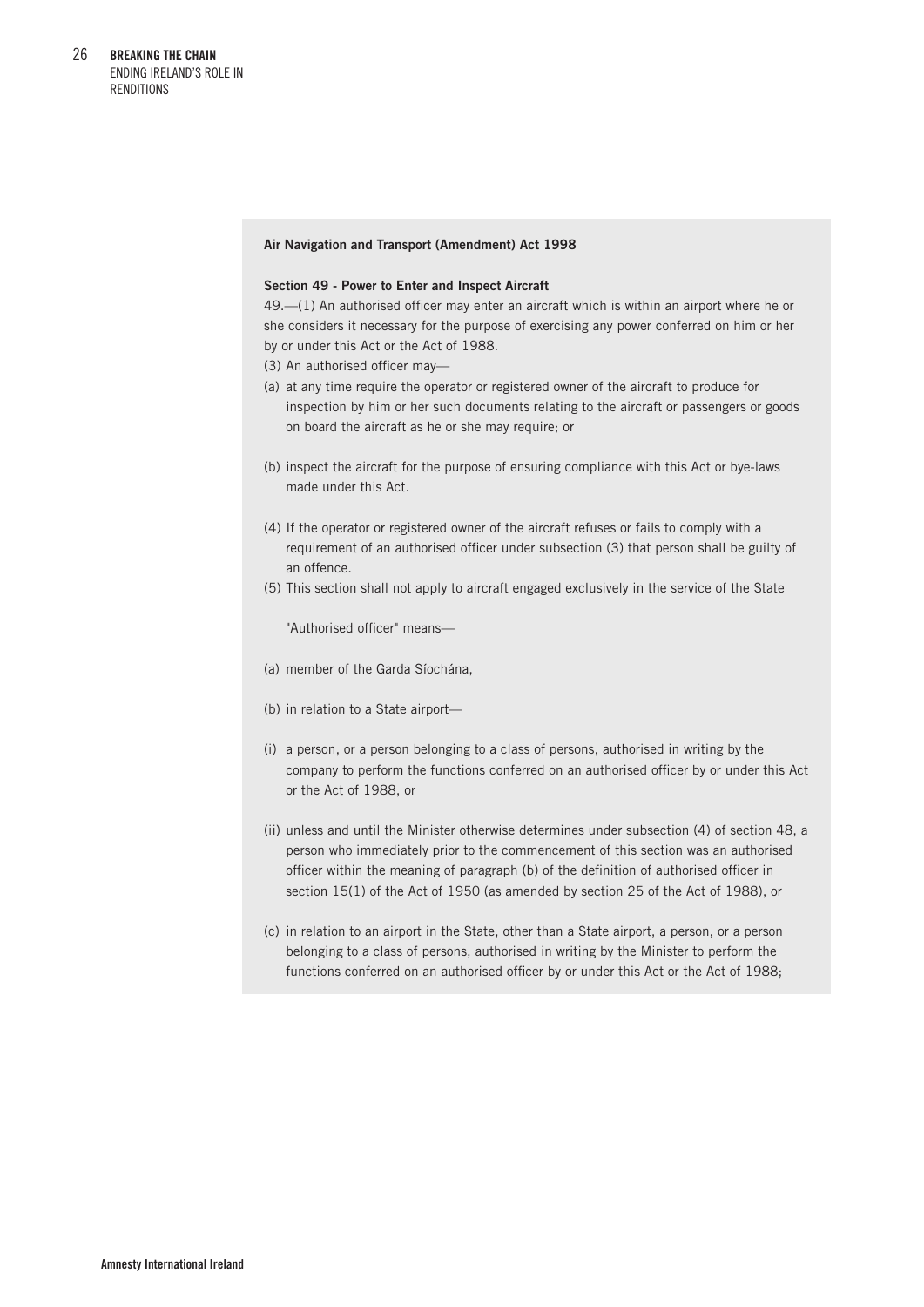"authorised person" means a person appointed in writing by the company to perform the functions conferred on authorised persons by or under this Act;

"the Authority" means the Irish Aviation Authority; "the company" means Aer Rianta, cuideachta phoiblí theoranta

To date, the role of "authorised officer" is performed only by members of An Garda Síochána.

An Garda Síochána have investigated a number of complaints from members of the public. According to the December 2007 report on renditions from the Irish Human Rights Commission, six such files were investigated by the Gardaí, and two forwarded to the Director of Public Prosecutions. The DPP decided not to bring prosecutions in any case owing to what the Minister for Foreign Affairs described as "a complete lack of evidence that any unlawful activity has occurred." <sup>32</sup> This is not surprising given the nature of the information given to the police, and illustrates not that allegations of US transporting of prisoners through Irish airports or airspace cannot be substantiated. The evidentiary burden is clearly such that it is ineffective to rely on members of civil society, i.e. individuals and organisations without law enforcement powers, to be the investigators in this context, with the Irish State remaining passively awaiting such information to emerge. That Government spokespersons have also responded to information brought to the attention of the Irish Government by AI suggesting that the organisation should make a complaint to the Garda Síochána has been similarly unhelpful.

The Minister for Transport has recently suggested that Garda powers to board and inspect aircraft are insufficiently clear and robust however: "[G]ardaí must always be mindful that they have to form reasonable opinions that something illegal is going on. The fact that a plane might at some stage have been involved in extraordinary rendition in some other country is, of itself, not enough in current circumstances for gardaí to board and inspect an aircraft. It is important, therefore, to review all of that, including how the law can be strengthened." <sup>33</sup> He continued: "At the first meeting of the Cabinet committee, it was agreed that the statutory powers available to the civil authorities and to An Garda Síochána regarding the search and inspection of aircraft, including those under the Air Navigation and Transport Acts, would be reviewed in the context of the obligations on the State under the Chicago Convention, which governs international civil air transport." He explained: "The review is being undertaken by the Attorney General's office in conjunction with the relevant officials and the outcome will be considered by the Cabinet committee in due course. …. Together with my colleagues, the Minister for Justice, Equality and Law Reform, Deputy Dermot Ahern, the Minister for Foreign Affairs, Deputy Martin, and the Minister for the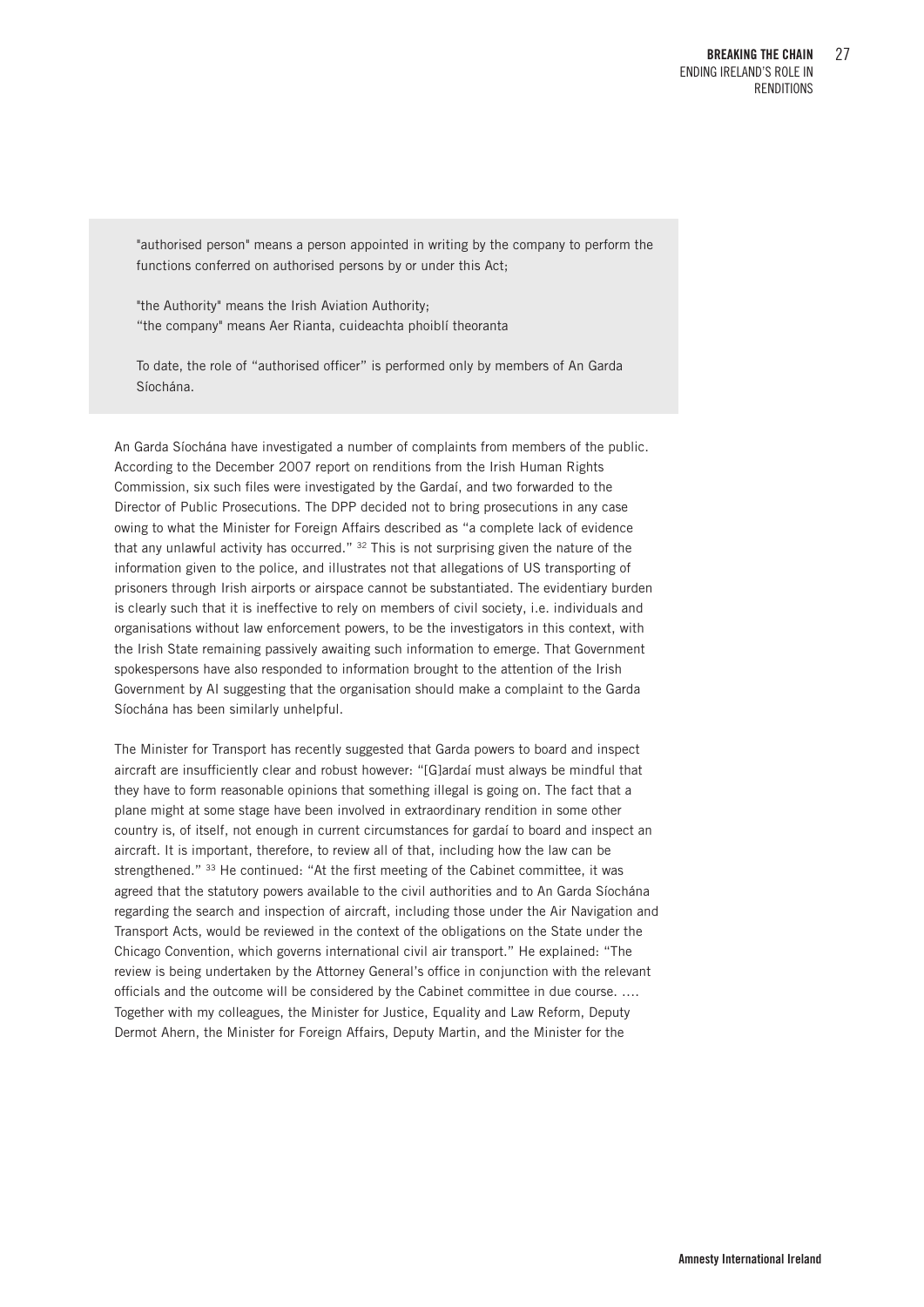Environment, Heritage and Local Government, Deputy Gormley, I am anxious to clarify this matter and strengthen the legislation as quickly as possible."

It is impossible to ascertain what sort of investigations have been carried out by the Gardaí into reports of suspicious aircraft, especially as there is a virtual blanket exemption for Gardai from requests under the Freedom of Information Acts which touch on 'state security' issues.

On the matter of rendition the Gardaí operate on the principle of criminal law, i.e. just as something untoward must have happened before the Gardaí have the right to enter your house, so too must something have happened on board a flight for Gardaí to move toward inspection. However, under the Garda Síochána Act 2005, the Gardaí are also under duty bound to act to prevent crime, not merely to react to one already committed. <sup>34</sup> As the situation currently stands in practice regarding suspected rendition aircraft, the burden of supplying 'reasonable evidence' falls on the person who is reporting possible suspicious aircraft to the Gardaí. This is where the dilemma lies and the need for clarification from the Cabinet Committee.

Those citizens or persons in the state who make attempts to use their police force to prevent or prosecute renditions are left in a difficult situation. There may or may not be a statutory impediment to the Gardaí inspecting aircraft. It is entirely unclear how an individual can persuade the Gardaí that they have 'reasonable suspicion' that a crime is about to be committed (with respect to advance notice of the arrival of a suspicious aircraft) or that a crime may have been committed (e.g. past involvement of planes). There must be clear and agreed criteria for inspection so that it is not left to the individual discretion of the Gardaí.

Under Section 20 of the Garda Síochána Act, the Minister for Justice may determine and revise priorities for An Garda Síochána. The Garda Commissioner produces an annual policing plan for An Garda Síochána – under section 22 of the Act, matters to which the Garda Commissioner must have regard when preparing policing plans include "priorities determined by the Minister" and "relevant Government policy". In no statement by the Minister for Justice of An Garda Síochána priorities, or in any annual policing plan, has the service's role regarding renditions been referenced. This is despite the inclusion in the Programme for Government of the key priority of preventing renditions.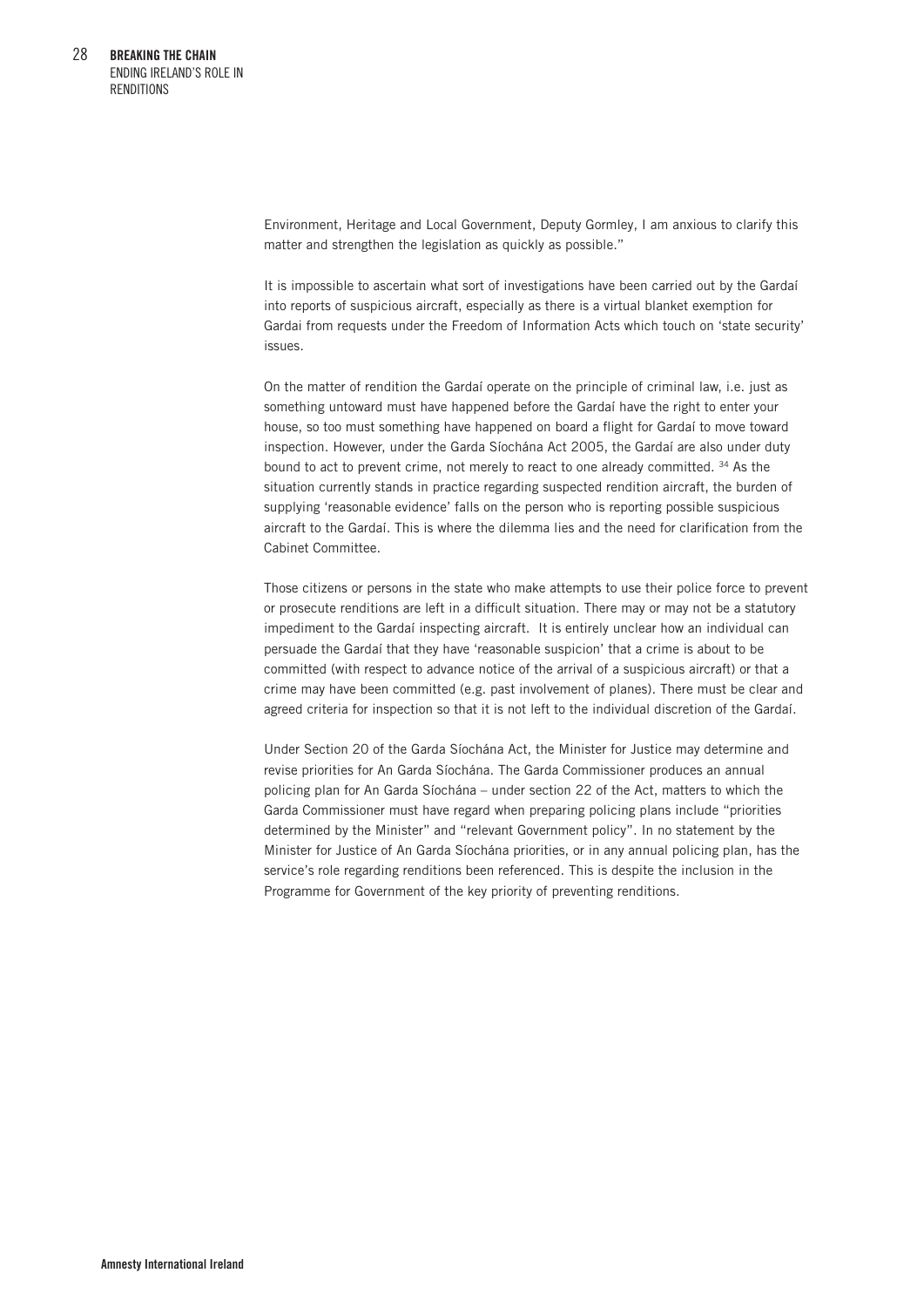## **SHANNONWATCH**

The work of a small team of determined individuals based in the Shannon region, called Shannonwatch, <sup>35</sup> has played an important role in monitoring Shannon airport's links with renditions. A five-person team of individuals has logged flights at Shannon for five years, building a database with details on the global rendition circuit. Along with traditional observational plane-spotting techniques, the group now uses aviation monitoring technologies to record the details of civilian and military planes landing at Shannon and using the airspace around Shannon. They report that number a of planes that are known to have been implicated in the rendition circuit have been recorded, some as recently as May 2009. <sup>36</sup> The group logs and records all flight data for future use.

The monitors have also lodged formal complaints with the Gardaí demanding inspection of particular aircraft in advance of arrivals at Shannon. The group reports that it has been questioned, harassed, arrested and members brought before the Courts, and claim that the Gardaí have adopted an adversarial, hostile approach to their inquiries. One member, Dr Edward Horgan reportedly has been forced to seek written assurances, via legal correspondence with Aer Rianta, backed up with letters to the Garda Inspectorate, to affirm his right to enter Shannon Airport and carry out activities in defence of human rights. Dr Horgan first saw the Gulfstream Jet, which later came to be known as the Guantánamo Bay Express, on 18 February 2003 at Shannon. Once Dr Horgan and his fellow monitors had obtained more information on the flight records of the plane a complaint was lodged with Gardai in October 2004 at Shannon Garda station. Since then Dr Horgan has been arrested after photographing a US military plane from a public car park, and again for refusing to leave the airport after being requested to do so. On another occasion Dr Horgan and 19 peace activists were served with an injunction to prevent them 'trespassing' at Shannon airport.

As we await an effective official regime of monitoring and inspection of foreign aircraft, individual activists deserve encouragement and support. (The Annex to this report outlines the investigations undertaken the Spanish authorities in the el Masri case on foot of information provided by individuals.)

The Irish Government has defended Ireland's lack of investigatory zeal on reports of suspicious aircraft on the grounds of the difficulty in obtaining material evidence. The Minister for Foreign Affairs explained to the European Parliament Committee in 2007:

"The onus in relation to the provision of information is limited to requiring civil aircraft to file a flight plan three hours in advance of arrival at an airport, the flights in question are all transit flights and they make what are known as 'technical stops' … there is no requirement for such flights to lodge information about passengers, crew or cargo…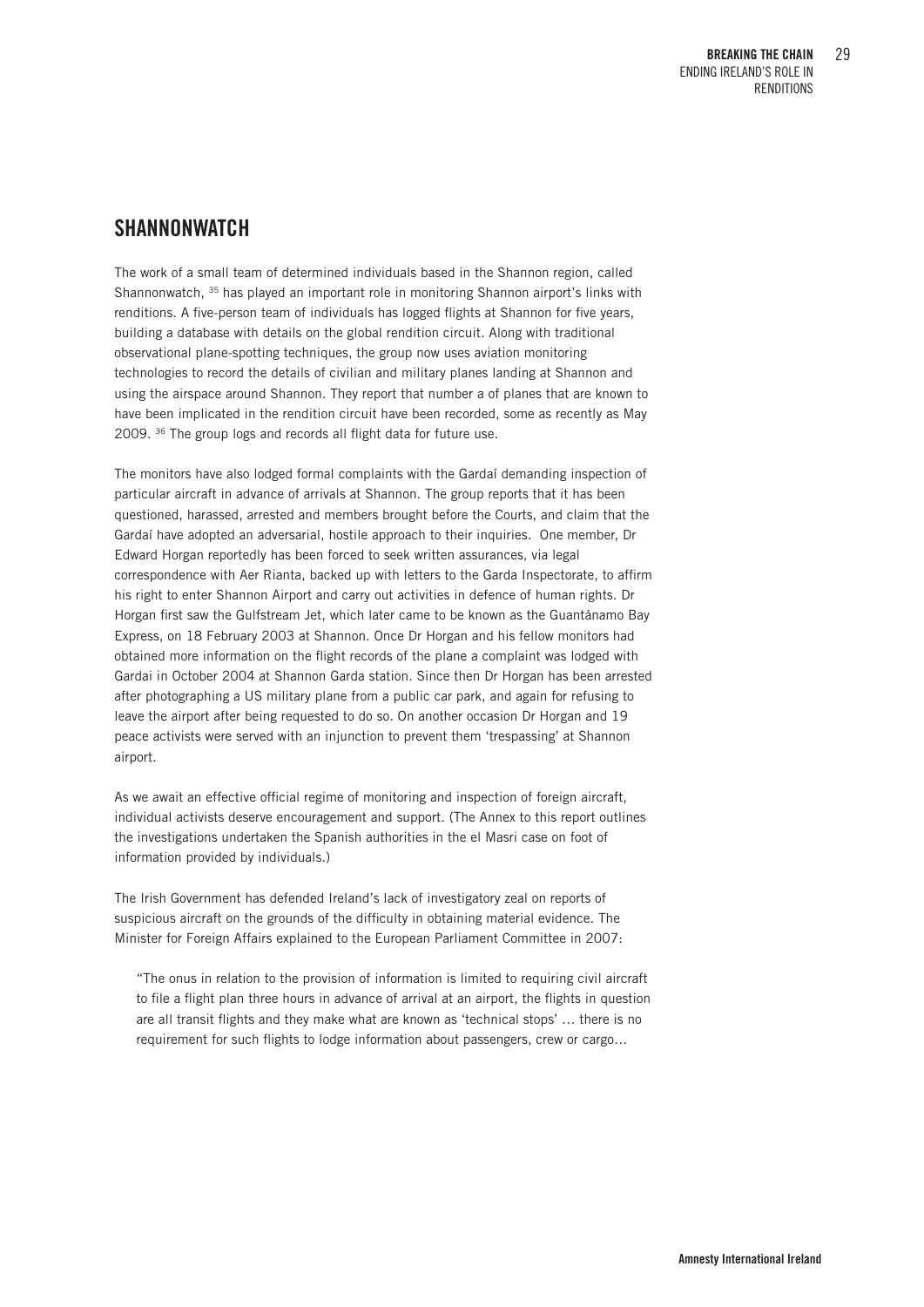based on that type of information, it is virtually impossible to know if anything is on that plane."

The issue has become somewhat circular. In a question asked of the Minister for Foreign Affairs during the 2007 European Parliament Committee hearing, Sarah Ludford MEP (ALDE) said: "So if you found out what those planes have been doing in their previous history, you might find a basis of reasonable suspicion, and I put to you that there is an incentive to avoid checking them out so that you can avoid saying that the police ought to investigate them." The Minister replied: "…our Minister for Justice has said time and time again that he would expect our police service to intervene if there were, under the law, suspicion of illegal activity being carried out. To date, despite an exhortation by him, me, the Prime Minister and others, for people to come forward – Shannon Airport is a very open place – no evidence at all has been brought forward."

## AVIATION REGULATION

The Department of Transport has the power to refuse permission for foreign civil aircraft to land. Of the thousands of flights which have sought permission to land only five have been refused permission in the past number of years and one reason for a refusal is when it is believed that certain munitions are being carried.

"I believe, and I said this in the context of the future, that the international community needs to look at the Chicago Convention, because, from the minute I became involved in this issue – I became Minister in September 2004; I had been in other ministries – it was the first time I became aware of the fact that, under the Chicago Convention – which is 60 years old – that as regards flying in and out of Ireland but also flying in and out of every Member State in the European Union we have a situation in the world now that Member States of the European Union and indeed the wider world do not know by and large what is transiting in and out of their airports."

Then Minister for Foreign Affairs, Mr Dermot Ahern TD

Though the use of Ireland for rendition flights might seem more immediately connected to domestic criminal legislation it has become apparent that national and international legal instruments regulating civil aviation will need to be reviewed against human rights treaties in order to ensure a secure and predictable legal process that will serve to reduce the risk of Ireland's future involvement in renditions. Not enough emphasis has been placed in the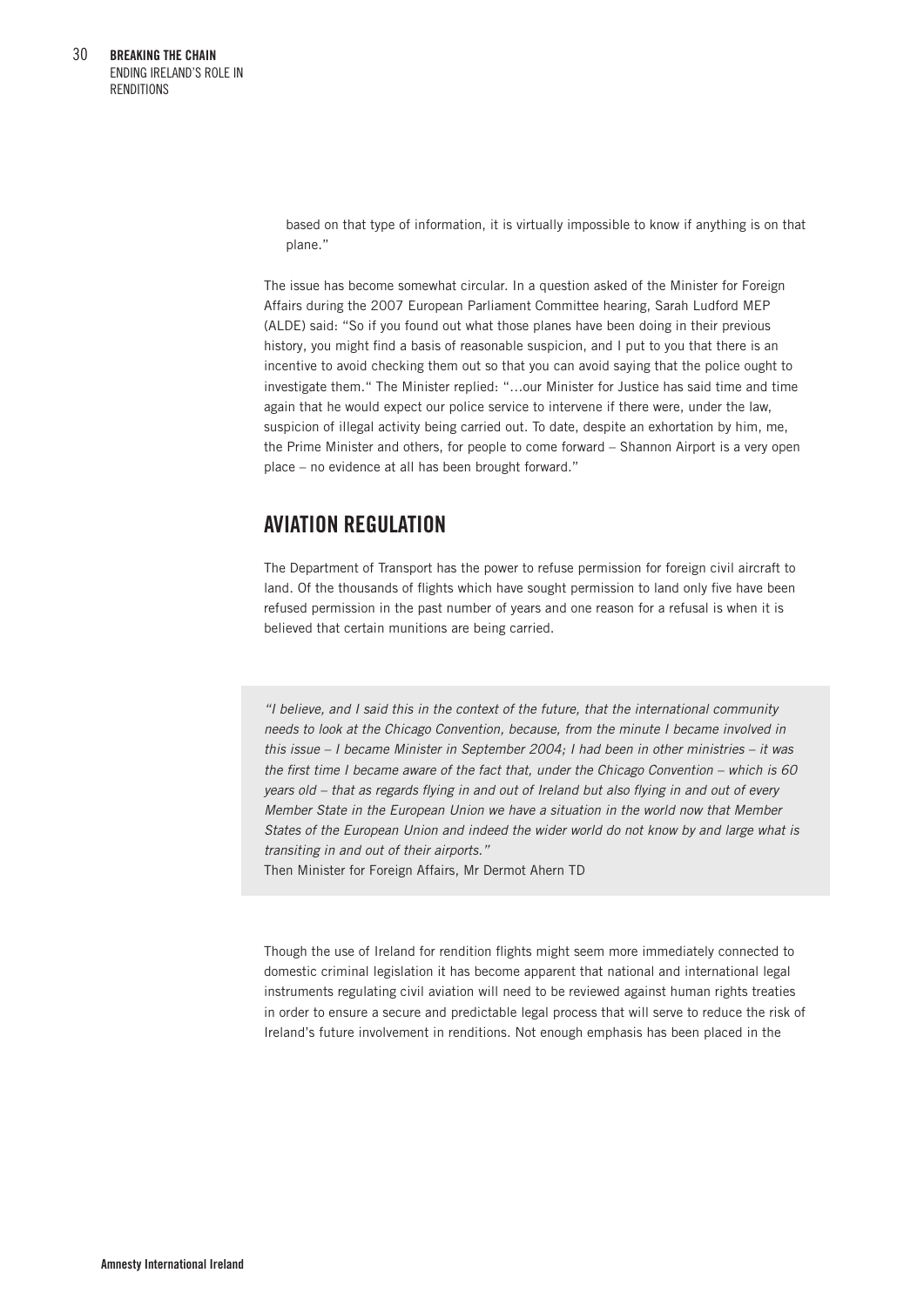Irish debate on the process for the Irish aviation authorities' distinguising between foreign state and civilian aircraft. While, as outlined above, An Garda Síochána has not adequately fulfilled its role through utilising the search and inspection powers it holds, the Irish aviation authorities too have failed to respond to the abuse of "civilian aircraft" status. As abovestated, when requested to introduce an airport search and inspection regime, the Government has stated that it would be impossible for it to decide which aircraft to inspect, if an inspection system were in place. Without this sort of information, it is left to plane-spotters and journalists to try to play this role, and leaves An Garda Síochána unable to enforce Irish laws.

If aircraft that are used for state functions are relying on the blanket overflight or landing permission given to civilian aircraft, it is unclear if these aircraft are automatically breaching Irish law (see below).. The Air Navigation (Foreign Military Aircraft) Order, 1952 prohibits foreign military aircraft from flying over or landing in the State except by the express invitation or permission of the Minister for Foreign Affairs. For the purposes of this Order, the expression military aircraft "means aircraft used in military service"; and the expression "aircraft used in military service" includes "naval, military and air force aircraft, and every aircraft commanded by a person in naval, military or air force service detailed for the purpose".

The critical weakness is that Irish aviation authorities do not demand the sort of information that would trigger suspicion of illegal activity, including falsely presenting as civilian aircraft. The then Minister for Foreign Affairs conceded that all that is required of an unscheduled foreign civil aircraft when making a 'technical stop' is to file a flight plan three hours in advance of arrival at an airport. There is no requirement for such flights to lodge information about passengers, crew or cargo. They are not requested to file a full itinerary, just immediately prior and subsequent landing points. As the Minister has said, "based on that type of information, it is virtually impossible to know if anything is on that plane". Of course, a fundamental problem remains that any system that relies on truthful reporting by the aircraft is subject to the same weaknesses that allowed the rendition flights to occur in the past. On the one hand, the volume of civilian flights is such that every flight cannot be inspected. On the other, if a CIA agent, front company or contractor is already willing to misrepresent their status, then they may simply make misrepresentations regarding any other kind of information they were required to provide in order to avoid any screening mechanism to identify suspicious flights. Therefore the regime would require reasonable compliance checks. However, this dilemma is within the control of the Irish Government to resolve and rectify.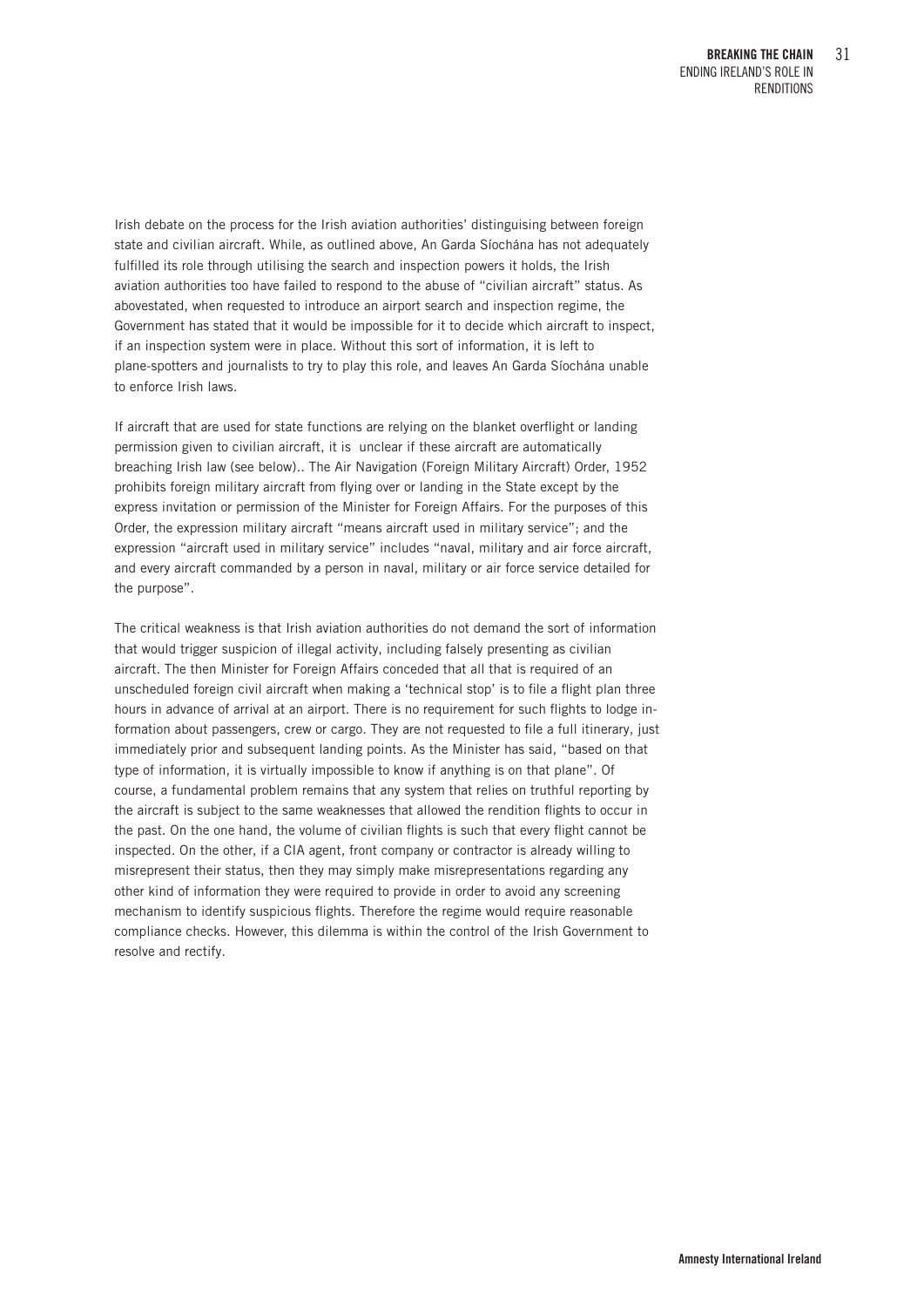#### Chicago Convention

"The call I made regarding the Chicago Convention on International Civil Aviation is based on this. When I examined the issue closely, it defied my logic that aeroplanes should be allowed to fly in under the convention of 1944 giving very little information on what or whom they are carrying to the authorities where they are landing or transiting." Minister for Foreign Affairs, Dermot Ahern TD, 21 March 2007

The principal international legal instrument governing civilian air transit is the Chicago Convention On International Civil Aviation (known as the Chicago Convention). The Chicago Convention was signed on 7 December 1944 by 52 States, since expanded to include almost every country in the world, including Ireland. The Chicago Convention established the International Civil Aviation Organisation (ICAO) as a specialised agency of the United Nations, charged with coordinating and regulating international air travel. The Convention established rules of airspace, aircraft registration and safety for civilian aviation, and detailed the rights of the signatories in relation to air travel. Its provisions apply to civil aircraft, leaving detailed regulation and control of State aircraft to national authorities since this area engages states' foreign and security policy matters.

In the Preamble to the Convention, it was stated that "the future development of international civil aviation can greatly help to create and preserve friendship and understanding among the nations and peoples of the world, yet its abuse can become a threat to the general security." The signatory nations thus committed themselves to "certain principles and arrangements in order that international civil aviation may be developed in a safe and orderly manner…" Below are some of the key articles of the Convention, including Article 16, which emphasizes the right of each nation to monitor and inspect planes if the need arises.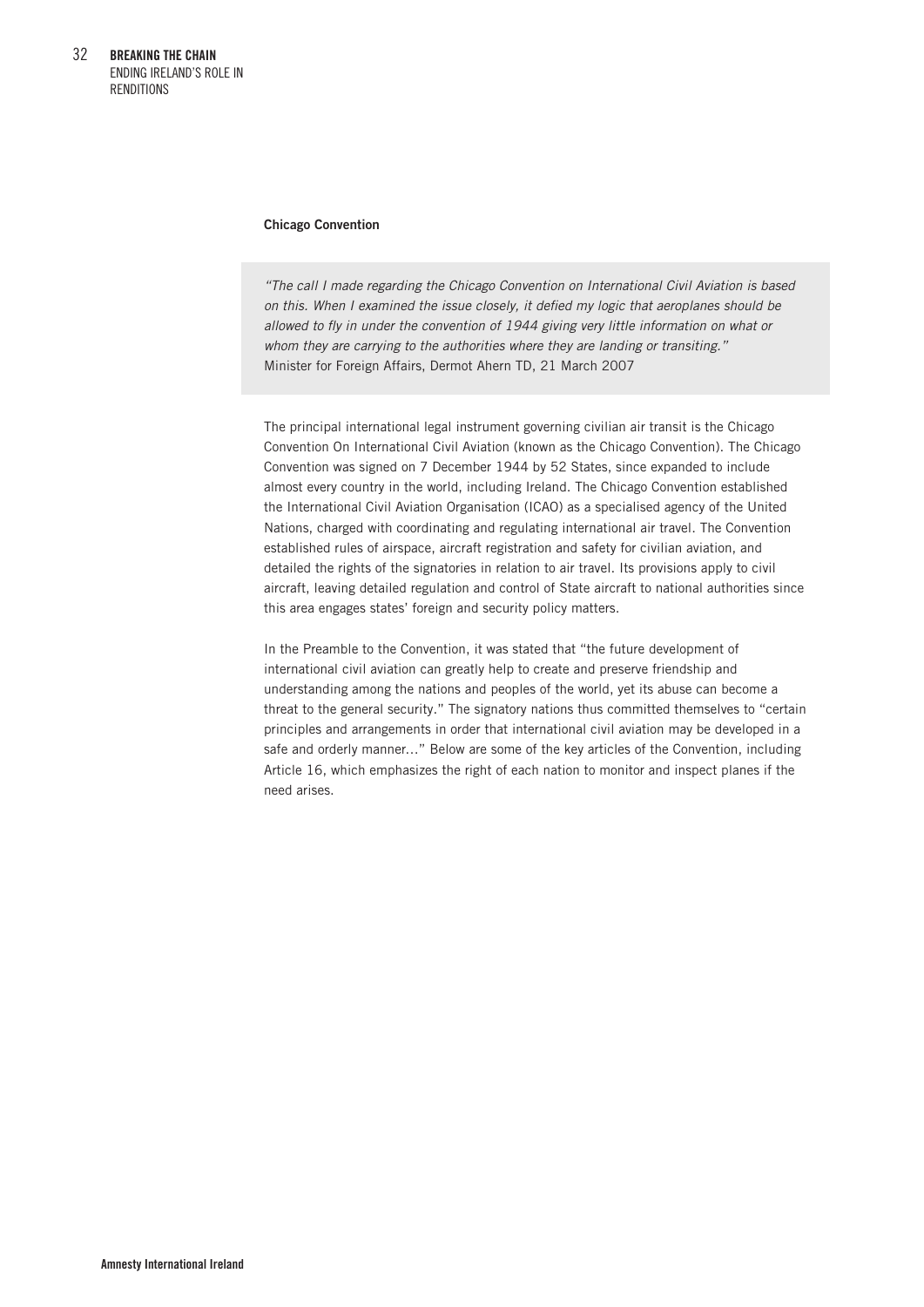### Chicago Convention

### Article 3

- a) This Convention shall be applicable only to civil aircraft, and shall not be applicable to state aircraft.
- b) Aircraft used in military, customs and police services shall be deemed to be state air craft.
- c) No state aircraft of a contracting State shall fly over the territory of another State or land thereon without authorization by special agreement or otherwise, and in accordance with the terms thereof.

### Article 5

Right of non-scheduled flight

Each contracting State agrees that all aircraft of the other contracting States, being aircraft not engaged in scheduled international air services shall have the right, subject to the observance of the terms of this Convention, to make flights into or in transit non-stop across its territory and to make stops for non-traffic purposes without the necessity of obtaining prior permission, and subject to the right of the State flown over to require landing.

### Article 16

The appropriate authorities of each of the contracting States shall have the right, without unreasonable delay, to search aircraft of the other contracting States on landing or departure, and to inspect the certificates and other documents prescribed by this convention.

#### Article 34

#### Journey log books

There shall be maintained in respect of every aircraft engaged in international navigation a journey log book in which shall be entered particulars of the aircraft, its crew and of each journey, in such form as may be prescribed from time to time pursuant to this convention.

#### Article 88

Penalty for non-conformity by State

The Assembly shall suspend the voting power in the Assembly and in the Council of any contracting State that is found in default under the provisions of this Chapter.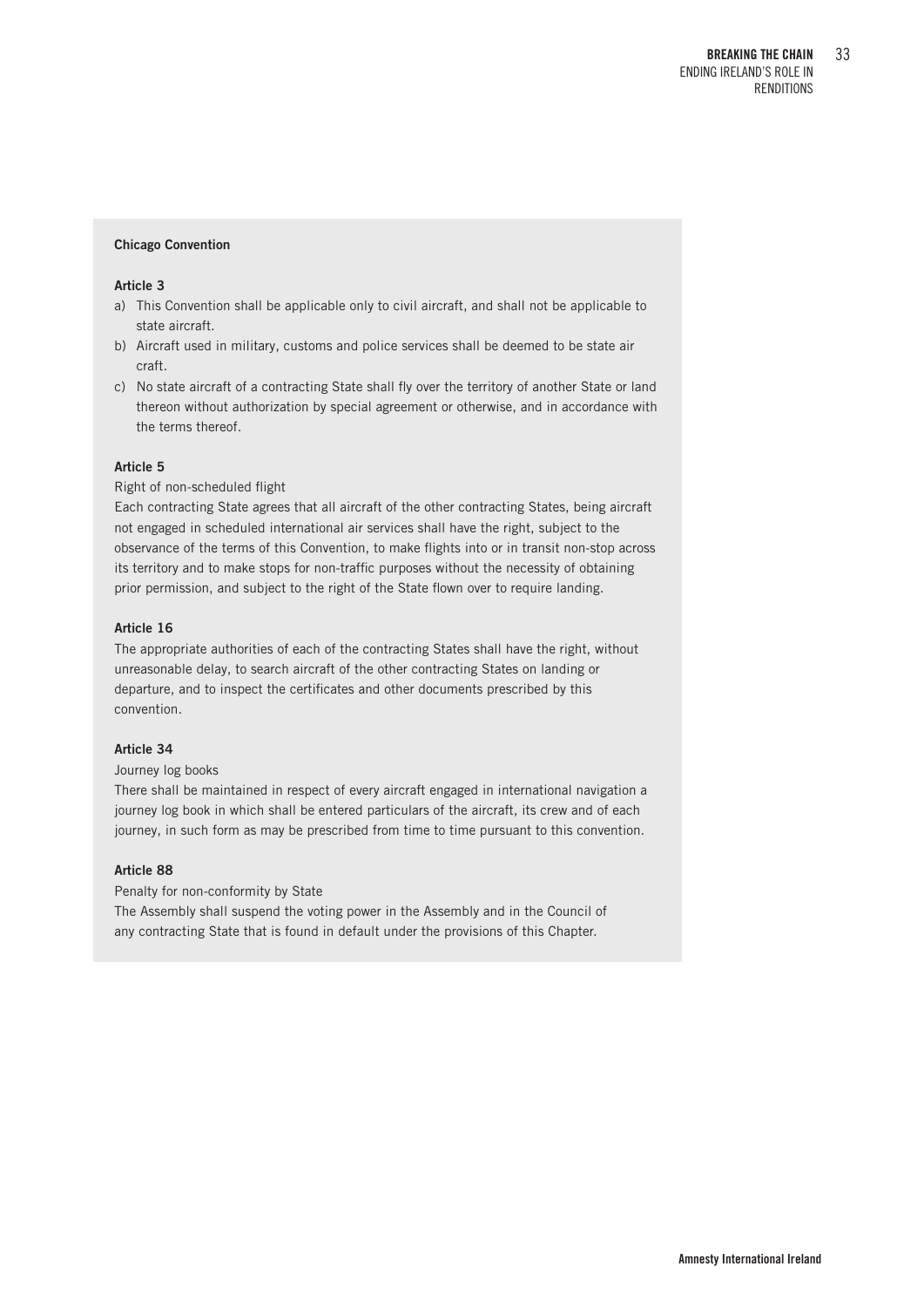The Convention was signed at a time when commercial air travel involved only a small portion of the population. As times have changed, legislation has struggled to keep pace. There is no requirement, under the Convention to provide information on passengers, crew or cargo if it is a transit flight. Of course, this does not necessarily preclude states from unilaterally making transit or overflight dependent on the provision and verification of such information. While the Convention as it currently stands provides no express requirement for the supply of information on passenger, crew or cargo if a transit flight, states are required to interpret its provisions in a manner that complies with international human rights law, and there is nothing in this Convention to prevent the Irish authorities from demanding this information, and refuse clearance if such information is not provided. Interestingly, the right to search aircraft on landing or departure under Article 16 is not made subject to any requirement of "reasonable grounds" or other suspicion of wrong-doing, apparently leaving open the possibility of a system of inspection of such planes on a random (or for that matter any other) basis.

It may be that Ireland will be unwilling to take such action unilaterally, unless this is an express requirement of the Chicago Convention or other treaties. Yet, if a state is obliged to take certain measures pursuant to its human rights obligations under international law, nothing in the Chicago Convention can in itself provide an excuse for a failure to take those measures. Nevertheless, while continuing to campaign for Ireland to unilaterally introduce national regulations, AI would welcome a strengthening of the international regime to safeguard against human rights abuses and supports the Irish Government's initiative vis-à-vis the Chicago Convention.

In seeking a review of the Convention, it is unclear if the Irish Government believes that the list of types of flights deemed to be state aircraft covers the circumstances in which the CIA operates renditions. While some rendition aircraft have been directly owned by the CIA, more frequently they are leased from private contractors. It should in any event also be noted that the Convention only specifies certain types of flights as being "deemed" to be state aircraft, and does not purport to define "state aircraft" exhaustively, for either the purposes of the Convention or otherwise. Promoting a review of the Convention's provisions for international civil aviation controls, and how they could be revised to attend to renditions, has been a stated government priority. In the 2007 Programme for Government is the following commitment: "Ireland will seek EU and international support to address deficiencies in aspects of the regulation of civil aviation under the Chicago Convention." Government should explain publicly what deficiencies it sees in the Convention, efforts it has made at the ICAO to this end, and what results it has achieved. If member states of ICAO have resisted the Convention's adaptation to address renditions or have failed to recognise that it must be interpreted and applied in a manner consistent with international human rights obligations, Government should state so.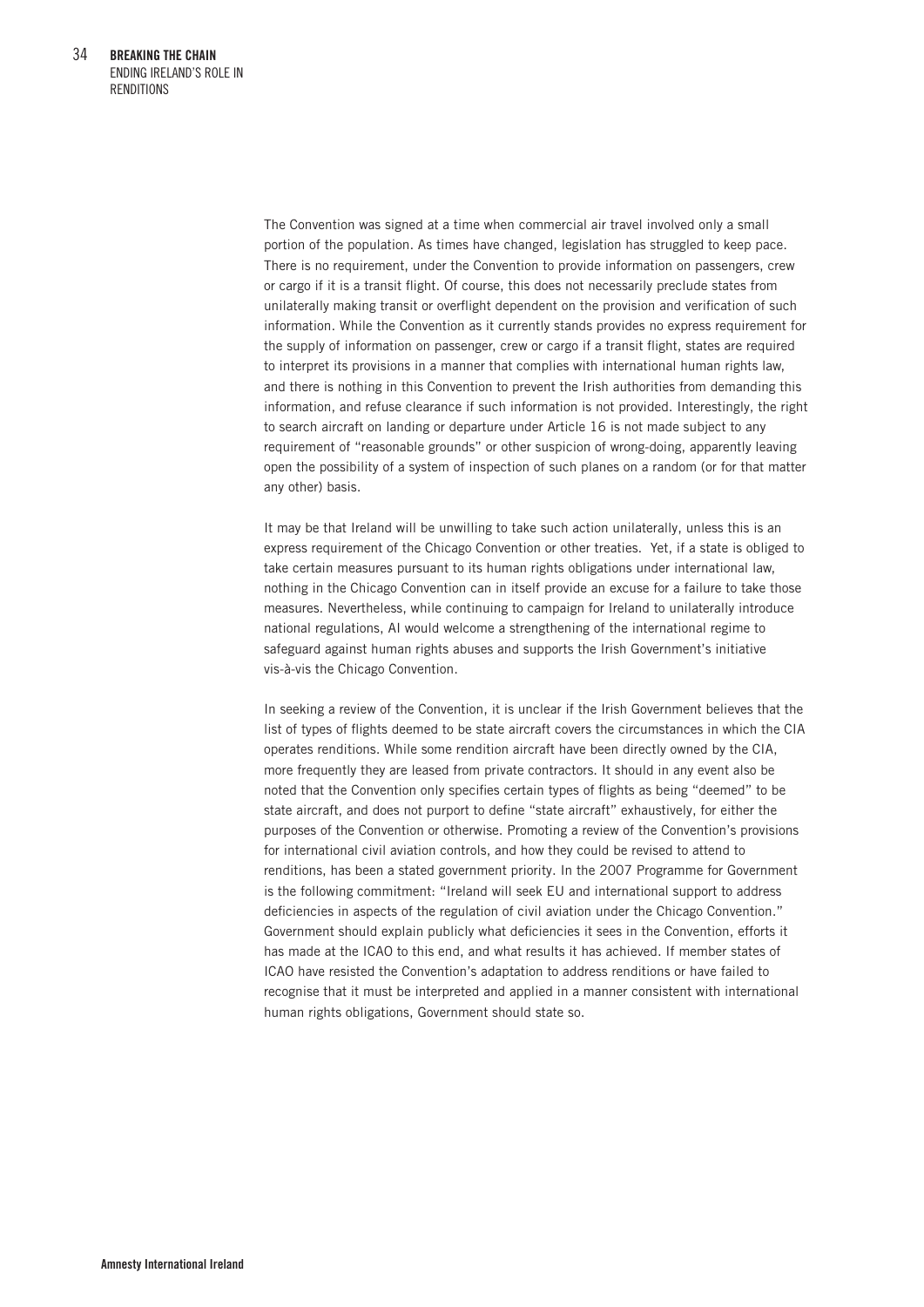#### State/civil aircraft under Irish law

The clarification of definitions of state/civil aircraft in Irish law too is a crucial preparatory step toward establishing a regime of search and inspection of suspicious planes. The question has constantly been raised as to whether existing legislation can address this significant factor in detecting and preventing rendition. In his speech to the Dáil on 13 June 2006 the Minister for Foreign Affairs did not deny that CIA aircraft stopped and were refuelled at Shannon. He merely made the point that "given that at most the allegations are that such aircraft passed empty through Ireland, it is impossible to see how even if such aircraft were to be identified and searched the outcome of such searches would shed any particular light on the matter". This overlooks the point that, if CIA-owned or operated aircraft identified themselves as 'civilian aircraft' while being used in military or police services, they may have been deemed as "state aircraft" by Article 3 of the Chicago Convention (or could otherwise have qualified as such under general international law), and would seem to have violated the Convention by misrepresenting themselves as civilian. This must be clarified by Government.

Irish law is unclear as to the status to be accorded to rendition flights. The Air Navigation (Foreign Military Aircraft) Order, 1952 prohibits foreign military aircraft from flying over or landing in the State except by the express invitation or permission of the Minister for Foreign Affairs. For the purposes of the Order, the expression military aircraft "means aircraft used in military service"; and the expression "aircraft used in military service" includes "naval, military and air force aircraft, and every aircraft commanded by a person in naval, military or air force service detailed for the purpose". The Order provides that every foreign military aircraft flying over or landing in the State on the express invitation or with the express permission of the Minister shall comply with such stipulations as the Minister may make in relation to such aircraft. The aircraft identified by AI and others as having landed in Ireland and linked with rendition have clearly used the civilian process for landing permission. It is not clear if they come within the definition of military aircraft for the purposes of Irish law since they are operated by secret services. Notwithstanding the complexities of civil aviation law, therefore, Government can quite easily amend this Order to make this inclusion of aircraft operated by foreign secret services (or enact a new Order that fully encompasses this category). This would facilitate a regime to guard against situations where civilian aircraft are covertly used by foreign states to avail of freedoms in the Chicago Convention. If sufficient information were demanded of 'civilian' aircraft, including full flight plan, full names and nationalities of all passengers on board, and the purposes of their travel, the national authorities would be in a position to enforce this amended Order. This matter must be clarified and addressed by the Cabinet Committee.

The duties and responsibilities of the Irish Aviation Authority play a key role in establishing whether the Irish State is committed to detecting and preventing rendition through Irish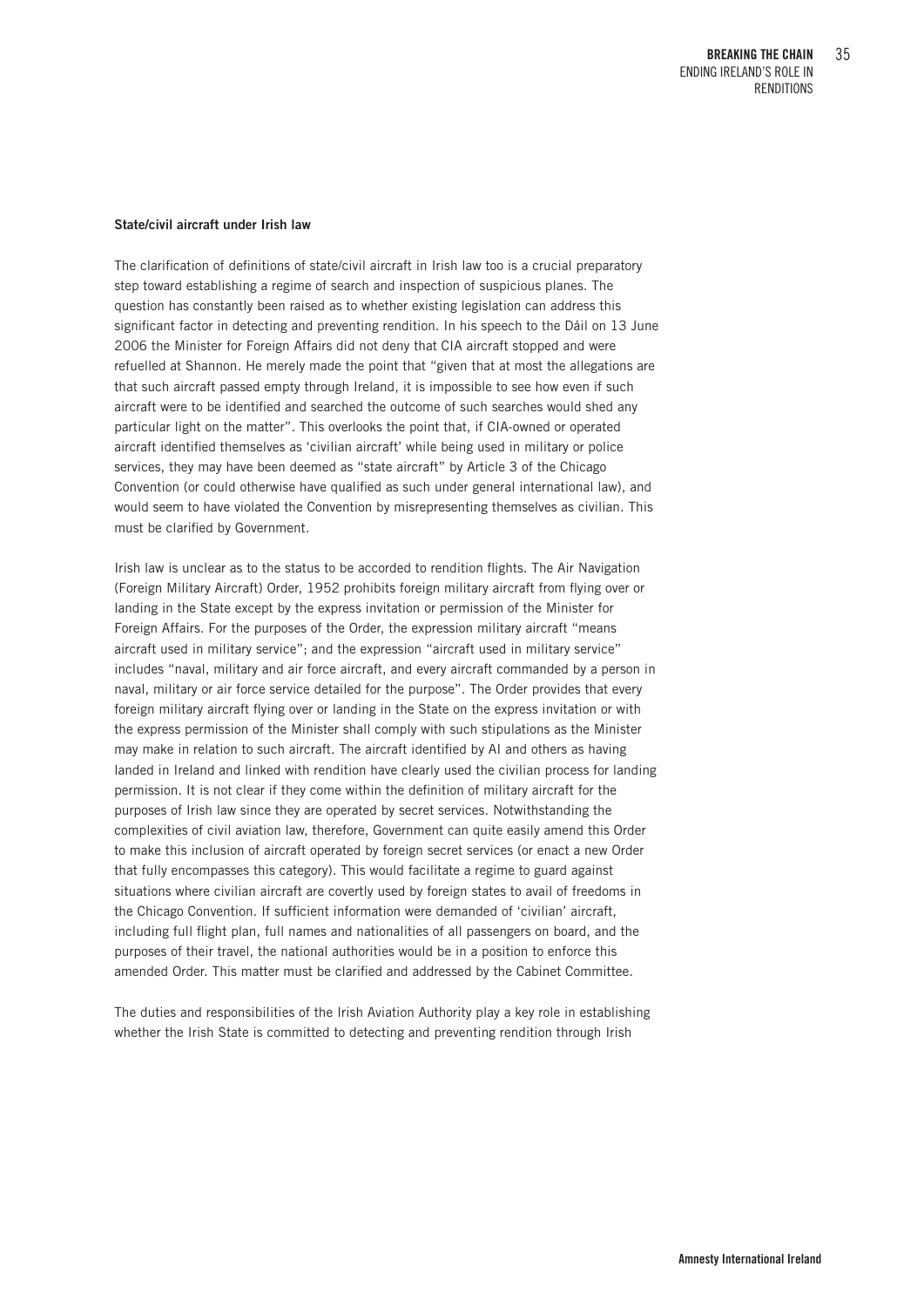airspace. The Aviation Regulation & International Relations Division of the Department of Transport is responsible for representing Ireland's position in the formulation of EU aviation legislation and policy. Significantly the Division also transposes EU Regulations and Directives into Irish law, implements International Aviation Conventions, and formulates policy in response to developments in international aviation. It also has responsibility for 'administering and issuing authorisations and traffic rights for commercial civil aviation flights into and out of Ireland.'

The Minister for Transport has declined to meet with AI on the basis that renditions are a matter for the Department of Foreign Affairs, illustrating the Department's intentional or unintentional failure to recognise its key responsibility in ending the involvement of Irish airports in rendition circuits. Similarly, the Irish Aviation Authority and Dublin Airport Authority (which has responsibility for Cork and Shannon Airports) have declined to meet AI. This lack of engagement gives emphasis to our call for the Cabinet Committee's review to be made transparent and public.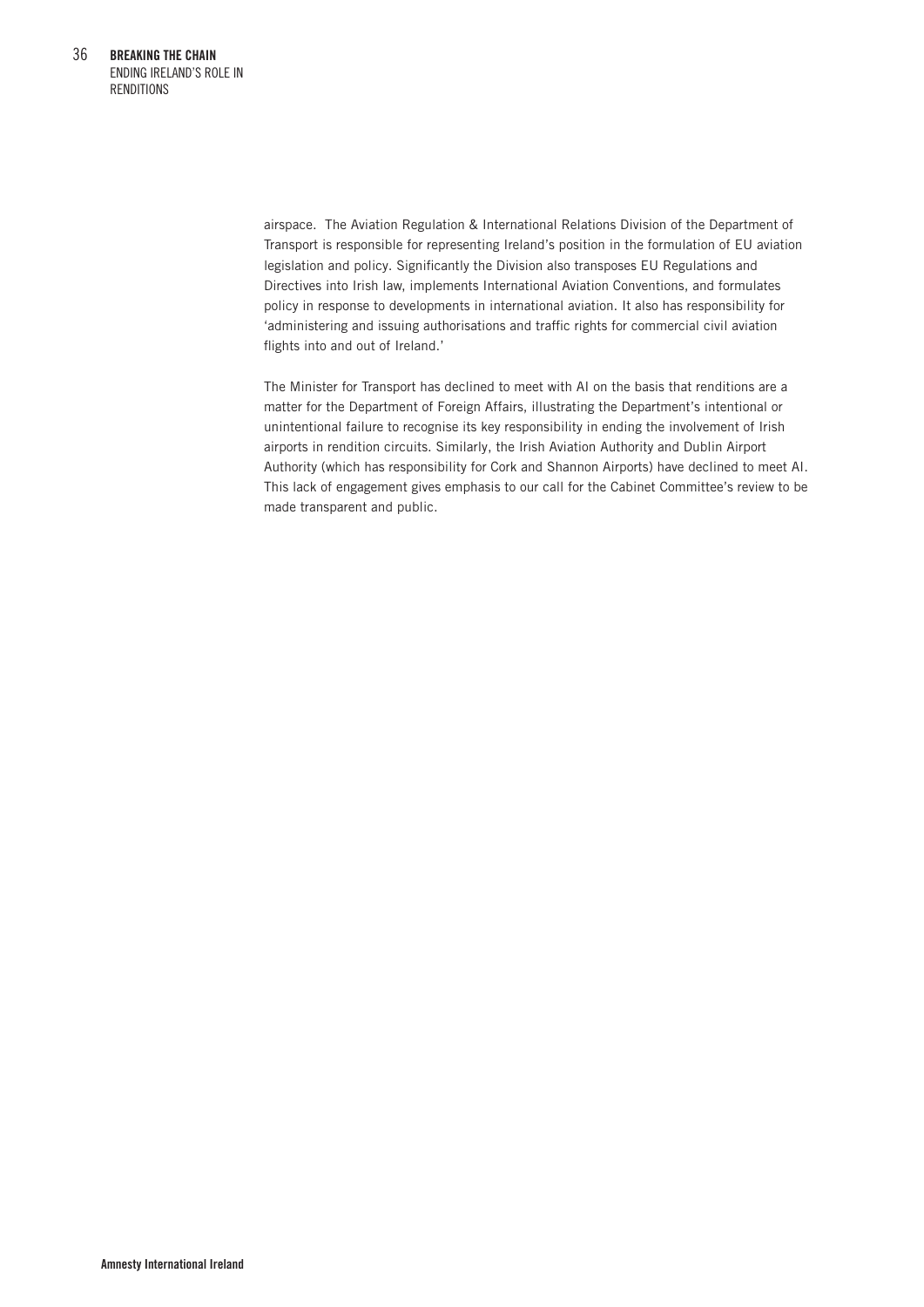## CONCLUSION & RECOMMENDATIONS

To its credit, the Irish Government has been a strident critic of the US rendition programme and other aspects of what the previous US administration called the "War on Terror". Within the Council of Europe, Ireland has made clear its support for consideration of the proposals for action made by the Secretary General of the Council of Europe in 2006, and its willingness to join in agreed action by Member States. It is time for Government to show political and moral leadership on this issue at home.

However, it is now beyond doubt that Shannon airport has been used as a stopover point by the US intelligence services in rendition circuits. Even if aircraft are not physically carrying rendition victims at the time they enter Irish territory, where such aircraft are en route to or retuning from renditions missions Ireland has an obligation to investigate such situations and to take measures that seek to prevent the use of its territory or airspace for such purposes. This responsibility Government has initially denied, and thereafter failed to discharge.

While proven instances of the use of Shannon airport by the US intelligence services in rendition circuits date from before 2005, when combined with the various international inquiries and advice provided by the Irish Human Rights Commission, Government can be in no doubt about its duties to investigate how Irish territory has been used to facilitate flights on rendition circuits. If evidence emerges that Irish airports or airspace appear on more recent rendition circuits and Ireland could have detected or prevented use of its territory for these purposes but has failed to do so, Ireland would be implicated in further violations of its human rights obligations. It is finally time for action.

There is a risk that the election of US President Barack Obama might give the Irish public a false impression that rendition and similar covert practices may be at an end. Statements by the President and his administration, as well as the historic record, suggest otherwise. The nature of covert action shifts and changes in the light of public scrutiny and other factors, but the vast machinery of US intelligence (and that of other nations) continues to operate abroad without adequate – or often any – oversight, and there remains a risk that only the most obvious and egregious abuses will be eliminated. AI will maintain vigilance in seeking to follow the shifting nature of covert action and continuing to attempt to uncover any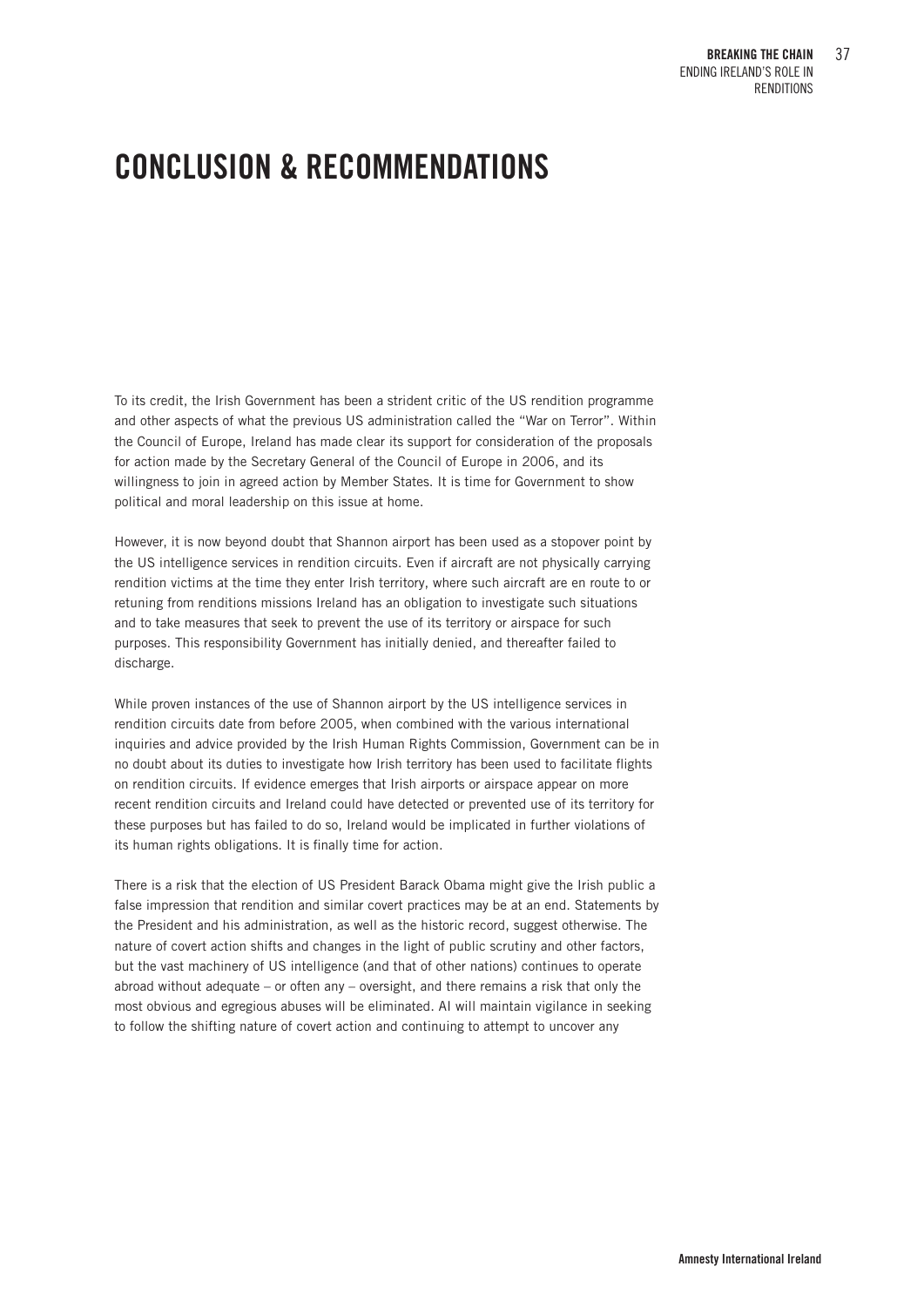human rights violations the veil of secrecy might be used to conceal, including but by no means limited to rendition

While the Cabinet Committee's consideration of issues relating to rendition cannot be said to constitute the independent and impartial investigation called for by AI, the Council of Europe, European Parliament and the UN Human Rights Committee, it is nevertheless welcome. The Committee must conduct and implement its review as comprehensively as possible. But Government must also support and encourage a climate in which the investigation of suspicious planes is viewed as necessary and urgent, rather than embarrassing and potentially damaging to the national interest. It is time for Government to take decisive action. The recommendations listed below are aimed largely at the Cabinet Committee, but sets of recommendations are also made to the Minister for Transport, Minister for Justice, Equality and Law Reform, and An Taoiseach.

## RECOMMENDATIONS

### 1 - The New Cabinet Committee:

The announcement of the Committee was made on 1 November 2008, and we understand that the Committee has met just once. While its remit is wider, on the specific issue of renditions through Ireland, media and Oireachtas reports indicate that the Committee intends to review and strengthen legislation and resources in respect of civil and Garda authorities' powers regarding the search and inspection of suspected rendition flights. We are heartened that the role of civil authorities is included in the Committee's review remit, since the powers, functions and responsibilities of a number of authorities beyond An Garda Síochána - civil aviation authorities in particular - must be addressed in any such review.

However, if confined to the remit reported, this review may leave unaddressed the critical role of the state in proactively identifying aircraft and operators that may seek to use Irish territory or facilities to facilitate renditions or other human rights violations. This will leave the state authorities dependent on information-gathering conducted by individuals, NGOs, journalists and intergovernmental bodies. Certainly, a search and inspection regime can seek to identify where passengers are being carried through Irish territory illegally. But it is only through the demanding of sufficient information from foreign aircraft that seek landing permission, and its subsequent verification and assessment through monitoring and inspection, that Ireland can prevent foreign secret services from exploiting Irish territory. In addition, the issue of aircraft involved in renditions overflying Irish territory cannot be effectively addressed simply through a search and inspection mechanism.

Therefore, AI makes the following recommendations to the Committee regarding the ambit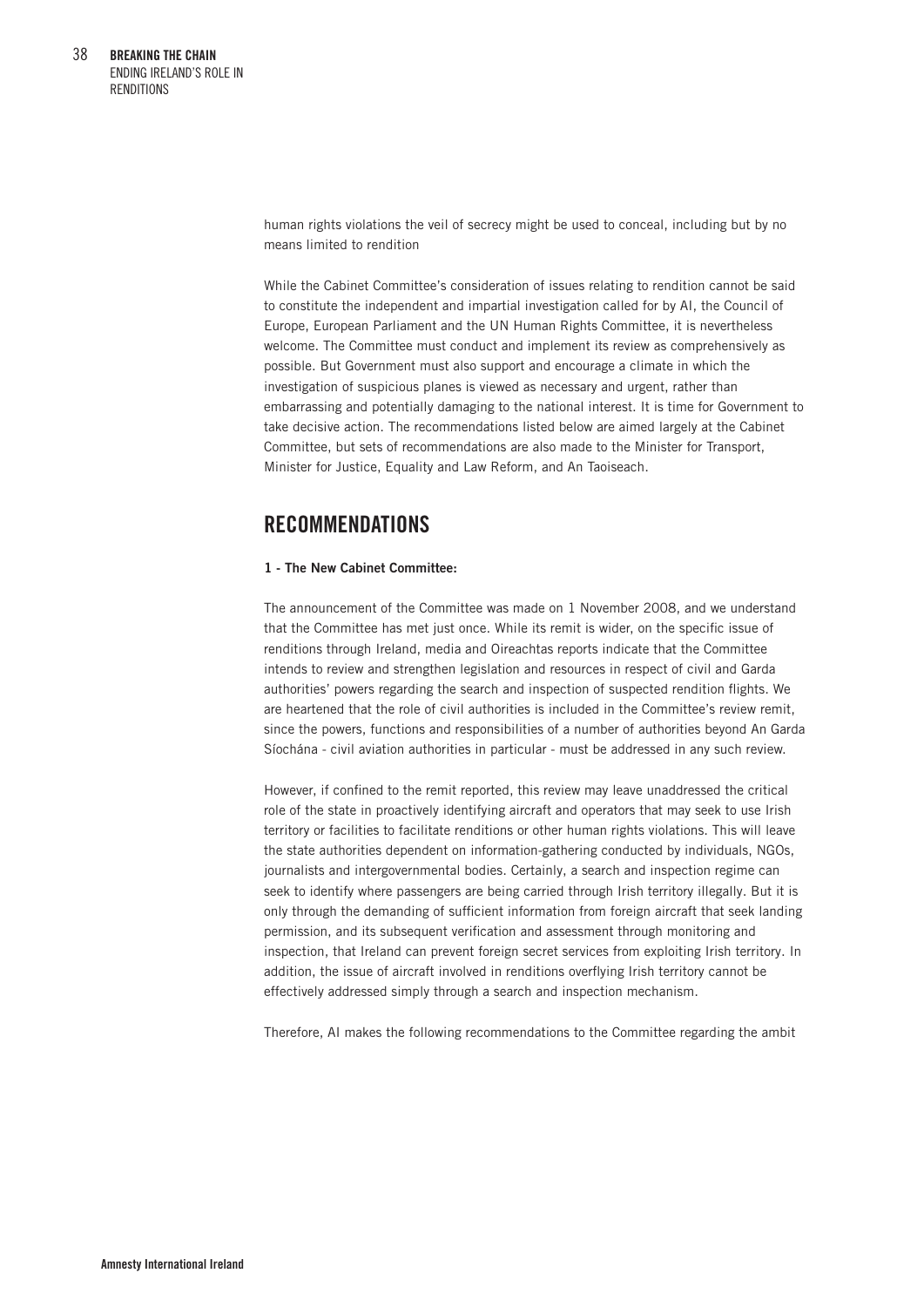of its review:

- The Committee should make public its terms of reference. It should publicly present tangible evidence that the issue is being taken seriously by explaining how often the committee has met and how its consideration of the issues and preparation for action are proceeding. It should also publicly invite submissions on its review, and engage in consultation on its findings.
- Given the seriousness and urgency of the task before the Committee, it should publicly announce a timeframe for the completion of this review. At the latest, it should complete its review within 12 months of its establishment, i.e. by end-November 2009.
- The review must address not just the powers and resources of the relevant authorities regarding search and inspection, but also their duties under national and international law to conduct such searches and inspections to ensure that the state is exercising due diligence in the prevention, detection, investigation and interruption of serious human rights abuses.
- Ireland's responsibility to prevent and investigate the use of Irish territory where foreign aircraft are carrying detainees illegally, or are en route to or retuning from renditions missions, can only be discharged through an effective reporting, verification and control system. The review must therefore encompass the adequacy of systems for the collection of information from and about unscheduled civilian aircraft making 'technical stopovers'. Civil aviation legislation, policy, procedures and practice regulating the collection, analysis, verification and assessment of information, not only from the aircraft themselves but also other national and international sources, towards the advance identification of aircraft that may be reasonably suspected as engaging in illegal activity, must be reviewed. The review must make also recommendations towards a process where aircraft operators will be required to provide detailed and sufficient information before landing permission is granted – such information should include the full flight plan of the aircraft; the full names, nationalities and passport numbers of all passengers on board; whether or not any passengers are detainees; and the purposes of their travel – and this information be verified.
- This reporting, verification and control system must also ensure that aircraft engaged in state activities presenting as private aircraft for the purposes of overflight or landing clearance can be identified as such. It must also be a clear legal requirement that aircraft operators carrying out certain activities on behalf of intelligence agencies declare that the aircraft is being used for state purposes, even if the aircraft is chartered from a private company.
- Additional measures should be considered such as maintaining and updating a register of aircraft operators whose aircraft have been implicated in rendition flights. Any aircraft operator so identified should be provided with some form of mechanism for addressing accusations, perhaps by providing full information and details, including names, passport numbers, etc. about any previous suspicious flight. This helps them to clear their names if needed, and would provide a valuable source of information to assist in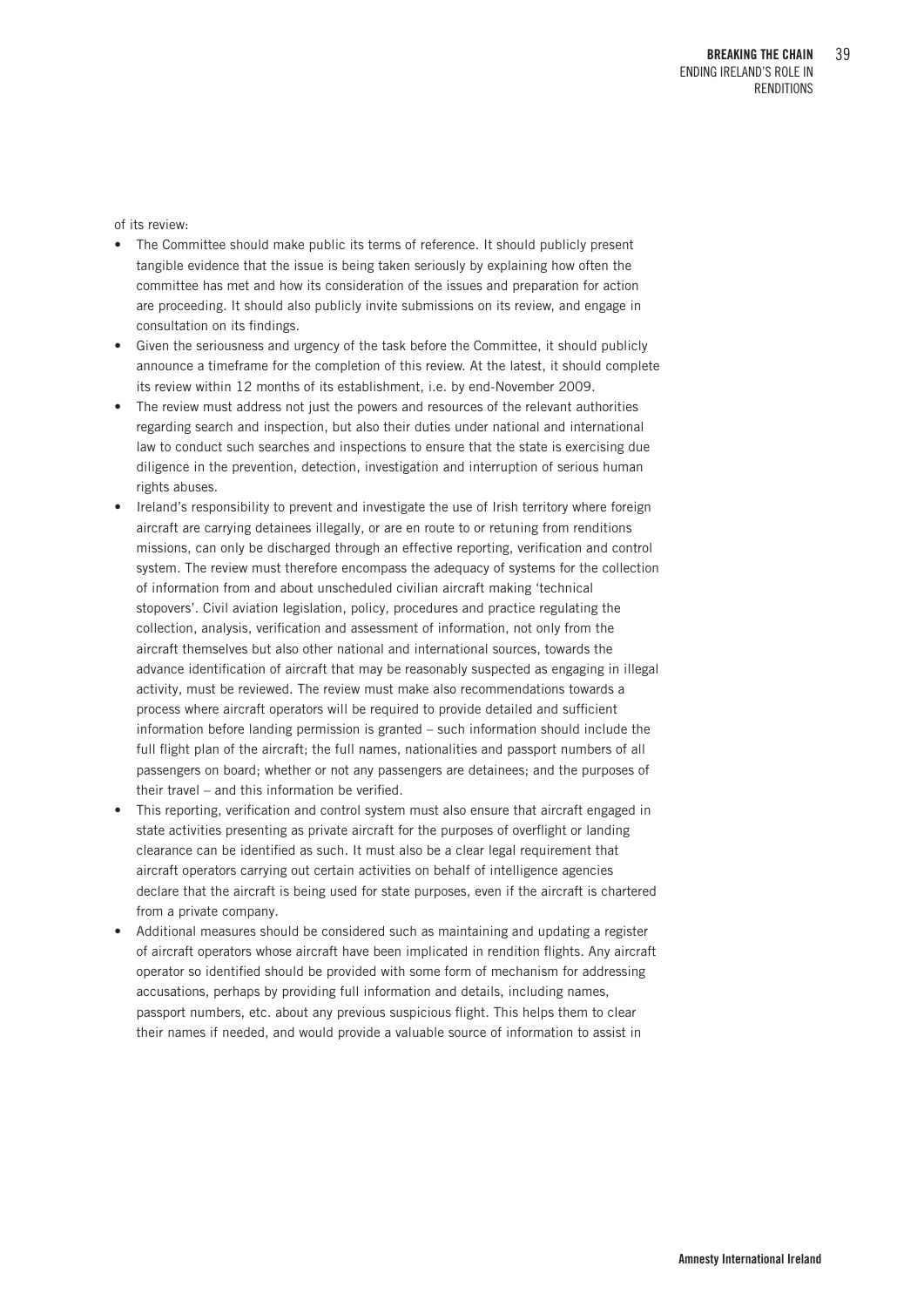investigations of past abuses. It would also deter operators from engaging with unlawful activities of the CIA or other secret service agencies.

- The review should encompass measures to ensure that Ireland's territorial waters are not open to being used to carry out or facilitate renditions and other human rights violations.
- To deal only with the search and inspection of aircraft would further risk effectively limiting the review to aircraft that actually land on Irish territory. While aircraft transiting Irish airspace, if suspected of engaging in illegal activity at the time, can be forced to land and be subject to inspection, this seems a somewhat theoretical mechanism, given the difficulty in ascertaining, in advance or even on a real-time basis, whether overflying aircraft are conducting or immediately en route or returning from a rendition. Therefore, the review should also consider other ways to address rendition aircraft using Irish airspace, such as taking action against states who are identified to have done so after the fact.
- Particularly in view of Government's refusal to undertake an independent and impartial investigation of the use of state territory in connection with renditions, the outcome of this review must be made public, at the earliest opportunity.
- The Committee should be centrally responsible for ensuring that its recommendations are fully implemented by relevant Government Departments and agencies through periodic meetings of those Departments and agencies, and it should issue periodic report progress reports to the Oireachtas.

In addition, AI urges the Cabinet Committee members to consider the following recommendations in the course of its review. The recommendations outlined below are directed at the Departments charged with specific responsibilities with regard to rendition.

#### 2 - Department of Justice, Equality and Law Reform:

- A commitment to preventing and investigating aircraft linked with renditions must be explicitly included in the Minister for Justice's statement on An Garda Síochána priorities, and in annual Garda policing plans.
- A clear outline of any deficiencies in the Air Navigation and Transport Act 1988 and Air Navigation and Transport (Amendment) Act 1998 regarding Garda powers to enter and inspect civilian aircraft must be provided, and proposed amendments suggested.
- Guidelines should be produced by the Garda Inspectorate on what duties and responsibilities are incumbent upon members of the service, including under the Criminal Justice (United Nations Convention Against Torture) Act, 2000 and European Convention on Human Rights Act, 2003. This should include clear guidelines and criteria on what constitutes "reasonable suspicion" in relation to arriving planes, for the purposes of Garda enter and inspection powers.
- An analysis should be undertaken of what resources and legal provisions would be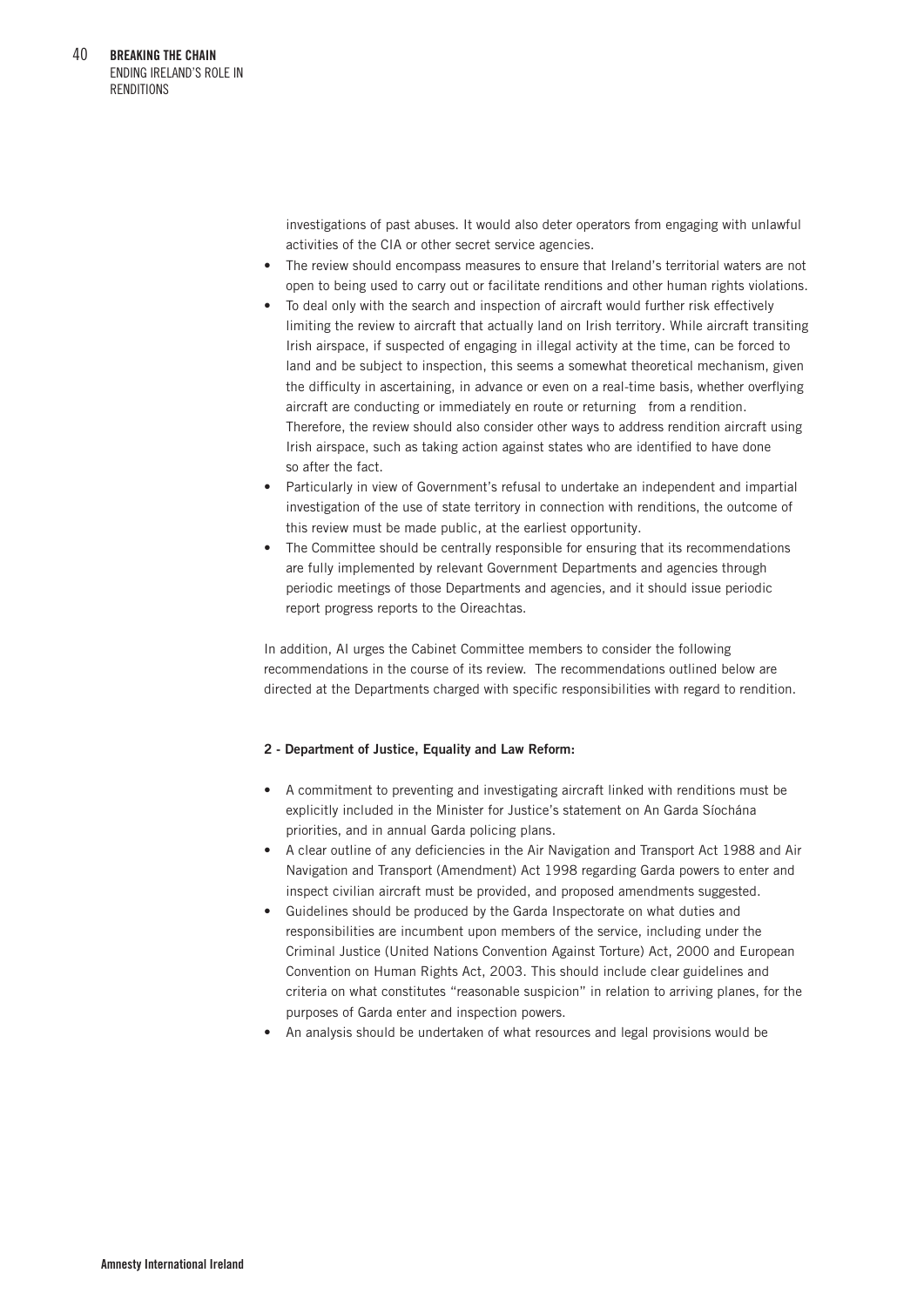necessary to establish a system of random spot-check inspection of landing aircraft.

- The Minister for Justice, Equality and Law Reform should make a public statement confirming the independence of the police in respect of preventing and investigating renditions, and an explicit expression of support for the investigation by An Garda Síochána of aircraft with a prior record of involvement in rendition circuits.
- Guidelines should be produced in consultation with An Garda Síochána on how complaints regarding aircraft should be handled and investigated. In line with the Irish Human Rights Commission's 2007 recommendations, every complaint lodged with An Garda Síochána involving suspected rendition links should be investigated in a rigorous and transparent manner. The results of those investigations should be presented in written form to the complainant. Investigations should involve direct liaison and partnership with other European nations, particularly Spain and Portugal, where police investigations have resulted in the requisition of flight and hotel records, and passport details.
- Guidelines should be set out by the Garda Inspectorate on how An Garda Síochána should comply with the right of individual 'planes-spotters' to lawfully conduct fact-finding.

### 3 - Department of Transport:

- 'Generic authorisations' for landing or overflight clearances for unscheduled civilian aircraft should be modified to stipulate the prior acceptance of rules regarding registration of details and other inspection measures. If additional legislation is required to this, it must be clarified that this is the case.
- It must be clarified if the 1952 Order is sufficiently robust to deal with renditions, i.e. if civilian aircraft engaged in renditions are in fact unconditionally caught within the definition of "military aircraft" since they are operated by foreign intelligence services. If this is not the case, the definition of aircraft subject to the 1952 Order provisions must be expanded to include all "state aircraft".
- Introduce a regime so that aviation leasing companies who do business with intelligence agencies declare to the aviation authority whether a hired plane is being used by the intelligence agency, and therefore is on official state business, even if a private company is hiring the plane.
- Consider the appointment of "Authorised Officers" beyond members of An Garda Síochána, as foreseen under Section 49 of the Air Navigation and Transport (Amendment)Act, 1998. All Authorised Officers should be specially trained.
- The Irish Aviation Authority should establish and maintain an up-to-date register of aircraft known to have been involved in, and aircraft operators whose planes have been implicated in, rendition (and other human rights violations). Air Traffic Control must then demand of these operators detailed information before landing or overflight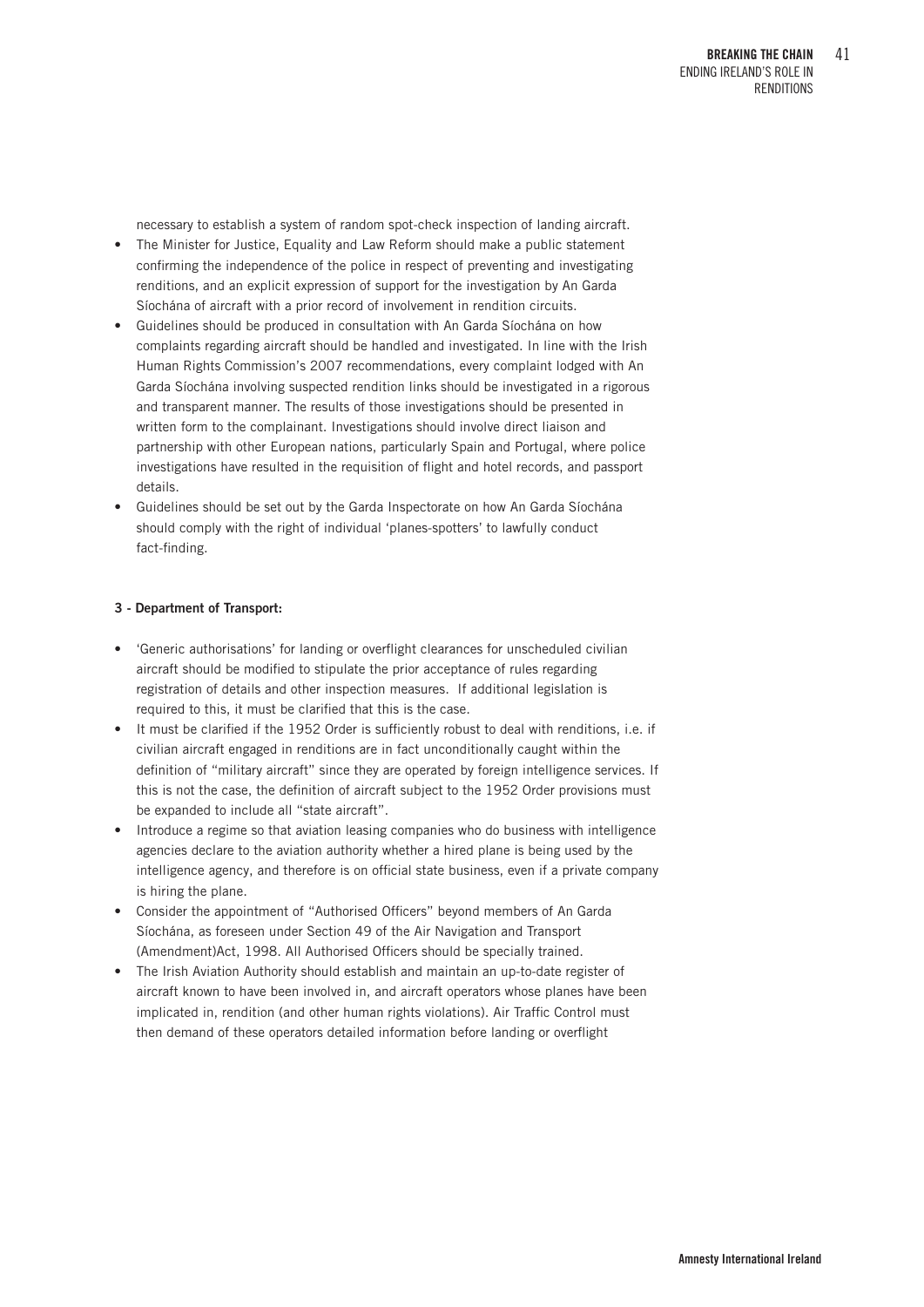clearance is granted, and such operators should be targeted for particular attention in compliance monitoring and inspections.

• As the lead Department engaging in the ICAO, it must publicly set out the deficiencies identified within the Chicago Convention, and the steps it has taken towards its review.

### The Government as a whole:

- Publicly acknowledge that Ireland has been used as a stopover on known renditions circuits, and confirm that it should not allow Irish territory or airspace to be used by aircraft that are en route to or returning from rendition missions, as well as those that actually have a rendition prisoner on board.
- Government spokespersons should no longer take the position that Ireland continues to rely solely on assurances provided the US Government that Irish territory has not been, and will not be, used for renditions.
- Consider the establishment of an Interagency Civil Aviation Monitoring and Inspection system. It is clear from the Irish Government's conceding that it is not in a position to proactively identify foreign aircraft that are engaged in illegal activity that a clear, robust and transparent system for monitoring and inspecting aircraft is required. The relevant Departments should consider the establishment of an interagency task force to devise and implement a monitoring framework to ensure foreign aircraft compliance with international law. This task force should include An Garda Síochána, the Irish Aviation Authority, and the Department of Transport. This task force would be charged with identifying, in advance, flights and operators potentially using Irish territory or airports to effect rendition or other human rights violations, instead of depending wholly on research by citizens, journalists or NGOs. This framework would also address other abuses of Irish airspace and territory by foreign 'civilian' aircraft, such as the illegal transfer of arms.
- Support and encourage a climate in which the investigation of suspicious planes by private individuals is viewed as necessary and their right, rather than an inconvenience.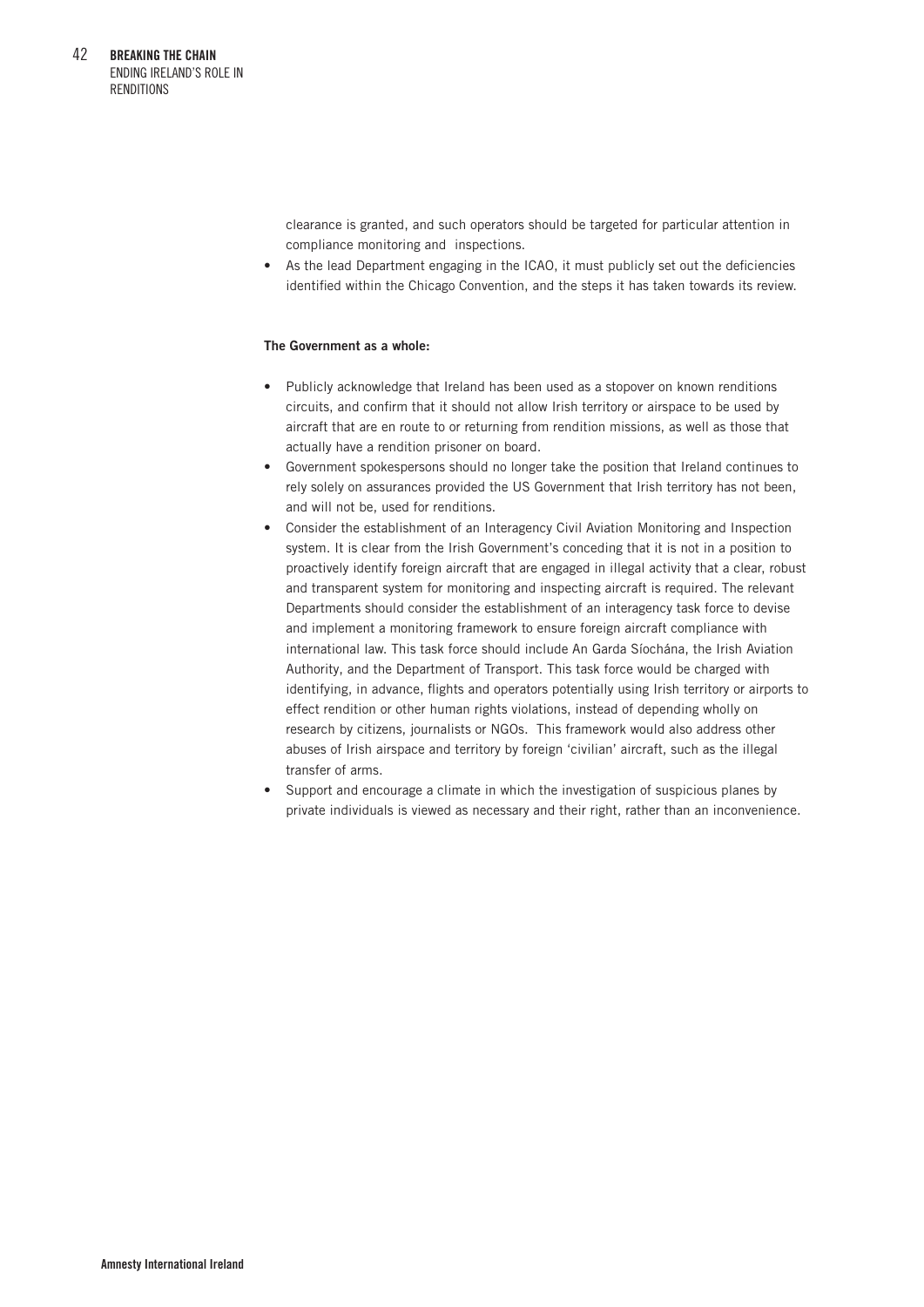## ANNEX: SPANISH INVESTIGATION OF EL MASRI CASE

German citizen Khaled El Masri was abducted in Macedonia, and rendered to a secret prison in Afghanistan where he suffered illegal imprisonment. The aircraft in question had stopped over in Palma de Mallorca during the rendition circuit. In July 2005 lawyers and individuals presented a criminal complaint before the local Court in Palma de Mallorca, denouncing alleged torture and illegal detention, piecing together all the available local and international evidence. In its defence the Spanish Government justified its initial hands-off approach to the arrival of CIA-linked airplanes on Spanish territory on the grounds that the Chicago Convention permitted private aircraft to overfly a country or make technical stopoffs without advance notice.

An investigation by the Guardia Civil (Spanish police) was established, prompted not by a government initiative but by a formal complaint lodged by a group of Majorcan citizens based on information published by the Diario de Mallorca in March 2005 concerning the alleged stopover of planes suspected of involvement in rendition circuits. The prosecutor then urged the police to carry out the necessary investigations into a number of specific stopovers at the airport. Statements were taken from airport officials, security agents, representatives of companies charged with the maintenance of planes and local journalists who had published information on the flights.

The airport register only showed details for two occupants of one of the planes which stopped on Jan 17th 2004, the date on which Khaled El Masri was rendered. However Spanish police, using their powers of requisition, obtained the names and passport details of 50 occupants of possible rendition planes from hotel registers where crew members stayed on or around the same time. The Spanish police determined that there was insufficient evidence to proceed with the investigation which was thus wrapped up on 17 May 2005.

Journalists and citizens persisted in their pressing for an investigation. In January 2006, as public pressure grew, Spanish police carried out preliminary enquiries into the stop offs made by an aircraft with previous links to the rendition circuit, a plane registered as N4476S. These inquiries revealed the names of crew members, receipts in their name and telephone calls from the hotel where they stayed. Again the investigation was discontinued.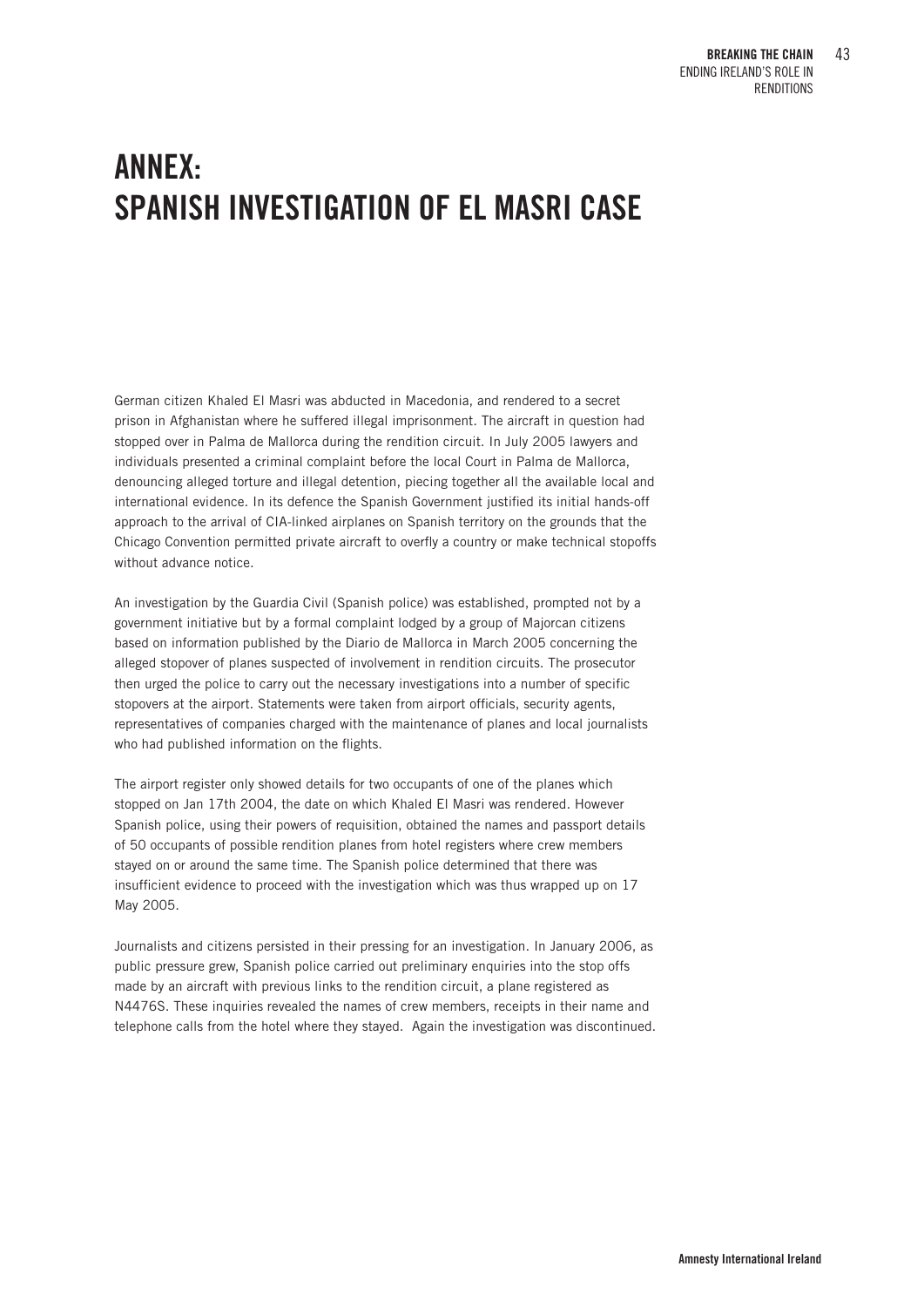In May 2006, Spain's Council of Ministers approved the National Security Programme for Civil Aviation, delegating the task of civil aviation security to the Civil Aviation National Security Committee which was mandated to avoid 'irregular activity' in airports. As late as November 2005 Spain's Minister for Foreign Affairs insisted before parliament that "according to government information" all stopovers in Spanish territory had occurred with 'full respect' for Spanish laws.

In June 2006, Spain's Audiencia Nacional (High Court) agreed to take on the Palma de Mallorca case, involving alleged torture, even though the crime itself occurred outside of Spain and regardless of the nationality of the culprit(s). This announcement came just two days after the publication of the findings of the Parliamentary Assembly of the Council of Europe (PACE), which included further details of CIA stopovers in Spain.

In February 2007, the High Court requested that the Spanish Government declassify intelligence reports relating to suspicious flights and investigate relevant flight information, collected by citizens and NGOs. In May 2007, at the judge's request, the Spanish airport and navigation authority, Aeropuertos Españoles y Navegación Aérea (AENA), was asked for details of some 50 flights which crossed Spanish airspace en route to or from Guantánamo between 2002 and 2007. The investigation uncovered a dozen flights which stopped off at army runways for reasons unknown. In May 2008, a judge requested from the Government, all documentation relating to the stop-offs at military bases and the identification and location of possible witnesses to the presence of these planes on Spanish territory.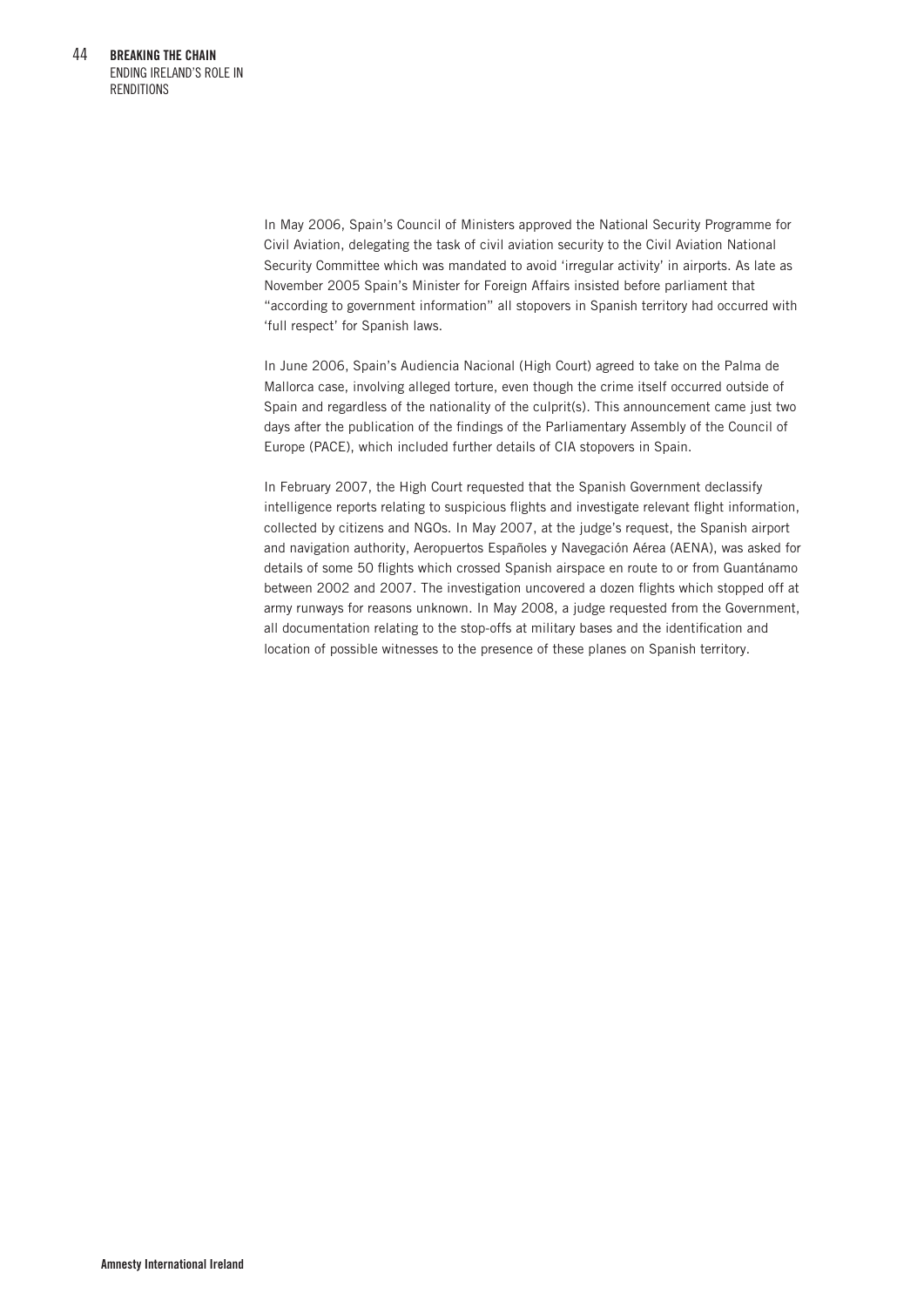## ENDNOTES

- <sup>1</sup> However, problems remain: see The Promise of Real Change. . President Obama's executive orders on detentions and interrogations, AI Index Number AMR 51/015/2009, 30 January 2009; Mixed Messages: Counter Terror and Human Rights – President Obama's First 100 Days, AI Index Number AMR 51/043/2009, 29 April 2009.
- <sup>2</sup> Though the focus of this report is the use of Irish territory by the US renditions program, it should be recognised that other governments, too, have and continue to perpetrate renditions, for which they should be held responsible.
- <sup>3</sup> The White House, Office of the Press Secretary, 'Remarks by the President on the Global War on Terror (War against terrorism is a struggle for freedom and liberty, Bush says)', speech delivered in East Room of the White House, 6 September 2006; referred to in para 22 of the second Marty Report.
- <sup>4</sup> They also found that agents of some European countries participated in the apprehension of people destined for rendition or in the interrogation of such detainees once they were transferred to countries where torture is known to be routine, and also highlighted the fact that foreign intelligence agencies operate in Europe outside the rule of law and with little oversight or accountability.
- <sup>5</sup> See AI reports *Partners in crime: Europe's role in US renditions*, AI Index Number EUR 01/008/2006, 13 June 2006, and State of denial: Europe's role in rendition and secret detention, AI Index Number EUR 01/003/2008, 24 June 2008 for a comprehensive description of the involvement of European states in rendition and secret detention.
- <sup>6</sup> Council of Europe Secretary General: publication of the report on alleged illegal detentions and rendition flights in Europe, Press release - 110(2006).
- <sup>7</sup> Secretary General sets the parameters of the Council of Europe inquiry into alleged CIA activities in Europe, Press release - 703(2005).
- <sup>8</sup> Report by Mr Dick Marty for the Parliamentary Assembly of the Council of Europe, Alleged secret detentions and unlawful inter-state transfers of detainees involving Council of Europe member states, 12 June 2006.
- <sup>9</sup> Secretary General's supplementary report under Article 52 ECHR on the question of secret detention and transport of detainees suspected of terrorist acts, notably by or at the instigation of foreign agencies, SG/Inf (2006)13, 14 June 2006.
- <sup>10</sup> Report on the alleged use of European countries by the CIA for the transportation and illegal detention of prisoners (2006/2200(INI)), Temporary Committee on the alleged use of European countries by the CIA for the transportation and illegal detention of prisoners.
- $11$  European Parliament resolution on the alleged use of European countries by the CIA for the transportation and illegal detention of prisoners (2006/2200(INI)). Tabled by the PES, ALDE, Greens/EFA and GUE/NGL groups and adopted by 334 votes, 247 against and 86 abstentions.
- <sup>12</sup> The Order also included provisions relating to the prohibition of interrogation methods incompatible with the Geneva Conventions, to the expeditious closure of CIA facilities and to International Committee of the Red Cross access to prisoners.
- 13 Minister for Foreign Affairs, Dáil Debate, 18 February 2009.
- <sup>14</sup> A Blueprint for Ireland's Future 2007-2012 (June 2007).
- <sup>15</sup> Green Party welcomes Govt moves on rendition Programme for Government commitments being honoured, says Cuffe, Green Party Press Release: Foreign Affairs, 3 November 2008.
- <sup>16</sup> Massive victory for human rights, Press Release, 3 November 2008.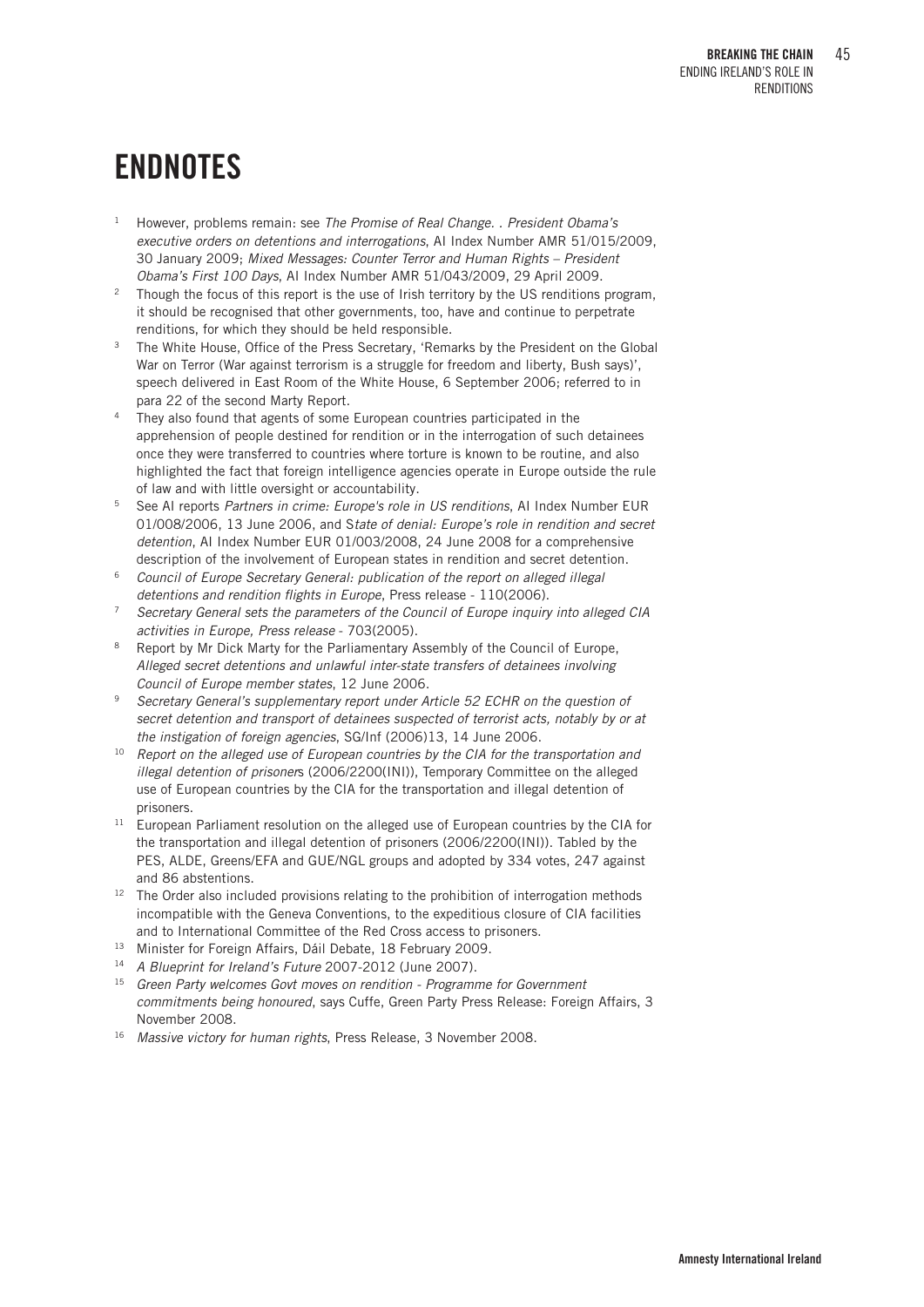- $17$  Statement by the Minister for Foreign Affairs Mr. Dermot Ahern TD on the European Parliament's Resolution on Extraordinary Rendition, 14 February 2007.
- <sup>18</sup> Below the Radar: Secret Flights to Torture and Disappearance, AI Index Number AMR 51/051/2006, 5 April 2006.
- <sup>19</sup> Further details on rendition flights in the Council of Europe (Parliamentary Assembly of the Council of Europe report, 'Alleged Secret Detentions and Unlawful Interstate Transfers Involving Council of Europe Member States', AS/Jur (2006) 16 Part II, at Appendix 1
- <sup>20</sup> See AI 2008 report, United States of America: A case to answer. From Abu Ghraib to secret CIA custody: The case of Khaled al-Magtari, AMR 51/013/2008.
- <sup>21</sup> See www.reprieve.org.uk.
- <sup>22</sup> Dermot Ahern reneges on promise to ban 'Guantanamo Express', Press Release, Labour Party MEP for Dublin, Proinsias De Rossa, 16/01/2007.
- <sup>23</sup> Report by the Commissioner on his Visit to Ireland 26 30 November 2007, (CommDH(2008)9, Council of Europe, 2008).
- $24$  Concluding observations of the Human Rights Committee on Ireland's third report, CCPR/C/IRL/CO/3, 30 July 2008.
- $25$  The Government's Article 52 response is available at www.dfa.ie. It involved an inter-departmental review of the State's applicatble law and practice by the responsible Government Departments and agencies.
- <sup>26</sup> It is unclear if he meant that no detainees have actually landed in Ireland, or if "use" covered transfer and refueling on planes on renditions circuits.
- <sup>27</sup> Then Minister of State for Foreign Affairs in Dáil Debate, 29 June 2006.
- <sup>28</sup> The IHRC report contains interesting correspondence between the IHRC and the Irish Government where the Government is critical of the IHRC's "overly broad" interpretation of the international law pertaining to assurances on renditions (i.e. as opposed to diplomatic assurances in respect of torture).
- <sup>29</sup> The British Government repeatedly cited US assurances that terror suspects had not been held on or transported through Diego Garcia, or its territorial waters or airspace, yet it later emerged that rendition had in fact occurred there.
- <sup>30</sup> Dáil debate, 11 March 2008.
- See below for outline of unclear distinction between civilian and state aircraft in Irish and international law.
- <sup>32</sup> Irish Government response to the European Parliament, Committee of inquiry, led by Claudio Fava.
- <sup>33</sup> Dáil debate, 12 November 2008.
- <sup>34</sup> Section 7: "(1) The function of the Garda Síochána is to provide policing and security services for the State with the objective of—(a) preserving peace and public order, (b) protecting life and property, (c) vindicating the human rights of each individual, (d) protecting the security of the State, (e) preventing crime, (f) bringing criminals to justice, including by detecting and investigating crime …." Section 7 (2): "For the purpose of achieving the objective referred to in subsection (1), the Garda Síochána shall co-operate, as appropriate, with other Departments of State, agencies and bodies having, by law, responsibility for any matter relating to any aspect of that objective."
- <sup>35</sup> See www.shannonwatch.org.
- <sup>36</sup> They report that aircraft N478GS was recorded at Shannon on May 11th, 2009.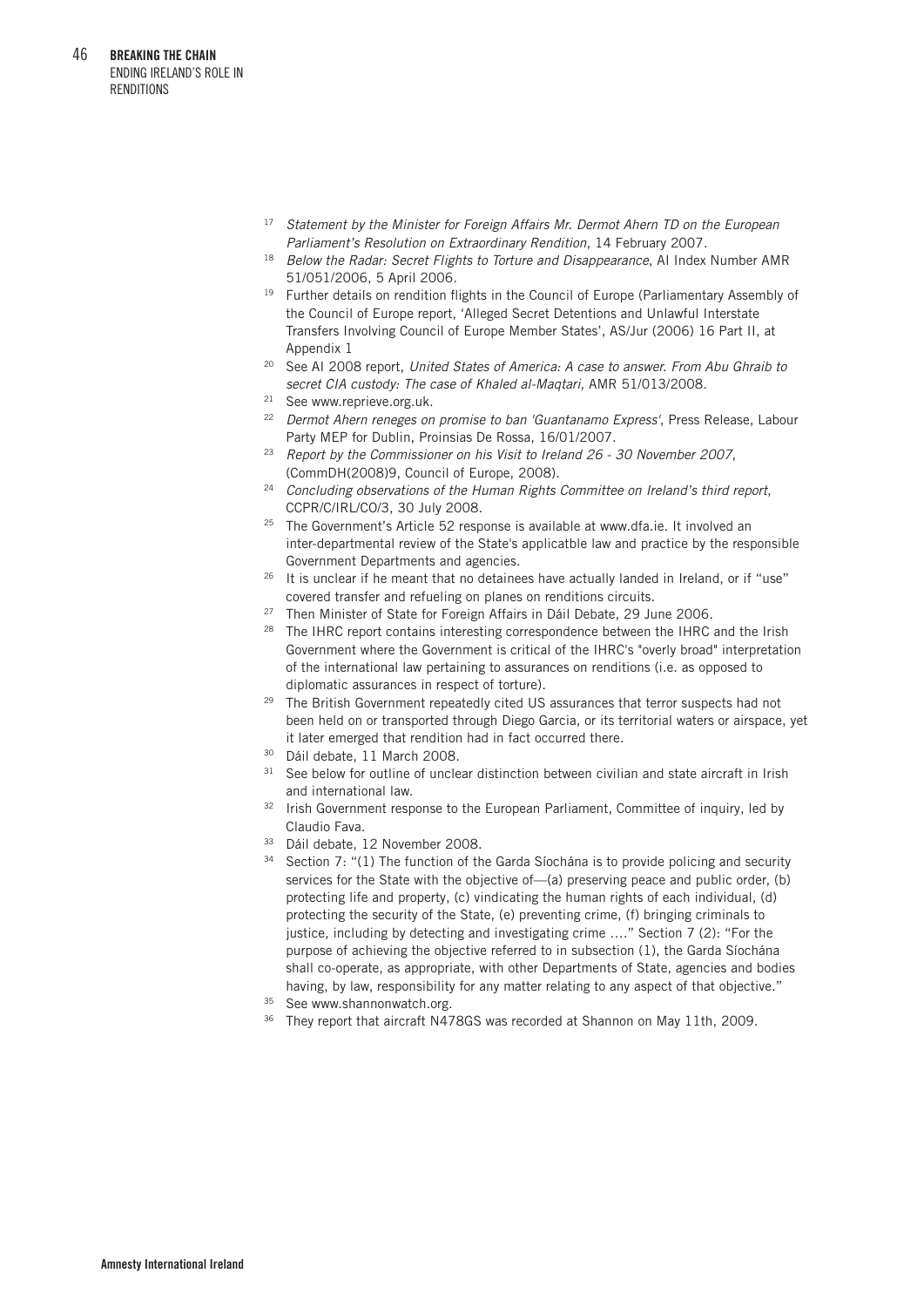